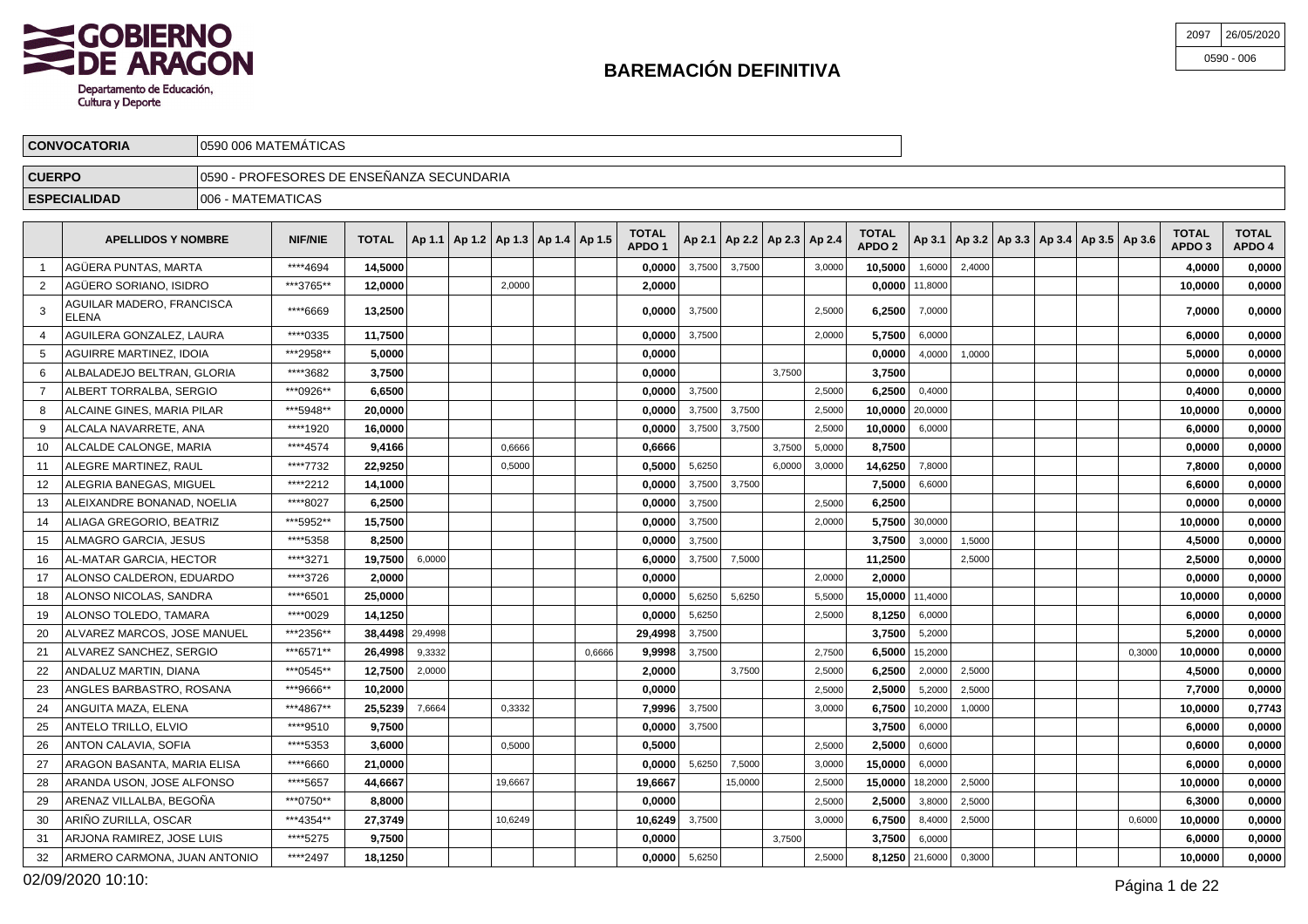

| 2097 26/05/2020 |
|-----------------|
| $0590 - 006$    |

|               | <b>CONVOCATORIA</b>                       |                   | 0590 006 MATEMÁTICAS                       |              |        |        |         |                                            |                                   |        |        |                                   |        |                                   |                    |        |                                                     |        |                                   |                        |
|---------------|-------------------------------------------|-------------------|--------------------------------------------|--------------|--------|--------|---------|--------------------------------------------|-----------------------------------|--------|--------|-----------------------------------|--------|-----------------------------------|--------------------|--------|-----------------------------------------------------|--------|-----------------------------------|------------------------|
| <b>CUERPO</b> |                                           |                   | 10590 - PROFESORES DE ENSEÑANZA SECUNDARIA |              |        |        |         |                                            |                                   |        |        |                                   |        |                                   |                    |        |                                                     |        |                                   |                        |
|               | <b>ESPECIALIDAD</b>                       | 006 - MATEMATICAS |                                            |              |        |        |         |                                            |                                   |        |        |                                   |        |                                   |                    |        |                                                     |        |                                   |                        |
|               | <b>APELLIDOS Y NOMBRE</b>                 |                   | <b>NIF/NIE</b>                             | <b>TOTAL</b> |        |        |         | Ap 1.1   Ap 1.2   Ap 1.3   Ap 1.4   Ap 1.5 | <b>TOTAL</b><br>APDO <sub>1</sub> |        |        | Ap 2.1   Ap 2.2   Ap 2.3   Ap 2.4 |        | <b>TOTAL</b><br>APDO <sub>2</sub> |                    |        | Ap 3.1   Ap 3.2   Ap 3.3   Ap 3.4   Ap 3.5   Ap 3.6 |        | <b>TOTAL</b><br>APDO <sub>3</sub> | <b>TOTAL</b><br>APDO 4 |
| 33            | ARROYOS ALINS, GUILLERMO                  |                   | ****9233                                   | 10.0000      |        |        |         |                                            | 0,0000                            |        |        |                                   |        |                                   | $0,0000$ 10,0000   |        |                                                     |        | 10,0000                           | 0,0000                 |
| 34            | <b>ASCASO TIL, ISABEL</b>                 |                   | ***5397**                                  | 14,7500      |        |        |         |                                            | 0,0000                            | 3,7500 |        |                                   | 2,5000 | 6,2500                            | 7,4000             | 1,1000 |                                                     |        | 8,5000                            | 0,0000                 |
|               | BAGAN GARGALLO, ROSA MARIA                |                   | ***2932**                                  | 34,2500      |        |        | 20.5000 |                                            | 20,5000                           |        |        | 3,7500                            |        |                                   | 3,7500 28,8000     | 2,5000 |                                                     |        | 10,0000                           | 0,0000                 |
| 36            | <b>BANDRES LASHERAS, LAURA</b>            |                   | ****4330                                   | 11.9250      |        |        | 0,5000  |                                            | 0.5000                            |        |        | 3,7500                            | 2,5000 | 6,2500                            | 4,4000             | 0,7000 |                                                     | 0.0750 | 5,1750                            | 0,0000                 |
| 37            | <b>BARRAGAN ALBA, ANA</b>                 |                   | ****7589                                   | 11,7500      |        |        |         |                                            | 0,0000                            |        | 3,7500 |                                   | 2,0000 | 5,7500                            | 6,0000             |        |                                                     |        | 6.0000                            | 0,0000                 |
| 38            | BARRENECHEA OCERINJAUREGUI,<br><b>JON</b> |                   | ***6961**                                  | 20,0832      |        |        | 1.3332  |                                            | 1,3332                            | 3,7500 |        |                                   | 5.0000 | 8,7500                            | 8,2000             | 2,0000 |                                                     |        | 10,0000                           | 0,0000                 |
|               | <b>BARRIO MORENO, FRANCISCO</b>           |                   | ***7775**                                  | 10.0000      |        |        |         |                                            | 0,0000                            |        |        |                                   |        |                                   | $0,0000$   22,0000 |        |                                                     |        | 10.0000                           | 0,0000                 |
| 40            | <b>IBAS MORA. JULIA</b>                   |                   | ****4958                                   | 8.8000       |        |        |         |                                            | 0,0000                            |        |        |                                   |        | 0,0000                            | 8,8000             |        |                                                     |        | 8.8000                            | 0,0000                 |
| 41            | BASCON PINEDA, CARMEN MARIA               |                   | ****4074                                   | 14,7500      |        |        |         |                                            | 0,0000                            | 3,7500 |        |                                   | 2,0000 | 5,7500                            | 9,0000             |        |                                                     |        | 9.0000                            | 0,0000                 |
| 42            | <b>BASELGA LOPEZ. EDUARDO</b>             |                   | ***9916**                                  | 15.0500      |        |        |         |                                            | 0.0000                            | 3,7500 |        |                                   | 2.5000 | 6,2500                            | 8,8000             |        |                                                     |        | 8.8000                            | 0,0000                 |
| 43            | <b>BASTIDA RODRIGUEZ, MIGUEL</b>          |                   | ***2673**                                  | 28.7498      | 5,3332 |        | 1,1666  |                                            | 6,4998                            | 3,7500 |        | 6,0000                            | 2,5000 | 12,2500                           | 8,0000             | 2,5000 |                                                     |        | 10.0000                           | 0,0000                 |
| 44            | BELANDO SANCHEZ. ALEJANDRO                |                   | ****9076                                   | 14,5582      | 2,3332 |        |         |                                            | 2,3332                            | 5,6250 |        |                                   |        | 5,6250                            | 6,6000             |        |                                                     |        | 6.6000                            | 0,0000                 |
| 45            | <b>BELDA PALAU, PALOMA</b>                |                   | ****0728                                   | 8,7500       | 2,0000 |        |         |                                            | 2,0000                            | 3,7500 |        |                                   | 3.0000 | 6,7500                            |                    |        |                                                     |        | 0.0000                            | 0,0000                 |
| 46            | BELEN RIVERA, EPIFANIO                    |                   | ****9738                                   | 17,4000      |        |        |         |                                            | 0,0000                            | 3,7500 | 3.7500 |                                   | 2,5000 | 10,0000                           | 7,4000             |        |                                                     |        | 7,4000                            | 0,0000                 |
| 47            | BELLIDO PEREZ. MARIA LUZDIVINA            |                   | ***6092**                                  | 0,0000       |        |        |         |                                            | 0,0000                            |        |        |                                   |        | 0,0000                            |                    |        |                                                     |        | 0.0000                            | 0,0000                 |
| 48            | <b>BELLO THOMANN, ANA</b>                 |                   | ***0351**                                  | 11,1458      |        | 1,1458 |         |                                            | 1,1458                            |        |        |                                   |        |                                   | $0.0000$ 13,2000   |        |                                                     |        | 10,0000                           | 0,0000                 |
| 49            | BENEDE PEREZ. LUIS ABEL                   |                   | ***7132**                                  | 35.7500      |        |        | 15,0000 |                                            | 15,0000                           | 3,7500 | 3,7500 |                                   | 3,2500 | 10,7500 21,8000                   |                    | 2,5000 |                                                     |        | 10.0000                           | 0,0000                 |
| 50            | <b>BENEDI CHICAPAR, JAVIER</b>            |                   | ***3447**                                  | 0.0000       |        |        |         |                                            | 0.0000                            |        |        |                                   |        | 0.0000                            |                    |        |                                                     |        | 0.0000                            | 0,0000                 |
| 51            | <b>BENEDICTO LUCENA, MIRIAM</b>           |                   | ****3366                                   | 20.0000      |        |        |         |                                            | 0,0000                            | 3,7500 | 3,7500 |                                   | 2,5000 |                                   | 10,0000 10,6000    |        |                                                     |        | 10,0000                           | 0,0000                 |
| 52            | <b>BENITO SANCHEZ, PATRICIA</b>           |                   | ***3596**                                  | 3.5000       |        |        |         |                                            | 0.0000                            |        |        |                                   | 3.5000 | 3.5000                            |                    |        |                                                     |        | 0.0000                            | 0,0000                 |
|               |                                           |                   |                                            |              |        |        |         |                                            |                                   |        |        |                                   |        |                                   |                    |        |                                                     |        |                                   |                        |

BERMUDEZ RICO, RAQUEL \*\*\*\*7339 **3,7500 0,0000** 3,7500 **3,7500 0,0000 0,0000**

\*\*\*\*3697 **2,5000 0,0000** 2,5000 **2,5000 0,0000 0,0000** BERNAL MARTINEZ, FRANCISCO JOSE

BLAZQUEZ PASTOR, MANUEL \*\*\*\*3082 **20,5000 0,0000** 3,7500 3,7500 3,0000 **10,5000** 11,2000 0,9000 **10,0000 0,0000**

\*\*\*\*9279 **8,1250 0,0000** 5,6250 **5,6250** 2,5000 **2,5000 0,0000**

\*\*\*\*0004 **16,7500 0,0000** 3,7500 3,0000 **6,7500** 41,8000 **10,0000 0,0000**

\*\*\*\*6022 **8,0000 0,0000** 5,0000 **5,0000** 3,0000 **3,0000 0,0000**

\*\*\*\*8954 **16,2500 0,0000** 3,7500 2,5000 **6,2500** 10,8000 **10,0000 0,0000**

\*\*\*\*7033 **13,0000 0,0000** 3,7500 3,7500 5,5000 **13,0000 0,0000 0,0000**

\*\*\*\*9129 **10,6500 0,0000** 3,7500 **3,7500** 6,6000 0,3000 **6,9000 0,0000**

 $\mathbf{Z}$  \*\*\*9842\*\* | 23,0832 | | | 4,3332 | | | | 4,3332 3,7500 | | | | 5,0000 | 8,7500 10,4000 | 1,3000 | | | | | | | | | | | 10,0000 | 0,0000

 $\bullet$  \*\*\*\*3963 **26,0000** 1,0000 1,0000 1,0000 1,0000 3,7500 11,2500 3,0000 13,0000 13,0000 13,6000 1,0000 **0,0000** 

53

54

55

56

57

58

59

60

61

62

63

BENLLOCH MAS, JOSE GERARDO

BERMEJO MORENO, CRISTINA

BLANES HERNANDEZ, JULIA

BLASCO BOLUDA, ARNAU

BLEDA QUILEZ, SALVADOR

BOLIVAR CASTRO, ALEJANDRO

BRONCHUD CLEMENTE, BEATRIZ

BERLANGA CAÑETE, FELIX ANTONIO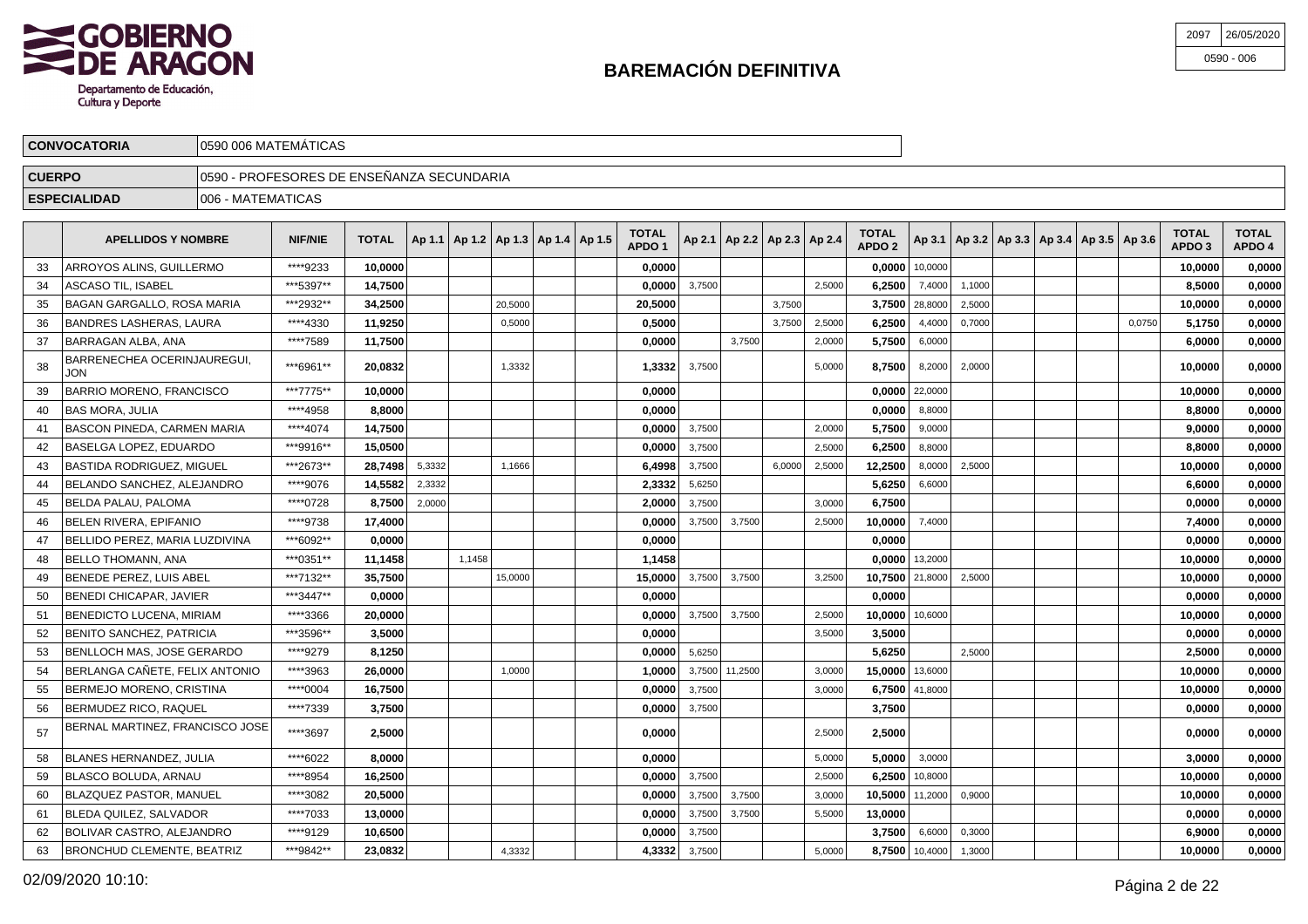

| 2097 | 26/05/2020   |
|------|--------------|
|      | $0590 - 006$ |

|               | <b>CONVOCATORIA</b>                       | 0590 006 MATEMÁTICAS                       |           |              |        |         |                                            |                                   |        |                                   |        |        |                                   |                    |        |  |                                                     |        |                        |                        |
|---------------|-------------------------------------------|--------------------------------------------|-----------|--------------|--------|---------|--------------------------------------------|-----------------------------------|--------|-----------------------------------|--------|--------|-----------------------------------|--------------------|--------|--|-----------------------------------------------------|--------|------------------------|------------------------|
| <b>CUERPO</b> |                                           | 10590 - PROFESORES DE ENSEÑANZA SECUNDARIA |           |              |        |         |                                            |                                   |        |                                   |        |        |                                   |                    |        |  |                                                     |        |                        |                        |
|               | <b>ESPECIALIDAD</b>                       | 1006 - MATEMATICAS                         |           |              |        |         |                                            |                                   |        |                                   |        |        |                                   |                    |        |  |                                                     |        |                        |                        |
|               | <b>APELLIDOS Y NOMBRE</b>                 |                                            | NIF/NIE   | <b>TOTAL</b> |        |         | Ap 1.1   Ap 1.2   Ap 1.3   Ap 1.4   Ap 1.5 | <b>TOTAL</b><br>APDO <sub>1</sub> |        | Ap 2.1   Ap 2.2   Ap 2.3   Ap 2.4 |        |        | <b>TOTAL</b><br>APDO <sub>2</sub> |                    |        |  | Ap 3.1   Ap 3.2   Ap 3.3   Ap 3.4   Ap 3.5   Ap 3.6 |        | <b>TOTAL</b><br>APDO 3 | <b>TOTAL</b><br>APDO 4 |
| 64            | BRUSCAS ALIJARDE, SARAY                   |                                            | ****9974  | 16,2500      |        |         |                                            | 0,0000                            |        |                                   | 3,7500 | 2,5000 |                                   | $6,2500$ 10,2000   |        |  |                                                     |        | 10,0000                | 0,0000                 |
| 65            | <b>BUENO REQUENA, JUAN FRANCISCO</b>      |                                            | ****9435  | 8.0500       |        |         |                                            | 0,0000                            | 3,7500 |                                   |        |        | 3,7500                            | 1,8000             | 2,5000 |  |                                                     |        | 4,3000                 | 0,0000                 |
| 66            | <b>BUENO SANCHO, ESTEFANIA</b>            |                                            | ****5026  | 5,7500       | 2,0000 |         |                                            | 2,0000                            | 3,7500 |                                   |        |        | 3,7500                            |                    |        |  |                                                     |        | 0,0000                 | 0,0000                 |
| 67            | CABELLO GUILLEN, MARIA PILAR              |                                            | ***6519** | 10,0000      |        |         |                                            | 0,0000                            |        |                                   |        |        |                                   | $0,0000$ 25,0000   |        |  |                                                     |        | 10,0000                | 0,0000                 |
| 68            | CABEZAS CABELLO, SERGIO<br><b>ENRIQUE</b> |                                            | ***7930** | 26.9999      |        | 13,2499 |                                            | 13.2499                           |        |                                   | 3,7500 |        |                                   | 3.7500 15,6000     | 0,5000 |  |                                                     | 0,2750 | 10,0000                | 0,0000                 |
| 69            | CACERES PINTOR, SERGIO                    |                                            | ****1260  | 10,6250      |        |         |                                            | 0,0000                            | 5,6250 |                                   |        |        | 5,6250                            | 5,0000             |        |  |                                                     |        | 5.0000                 | 0,0000                 |
| 70            | CALATAYUD HERRERO, NESTOR                 |                                            | ****1695  | 17,2500      |        | 1,0000  |                                            | 1,0000                            | 3,7500 |                                   |        | 2,5000 |                                   | $6,2500$   11,8000 | 2,5000 |  |                                                     |        | 10,0000                | 0,0000                 |
|               | - - -- - --- --                           |                                            |           |              |        |         |                                            |                                   |        |                                   |        |        |                                   |                    |        |  |                                                     |        |                        |                        |

|    | <b>ENRIQUE</b>                                     | ***/930**  | 26,9999 |        |        | 13,2499 |        | 13,2499 |        |        | 3,7500 |        |         | $3,7500$   15,6000   0,5000 |        |  | 0,2750 | 10,0000 | 0,0000 |
|----|----------------------------------------------------|------------|---------|--------|--------|---------|--------|---------|--------|--------|--------|--------|---------|-----------------------------|--------|--|--------|---------|--------|
|    | <b>CACERES PINTOR, SERGIO</b>                      | ****1260   | 10.6250 |        |        |         |        | 0.0000  | 5,6250 |        |        |        | 5,6250  | 5,0000                      |        |  |        | 5.0000  | 0.0000 |
| 70 | CALATAYUD HERRERO, NESTOR                          | ****1695   | 17.2500 |        |        | 1.0000  |        | 1.0000  | 3,7500 |        |        | 2,5000 | 6.2500  | 11,8000                     | 2,5000 |  |        | 10.0000 | 0,0000 |
| 71 | CALDERON FERNANDEZ. ANA BELEN                      | ****1952   | 4.1353  |        |        | 0.3332  | 0,0521 | 0.3853  |        | 3.7500 |        |        | 3.7500  |                             |        |  |        | 0.0000  | 0.0000 |
| 72 | CALERO CORONADO. FRANCISCO                         | ****6386   | 12.7500 |        |        |         |        | 0,0000  | 3,7500 |        |        | 3,0000 | 6,7500  | 6,0000                      |        |  |        | 6,0000  | 0,0000 |
| 73 | <b>CALERO TORRES. ELENA</b>                        | ****2683   | 16,2500 |        |        |         |        | 0,0000  | 3.7500 |        |        | 2,5000 | 6,2500  | 13,4000                     | 1,5000 |  |        | 10,0000 | 0,0000 |
| 74 | CALLAO SANCHO, SONSOLES                            | ****0596   | 19,5000 |        |        |         |        | 0.0000  | 3,7500 |        | 3,7500 | 2,0000 |         | $9.5000$ 11,0000            | 2,5000 |  |        | 10.0000 | 0.0000 |
| 75 | CALLE SALAZAR, MARIO JESUS                         | ****6166   | 0.0000  |        |        |         |        | 0,0000  |        |        |        |        | 0,0000  |                             |        |  |        | 0.0000  | 0,0000 |
| 76 | CALZADILLA NAVAS, ANTONIO                          | ****5881   | 15.6500 |        |        |         |        | 0,0000  | 3.7500 |        |        | 2,5000 | 6,2500  | 9,4000                      |        |  |        | 9,4000  | 0,0000 |
| 77 | CAMARA ACEDO, FRANCISCO JAVIER                     | ****5017   | 17,5000 |        |        |         |        | 0,0000  | 3,7500 | 3,7500 |        |        |         | 7,5000 12,2000              |        |  |        | 10,0000 | 0,0000 |
| 78 | CAMARASA SERRANO. ANA BELEN                        | ****4655   | 16.7500 |        |        |         |        | 0.0000  | 3,7500 |        |        | 3,0000 | 6.7500  | 13,2000                     |        |  |        | 10.0000 | 0.0000 |
| 79 | <b>CAMBRES COLMENERO. MIGUEL</b>                   | ***7935**  | 12,2166 |        |        | 1.6666  |        | 1.6666  |        |        | 3.7500 |        | 3.7500  | 6,6000                      | 0,2000 |  |        | 6.8000  | 0.0000 |
| 80 | CAMPO LEON. ELENA                                  | ***6258**  | 22.4164 | 5.6664 |        |         |        | 5.6664  | 3.7500 |        |        | 3,0000 | 6,7500  | 10,0000                     |        |  |        | 10,0000 | 0,0000 |
| 81 | CAMPOBADAL ALCARAZ, IRIS                           | ****4389   | 7.5000  |        |        |         |        | 0.0000  | 3,7500 | 3,7500 |        |        | 7.5000  |                             |        |  |        | 0.0000  | 0,0000 |
| 82 | CAMPOS FORNER. LUIS ENRIQUE                        | ****8492   | 13.7500 |        |        |         |        | 0,0000  | 3,7500 |        |        |        | 3.7500  | 10,2000                     |        |  |        | 10.0000 | 0.0000 |
| 83 | CAMPOS HIJOS, RUBEN                                | *** 0581** | 29.9166 |        |        | 3.5000  | 2,9166 | 6.4166  | 5,6250 | 1,8750 |        | 6.0000 | 13.5000 | 15,4000                     | 0.4000 |  | 0.3000 | 10.0000 | 0,0000 |
| 84 | CAMPOS ORGANERO, MIGUEL ANGEL                      | ****3089   | 6.2500  |        |        |         |        | 0.0000  | 3.7500 |        |        | 2,5000 | 6,2500  |                             |        |  |        | 0.0000  | 0,0000 |
| 85 | CAMPOS REINA, JOSE LUIS                            | ****7346   | 15,2500 |        |        |         |        | 0,0000  | 3,7500 |        |        | 2,5000 | 6,2500  | 9,0000                      |        |  |        | 9,0000  | 0.0000 |
| 86 | CANCER CASADO, PABLO                               | ****0146   | 11.6000 |        |        | 1.0000  |        | 1.0000  | 3,7500 | 3.7500 |        | 2,0000 | 9.5000  | 0,4000                      | 0,7000 |  |        | 1.1000  | 0.0000 |
| 87 | CANO BLANCO, RUBEN                                 | ****8933   | 22.9664 | 6,6664 |        |         |        | 6.6664  |        | 7,5000 |        |        | 7.5000  | 8,8000                      |        |  |        | 8.8000  | 0,0000 |
| 88 | CANTALAPIEDRA GARCIA, SERGIO                       | ***8445**  | 15,7500 |        |        |         |        | 0,0000  | 3.7500 |        |        | 2,0000 | 5.7500  | 12,0000                     | 2.5000 |  |        | 10,0000 | 0,0000 |
| 89 | CANTARERO SORIANO, FRANCISCO<br>JESUS              | ****9624   | 9,0000  |        |        |         |        | 0,0000  |        |        |        | 3,0000 | 3,0000  | 6,0000                      |        |  |        | 6,0000  | 0,0000 |
|    | CAÑAS CASTROVIEJO, MARIA DE LAS<br><b>MERCEDES</b> | ****2211   | 16,2500 |        |        |         |        | 0.0000  | 3,7500 |        |        | 2,5000 |         | 6,2500 32,8000              | 1,6000 |  |        | 10.0000 | 0,0000 |
| 91 | CAPARROS MARTINEZ. ANA MARIA                       | ****6520   | 16.0000 |        |        |         |        | 0.0000  | 3,7500 | 3,7500 |        | 2,5000 | 10,0000 | 6,0000                      |        |  |        | 6.0000  | 0.0000 |
| 92 | CARBALLO GARCIA, DAVID                             | ****3215   | 10,0000 |        |        |         |        | 0,0000  |        |        |        |        | 0,0000  | 8,8000                      | 2,5000 |  |        | 10,0000 | 0,0000 |
| 93 | CARBONELL URTUBIA. SATURIO                         | **** 5793  | 13,3916 |        | 0,4166 |         |        | 0.4166  | 5,6250 |        | 2,8500 | 4,5000 | 12,9750 |                             |        |  |        | 0.0000  | 0,0000 |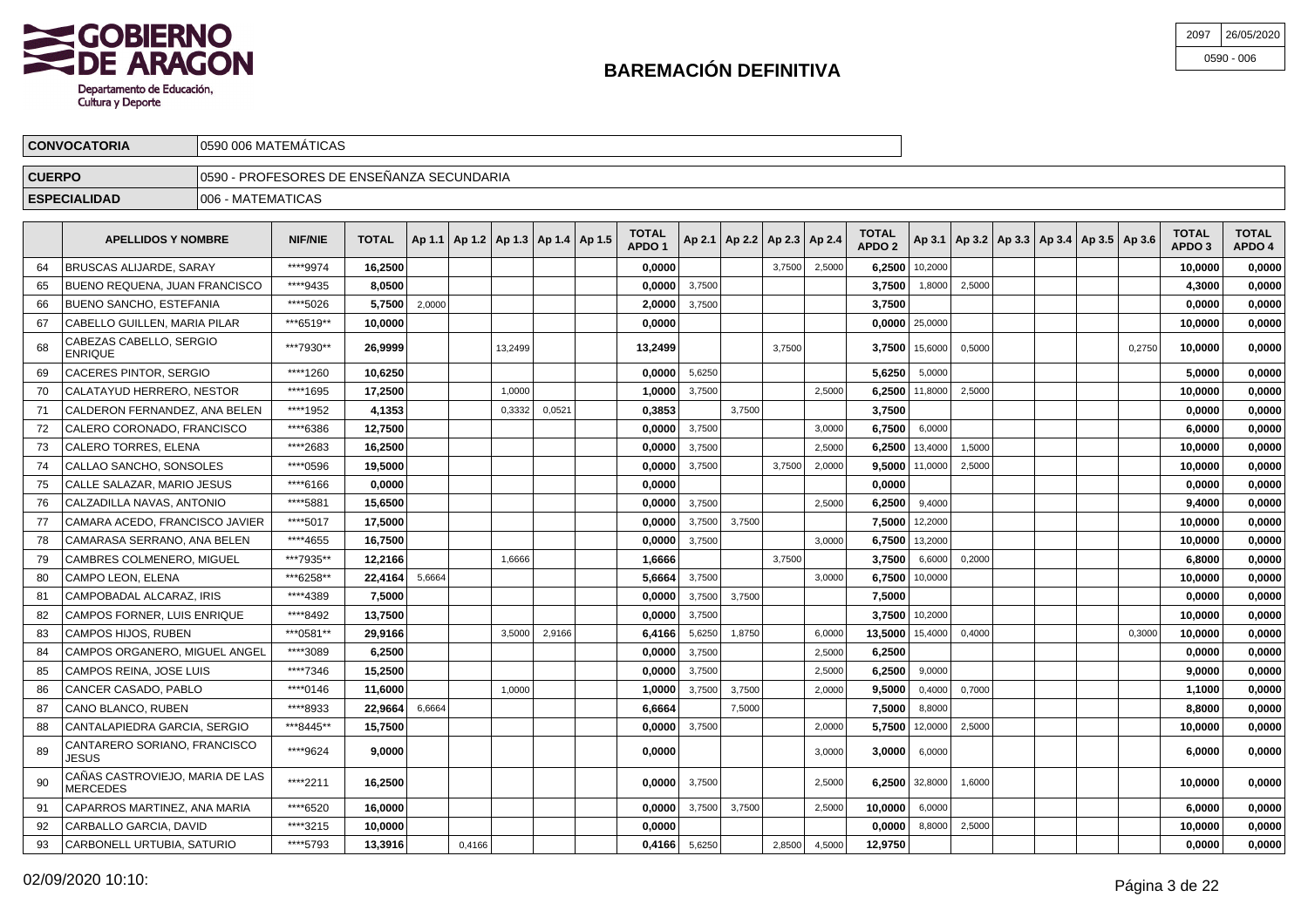

| 2097 | 26/05/2020   |
|------|--------------|
|      | $0590 - 006$ |

| <b>CONVOCATORIA</b>       |                    | 10590 006 MATEMATICAS                      |  |                                                                                                               |  |                                   |  |                                   |                 |  |  |                                                         |                                   |                        |
|---------------------------|--------------------|--------------------------------------------|--|---------------------------------------------------------------------------------------------------------------|--|-----------------------------------|--|-----------------------------------|-----------------|--|--|---------------------------------------------------------|-----------------------------------|------------------------|
| <b>CUERPO</b>             |                    | 10590 - PROFESORES DE ENSEÑANZA SECUNDARIA |  |                                                                                                               |  |                                   |  |                                   |                 |  |  |                                                         |                                   |                        |
| <b>ESPECIALIDAD</b>       | 1006 - MATEMATICAS |                                            |  |                                                                                                               |  |                                   |  |                                   |                 |  |  |                                                         |                                   |                        |
| <b>APELLIDOS Y NOMBRE</b> |                    | <b>NIF/NIE</b>                             |  | $\sqrt{70}$ TOTAL $\left $ Ap 1.1 $\right $ Ap 1.2 $\left $ Ap 1.3 $\right $ Ap 1.4 $\left $ Ap 1.5 $\right $ |  | <b>TOTAL</b><br>APDO <sub>1</sub> |  | Ap 2.1   Ap 2.2   Ap 2.3   Ap 2.4 | TOTAL<br>APDO 2 |  |  | $ $ Ap 3.1   Ap 3.2   Ap 3.3   Ap 3.4   Ap 3.5   Ap 3.6 | <b>TOTAL</b><br>APDO <sub>3</sub> | <b>TOTAL</b><br>APDO 4 |

| ****8972<br>CARCELLER CAPELLA, DAVID<br>94<br>8.6500<br>0.00001<br>3,7500<br>2,5000<br>6.2500<br>2,4000<br>CARMONA BARROSO, JOAQUIN<br>****7776<br>0.0000<br>0.0000<br>0.0000<br>95<br><b>ANTONIO</b><br>CARMONA BELDA, GABRIEL<br>****1118<br>2.5000<br>0.0000<br>2,5000<br>2.5000<br>96<br>CARPINTERO NIETO. MARIA AZAHARA<br>****4226<br>13,5000<br>0.0000<br>3.7500<br>7.5000<br>97<br>3,7500<br>6,0000<br>CARRASCO ESPAÑA, MARIA<br>****2990<br>1,3332<br>98<br>9,2832<br>1,3332<br>3,7500<br>2,5000<br>6,2500<br>1,4000<br>0,3000<br>CARRASCOSA RUBIO, ANTONIO<br>****0313<br>10,2500<br>8.2500<br>99<br>0.00001<br>3,7500<br>2,5000<br>0,2000<br>2,0000<br>1,8000<br>ALEJANDRO<br>***9109**<br>10,7500<br>CARRASCOSA RUBIO, JAVIER<br>0,0000<br>3,7500<br>3.7500<br>100<br>7,0000<br>CARRERA GUTIERREZ, ALVARO<br>***4229**<br>28,8749<br>15,1249<br>15,1249<br>3,7500<br>3,7500<br>101<br>14,8000<br>CARRERAS LAHUERTA, ANA<br>***0531**<br>102<br>14,3417<br>6.2500<br>2,5000<br>0.0000<br>3,7500<br>2,5000<br>4,8000<br>0.7917<br>LOURDES<br>****8859<br>CARRILLO GOMEZ. HUGO JOSE<br>14,6500<br>3.7500<br>0.0000<br>5,0000<br>8.7500<br>4,0000<br>1.9000<br>103<br>****5849<br>22,8750<br>11,8750 12,6000<br>CASABONA GAZOL, MARCOS DARIO<br>1,0000<br>1.0000<br>5,6250<br>3,7500<br>2,5000<br>104<br>CASADO DE LAS HERAS, ALICIA<br>****8158<br>16,7500<br>0.0000<br>3.7500<br>6.7500<br>105<br>3.0000<br>9,6000<br>1,2000<br>CASADO VARA, JAVIER<br>****7527<br>0,0000<br>0.0000<br>106<br>0.0000<br><b>CASARES PALOMEQUE, DANIEL</b><br>****7014<br>3,7500<br>20,5000<br>0,0000<br>3,7500<br>10,5000 15,4000<br>107<br>3,0000<br>****6607<br>CASAS ARROBA, CARLOS<br>10,8250<br>0.0000<br>5,6250<br>5.6250<br>108<br>5,2000<br>CASCO CATALAN, EDUARDO IVAN<br>***9619**<br>20.7496<br>2,6664<br>1,8332<br>4,4996<br>3,7500<br>2,5000<br>6.2500<br>10,8000<br>109<br>CASCO LOZANO, ANTONIO<br>****0905<br>18.2500<br>8.2500<br>0.0000<br>3,7500<br>14,4000<br>4,5000<br>110<br>****3620<br>8,7500<br>13,9500<br>0.0000<br>3,7500<br>CASTANEDO ALVAREZ, SARA<br>5,0000<br>5,2000<br>111<br>***3598**<br>CASTELLANOS CACHO, LORENA<br>23,7500<br>2,0000<br>3,7500<br>6.0000<br>11,7500<br>1,0000<br>112<br>2,0000<br>2,0000<br>9,8000<br>****2383<br>6.2500<br>CASTILLO FERNANDEZ. JESUS<br>12.2500<br>0.0000<br>3.7500<br>113<br>2,5000<br>6,0000<br>****7368<br>CASTRO EXTREMERA, FEDERICO<br>10,5000<br>3,7500<br>3,7500<br>0.00001<br>7.5000<br>3,0000<br>114<br>****6536<br>13,7500 21,2000<br>CEBALLOS DIEZ, LUIS JAVIER<br>23,7500<br>0,0000<br>3,7500<br>7,5000<br>2,5000<br>1,6000<br>115<br>CEBRIAN SANCHEZ, JUAN<br>***8327**<br>11,4500<br>3.7500<br>6.2500<br>0,2000<br>116<br>0.0000<br>2,5000<br>5,0000<br>10.5000<br>CENDOYA DIAZ, FRANCISCO JAVIER<br>****4427<br>25.1664<br>4,6664<br>4,6664<br>3,7500<br>3,7500<br>22,0000<br>117<br>3,0000<br>CERCOS MUÑOZ, ANDREA<br>****0373<br>0,2604<br>0,2604<br>3,7500<br>2,4000<br>11,5104<br>3,5000<br>7,2500<br>1,6000<br>118<br>****8063<br>CERRAJERIA JIMENEZ, ADRIAN<br>28,2496<br>7,6664<br>1,3332<br>8.9996<br>3,7500<br>9.2500<br>15,4000<br>0,5000<br>119<br>5,5000<br>****0881<br>19,5000<br>0.0000<br>3,7500<br>3,7500<br>$9,5000$ 37,0000<br>120<br>CERRUDO MARTIN, ANGEL MANUEL<br>2,0000<br>2,5000<br>CERVERA FERNANDEZ, JAVIER<br>****9271<br>0,3332<br>0,3332<br>0.3332<br>0.0000<br>121<br>****9859<br>CHECA VILLAR, LINA MARIA<br>8,5000<br>0,0000<br>2.5000<br>6,0000<br>122<br>2,5000 |  |  |  |  | APDO 1 |  |  | APDO 2 |  |  |        | APDO 3  | APDO 4 |
|---------------------------------------------------------------------------------------------------------------------------------------------------------------------------------------------------------------------------------------------------------------------------------------------------------------------------------------------------------------------------------------------------------------------------------------------------------------------------------------------------------------------------------------------------------------------------------------------------------------------------------------------------------------------------------------------------------------------------------------------------------------------------------------------------------------------------------------------------------------------------------------------------------------------------------------------------------------------------------------------------------------------------------------------------------------------------------------------------------------------------------------------------------------------------------------------------------------------------------------------------------------------------------------------------------------------------------------------------------------------------------------------------------------------------------------------------------------------------------------------------------------------------------------------------------------------------------------------------------------------------------------------------------------------------------------------------------------------------------------------------------------------------------------------------------------------------------------------------------------------------------------------------------------------------------------------------------------------------------------------------------------------------------------------------------------------------------------------------------------------------------------------------------------------------------------------------------------------------------------------------------------------------------------------------------------------------------------------------------------------------------------------------------------------------------------------------------------------------------------------------------------------------------------------------------------------------------------------------------------------------------------------------------------------------------------------------------------------------------------------------------------------------------------------------------------------------------------------------------------------------------------------------------------------------------------------------------------------------------------------------------------------------------------------------------------------------------------------------------------------------------------------------------------------------------------------------------------------------------------------------------------------------------------------------------------------------------------------------------------------------------------------------------------------------------------------------------------------------------|--|--|--|--|--------|--|--|--------|--|--|--------|---------|--------|
|                                                                                                                                                                                                                                                                                                                                                                                                                                                                                                                                                                                                                                                                                                                                                                                                                                                                                                                                                                                                                                                                                                                                                                                                                                                                                                                                                                                                                                                                                                                                                                                                                                                                                                                                                                                                                                                                                                                                                                                                                                                                                                                                                                                                                                                                                                                                                                                                                                                                                                                                                                                                                                                                                                                                                                                                                                                                                                                                                                                                                                                                                                                                                                                                                                                                                                                                                                                                                                                                                 |  |  |  |  |        |  |  |        |  |  |        | 2.4000  | 0,0000 |
|                                                                                                                                                                                                                                                                                                                                                                                                                                                                                                                                                                                                                                                                                                                                                                                                                                                                                                                                                                                                                                                                                                                                                                                                                                                                                                                                                                                                                                                                                                                                                                                                                                                                                                                                                                                                                                                                                                                                                                                                                                                                                                                                                                                                                                                                                                                                                                                                                                                                                                                                                                                                                                                                                                                                                                                                                                                                                                                                                                                                                                                                                                                                                                                                                                                                                                                                                                                                                                                                                 |  |  |  |  |        |  |  |        |  |  |        | 0.0000  | 0,0000 |
|                                                                                                                                                                                                                                                                                                                                                                                                                                                                                                                                                                                                                                                                                                                                                                                                                                                                                                                                                                                                                                                                                                                                                                                                                                                                                                                                                                                                                                                                                                                                                                                                                                                                                                                                                                                                                                                                                                                                                                                                                                                                                                                                                                                                                                                                                                                                                                                                                                                                                                                                                                                                                                                                                                                                                                                                                                                                                                                                                                                                                                                                                                                                                                                                                                                                                                                                                                                                                                                                                 |  |  |  |  |        |  |  |        |  |  |        | 0.0000  | 0,0000 |
|                                                                                                                                                                                                                                                                                                                                                                                                                                                                                                                                                                                                                                                                                                                                                                                                                                                                                                                                                                                                                                                                                                                                                                                                                                                                                                                                                                                                                                                                                                                                                                                                                                                                                                                                                                                                                                                                                                                                                                                                                                                                                                                                                                                                                                                                                                                                                                                                                                                                                                                                                                                                                                                                                                                                                                                                                                                                                                                                                                                                                                                                                                                                                                                                                                                                                                                                                                                                                                                                                 |  |  |  |  |        |  |  |        |  |  |        | 6.0000  | 0,0000 |
|                                                                                                                                                                                                                                                                                                                                                                                                                                                                                                                                                                                                                                                                                                                                                                                                                                                                                                                                                                                                                                                                                                                                                                                                                                                                                                                                                                                                                                                                                                                                                                                                                                                                                                                                                                                                                                                                                                                                                                                                                                                                                                                                                                                                                                                                                                                                                                                                                                                                                                                                                                                                                                                                                                                                                                                                                                                                                                                                                                                                                                                                                                                                                                                                                                                                                                                                                                                                                                                                                 |  |  |  |  |        |  |  |        |  |  |        | 1,7000  | 0,0000 |
|                                                                                                                                                                                                                                                                                                                                                                                                                                                                                                                                                                                                                                                                                                                                                                                                                                                                                                                                                                                                                                                                                                                                                                                                                                                                                                                                                                                                                                                                                                                                                                                                                                                                                                                                                                                                                                                                                                                                                                                                                                                                                                                                                                                                                                                                                                                                                                                                                                                                                                                                                                                                                                                                                                                                                                                                                                                                                                                                                                                                                                                                                                                                                                                                                                                                                                                                                                                                                                                                                 |  |  |  |  |        |  |  |        |  |  |        | 2,0000  | 0,0000 |
|                                                                                                                                                                                                                                                                                                                                                                                                                                                                                                                                                                                                                                                                                                                                                                                                                                                                                                                                                                                                                                                                                                                                                                                                                                                                                                                                                                                                                                                                                                                                                                                                                                                                                                                                                                                                                                                                                                                                                                                                                                                                                                                                                                                                                                                                                                                                                                                                                                                                                                                                                                                                                                                                                                                                                                                                                                                                                                                                                                                                                                                                                                                                                                                                                                                                                                                                                                                                                                                                                 |  |  |  |  |        |  |  |        |  |  |        | 7,0000  | 0,0000 |
|                                                                                                                                                                                                                                                                                                                                                                                                                                                                                                                                                                                                                                                                                                                                                                                                                                                                                                                                                                                                                                                                                                                                                                                                                                                                                                                                                                                                                                                                                                                                                                                                                                                                                                                                                                                                                                                                                                                                                                                                                                                                                                                                                                                                                                                                                                                                                                                                                                                                                                                                                                                                                                                                                                                                                                                                                                                                                                                                                                                                                                                                                                                                                                                                                                                                                                                                                                                                                                                                                 |  |  |  |  |        |  |  |        |  |  |        | 10,0000 | 0,0000 |
|                                                                                                                                                                                                                                                                                                                                                                                                                                                                                                                                                                                                                                                                                                                                                                                                                                                                                                                                                                                                                                                                                                                                                                                                                                                                                                                                                                                                                                                                                                                                                                                                                                                                                                                                                                                                                                                                                                                                                                                                                                                                                                                                                                                                                                                                                                                                                                                                                                                                                                                                                                                                                                                                                                                                                                                                                                                                                                                                                                                                                                                                                                                                                                                                                                                                                                                                                                                                                                                                                 |  |  |  |  |        |  |  |        |  |  |        | 8.0917  | 0,0000 |
|                                                                                                                                                                                                                                                                                                                                                                                                                                                                                                                                                                                                                                                                                                                                                                                                                                                                                                                                                                                                                                                                                                                                                                                                                                                                                                                                                                                                                                                                                                                                                                                                                                                                                                                                                                                                                                                                                                                                                                                                                                                                                                                                                                                                                                                                                                                                                                                                                                                                                                                                                                                                                                                                                                                                                                                                                                                                                                                                                                                                                                                                                                                                                                                                                                                                                                                                                                                                                                                                                 |  |  |  |  |        |  |  |        |  |  |        | 5,9000  | 0,0000 |
|                                                                                                                                                                                                                                                                                                                                                                                                                                                                                                                                                                                                                                                                                                                                                                                                                                                                                                                                                                                                                                                                                                                                                                                                                                                                                                                                                                                                                                                                                                                                                                                                                                                                                                                                                                                                                                                                                                                                                                                                                                                                                                                                                                                                                                                                                                                                                                                                                                                                                                                                                                                                                                                                                                                                                                                                                                                                                                                                                                                                                                                                                                                                                                                                                                                                                                                                                                                                                                                                                 |  |  |  |  |        |  |  |        |  |  |        | 10,0000 | 0,0000 |
|                                                                                                                                                                                                                                                                                                                                                                                                                                                                                                                                                                                                                                                                                                                                                                                                                                                                                                                                                                                                                                                                                                                                                                                                                                                                                                                                                                                                                                                                                                                                                                                                                                                                                                                                                                                                                                                                                                                                                                                                                                                                                                                                                                                                                                                                                                                                                                                                                                                                                                                                                                                                                                                                                                                                                                                                                                                                                                                                                                                                                                                                                                                                                                                                                                                                                                                                                                                                                                                                                 |  |  |  |  |        |  |  |        |  |  |        | 10,0000 | 0,0000 |
|                                                                                                                                                                                                                                                                                                                                                                                                                                                                                                                                                                                                                                                                                                                                                                                                                                                                                                                                                                                                                                                                                                                                                                                                                                                                                                                                                                                                                                                                                                                                                                                                                                                                                                                                                                                                                                                                                                                                                                                                                                                                                                                                                                                                                                                                                                                                                                                                                                                                                                                                                                                                                                                                                                                                                                                                                                                                                                                                                                                                                                                                                                                                                                                                                                                                                                                                                                                                                                                                                 |  |  |  |  |        |  |  |        |  |  |        | 0,0000  | 0,0000 |
|                                                                                                                                                                                                                                                                                                                                                                                                                                                                                                                                                                                                                                                                                                                                                                                                                                                                                                                                                                                                                                                                                                                                                                                                                                                                                                                                                                                                                                                                                                                                                                                                                                                                                                                                                                                                                                                                                                                                                                                                                                                                                                                                                                                                                                                                                                                                                                                                                                                                                                                                                                                                                                                                                                                                                                                                                                                                                                                                                                                                                                                                                                                                                                                                                                                                                                                                                                                                                                                                                 |  |  |  |  |        |  |  |        |  |  |        | 10,0000 | 0,0000 |
|                                                                                                                                                                                                                                                                                                                                                                                                                                                                                                                                                                                                                                                                                                                                                                                                                                                                                                                                                                                                                                                                                                                                                                                                                                                                                                                                                                                                                                                                                                                                                                                                                                                                                                                                                                                                                                                                                                                                                                                                                                                                                                                                                                                                                                                                                                                                                                                                                                                                                                                                                                                                                                                                                                                                                                                                                                                                                                                                                                                                                                                                                                                                                                                                                                                                                                                                                                                                                                                                                 |  |  |  |  |        |  |  |        |  |  |        | 5,2000  | 0,0000 |
|                                                                                                                                                                                                                                                                                                                                                                                                                                                                                                                                                                                                                                                                                                                                                                                                                                                                                                                                                                                                                                                                                                                                                                                                                                                                                                                                                                                                                                                                                                                                                                                                                                                                                                                                                                                                                                                                                                                                                                                                                                                                                                                                                                                                                                                                                                                                                                                                                                                                                                                                                                                                                                                                                                                                                                                                                                                                                                                                                                                                                                                                                                                                                                                                                                                                                                                                                                                                                                                                                 |  |  |  |  |        |  |  |        |  |  | 0.2750 | 10,0000 | 0,0000 |
|                                                                                                                                                                                                                                                                                                                                                                                                                                                                                                                                                                                                                                                                                                                                                                                                                                                                                                                                                                                                                                                                                                                                                                                                                                                                                                                                                                                                                                                                                                                                                                                                                                                                                                                                                                                                                                                                                                                                                                                                                                                                                                                                                                                                                                                                                                                                                                                                                                                                                                                                                                                                                                                                                                                                                                                                                                                                                                                                                                                                                                                                                                                                                                                                                                                                                                                                                                                                                                                                                 |  |  |  |  |        |  |  |        |  |  |        | 10.0000 | 0,0000 |
|                                                                                                                                                                                                                                                                                                                                                                                                                                                                                                                                                                                                                                                                                                                                                                                                                                                                                                                                                                                                                                                                                                                                                                                                                                                                                                                                                                                                                                                                                                                                                                                                                                                                                                                                                                                                                                                                                                                                                                                                                                                                                                                                                                                                                                                                                                                                                                                                                                                                                                                                                                                                                                                                                                                                                                                                                                                                                                                                                                                                                                                                                                                                                                                                                                                                                                                                                                                                                                                                                 |  |  |  |  |        |  |  |        |  |  |        | 5,2000  | 0,0000 |
|                                                                                                                                                                                                                                                                                                                                                                                                                                                                                                                                                                                                                                                                                                                                                                                                                                                                                                                                                                                                                                                                                                                                                                                                                                                                                                                                                                                                                                                                                                                                                                                                                                                                                                                                                                                                                                                                                                                                                                                                                                                                                                                                                                                                                                                                                                                                                                                                                                                                                                                                                                                                                                                                                                                                                                                                                                                                                                                                                                                                                                                                                                                                                                                                                                                                                                                                                                                                                                                                                 |  |  |  |  |        |  |  |        |  |  |        | 10,0000 | 0,0000 |
|                                                                                                                                                                                                                                                                                                                                                                                                                                                                                                                                                                                                                                                                                                                                                                                                                                                                                                                                                                                                                                                                                                                                                                                                                                                                                                                                                                                                                                                                                                                                                                                                                                                                                                                                                                                                                                                                                                                                                                                                                                                                                                                                                                                                                                                                                                                                                                                                                                                                                                                                                                                                                                                                                                                                                                                                                                                                                                                                                                                                                                                                                                                                                                                                                                                                                                                                                                                                                                                                                 |  |  |  |  |        |  |  |        |  |  |        | 6.0000  | 0,0000 |
|                                                                                                                                                                                                                                                                                                                                                                                                                                                                                                                                                                                                                                                                                                                                                                                                                                                                                                                                                                                                                                                                                                                                                                                                                                                                                                                                                                                                                                                                                                                                                                                                                                                                                                                                                                                                                                                                                                                                                                                                                                                                                                                                                                                                                                                                                                                                                                                                                                                                                                                                                                                                                                                                                                                                                                                                                                                                                                                                                                                                                                                                                                                                                                                                                                                                                                                                                                                                                                                                                 |  |  |  |  |        |  |  |        |  |  |        | 3,0000  | 0,0000 |
|                                                                                                                                                                                                                                                                                                                                                                                                                                                                                                                                                                                                                                                                                                                                                                                                                                                                                                                                                                                                                                                                                                                                                                                                                                                                                                                                                                                                                                                                                                                                                                                                                                                                                                                                                                                                                                                                                                                                                                                                                                                                                                                                                                                                                                                                                                                                                                                                                                                                                                                                                                                                                                                                                                                                                                                                                                                                                                                                                                                                                                                                                                                                                                                                                                                                                                                                                                                                                                                                                 |  |  |  |  |        |  |  |        |  |  |        | 10,0000 | 0,0000 |
|                                                                                                                                                                                                                                                                                                                                                                                                                                                                                                                                                                                                                                                                                                                                                                                                                                                                                                                                                                                                                                                                                                                                                                                                                                                                                                                                                                                                                                                                                                                                                                                                                                                                                                                                                                                                                                                                                                                                                                                                                                                                                                                                                                                                                                                                                                                                                                                                                                                                                                                                                                                                                                                                                                                                                                                                                                                                                                                                                                                                                                                                                                                                                                                                                                                                                                                                                                                                                                                                                 |  |  |  |  |        |  |  |        |  |  |        | 5.2000  | 0,0000 |
|                                                                                                                                                                                                                                                                                                                                                                                                                                                                                                                                                                                                                                                                                                                                                                                                                                                                                                                                                                                                                                                                                                                                                                                                                                                                                                                                                                                                                                                                                                                                                                                                                                                                                                                                                                                                                                                                                                                                                                                                                                                                                                                                                                                                                                                                                                                                                                                                                                                                                                                                                                                                                                                                                                                                                                                                                                                                                                                                                                                                                                                                                                                                                                                                                                                                                                                                                                                                                                                                                 |  |  |  |  |        |  |  |        |  |  |        | 10,0000 | 0,0000 |
|                                                                                                                                                                                                                                                                                                                                                                                                                                                                                                                                                                                                                                                                                                                                                                                                                                                                                                                                                                                                                                                                                                                                                                                                                                                                                                                                                                                                                                                                                                                                                                                                                                                                                                                                                                                                                                                                                                                                                                                                                                                                                                                                                                                                                                                                                                                                                                                                                                                                                                                                                                                                                                                                                                                                                                                                                                                                                                                                                                                                                                                                                                                                                                                                                                                                                                                                                                                                                                                                                 |  |  |  |  |        |  |  |        |  |  |        | 4,0000  | 0,0000 |
|                                                                                                                                                                                                                                                                                                                                                                                                                                                                                                                                                                                                                                                                                                                                                                                                                                                                                                                                                                                                                                                                                                                                                                                                                                                                                                                                                                                                                                                                                                                                                                                                                                                                                                                                                                                                                                                                                                                                                                                                                                                                                                                                                                                                                                                                                                                                                                                                                                                                                                                                                                                                                                                                                                                                                                                                                                                                                                                                                                                                                                                                                                                                                                                                                                                                                                                                                                                                                                                                                 |  |  |  |  |        |  |  |        |  |  |        | 10,0000 | 0,0000 |
|                                                                                                                                                                                                                                                                                                                                                                                                                                                                                                                                                                                                                                                                                                                                                                                                                                                                                                                                                                                                                                                                                                                                                                                                                                                                                                                                                                                                                                                                                                                                                                                                                                                                                                                                                                                                                                                                                                                                                                                                                                                                                                                                                                                                                                                                                                                                                                                                                                                                                                                                                                                                                                                                                                                                                                                                                                                                                                                                                                                                                                                                                                                                                                                                                                                                                                                                                                                                                                                                                 |  |  |  |  |        |  |  |        |  |  |        | 10,0000 | 0,0000 |
|                                                                                                                                                                                                                                                                                                                                                                                                                                                                                                                                                                                                                                                                                                                                                                                                                                                                                                                                                                                                                                                                                                                                                                                                                                                                                                                                                                                                                                                                                                                                                                                                                                                                                                                                                                                                                                                                                                                                                                                                                                                                                                                                                                                                                                                                                                                                                                                                                                                                                                                                                                                                                                                                                                                                                                                                                                                                                                                                                                                                                                                                                                                                                                                                                                                                                                                                                                                                                                                                                 |  |  |  |  |        |  |  |        |  |  |        | 0.0000  | 0,0000 |
|                                                                                                                                                                                                                                                                                                                                                                                                                                                                                                                                                                                                                                                                                                                                                                                                                                                                                                                                                                                                                                                                                                                                                                                                                                                                                                                                                                                                                                                                                                                                                                                                                                                                                                                                                                                                                                                                                                                                                                                                                                                                                                                                                                                                                                                                                                                                                                                                                                                                                                                                                                                                                                                                                                                                                                                                                                                                                                                                                                                                                                                                                                                                                                                                                                                                                                                                                                                                                                                                                 |  |  |  |  |        |  |  |        |  |  |        | 6,0000  | 0,0000 |
| ***9396**<br>13,7500 7,4000<br> CINTORA LARQUE, MANUEL<br>27,3166<br>3,6666<br>3,7500<br>123<br>3.6666<br>7,5000<br>2,5000<br>2,5000                                                                                                                                                                                                                                                                                                                                                                                                                                                                                                                                                                                                                                                                                                                                                                                                                                                                                                                                                                                                                                                                                                                                                                                                                                                                                                                                                                                                                                                                                                                                                                                                                                                                                                                                                                                                                                                                                                                                                                                                                                                                                                                                                                                                                                                                                                                                                                                                                                                                                                                                                                                                                                                                                                                                                                                                                                                                                                                                                                                                                                                                                                                                                                                                                                                                                                                                            |  |  |  |  |        |  |  |        |  |  |        | 9,9000  | 0,0000 |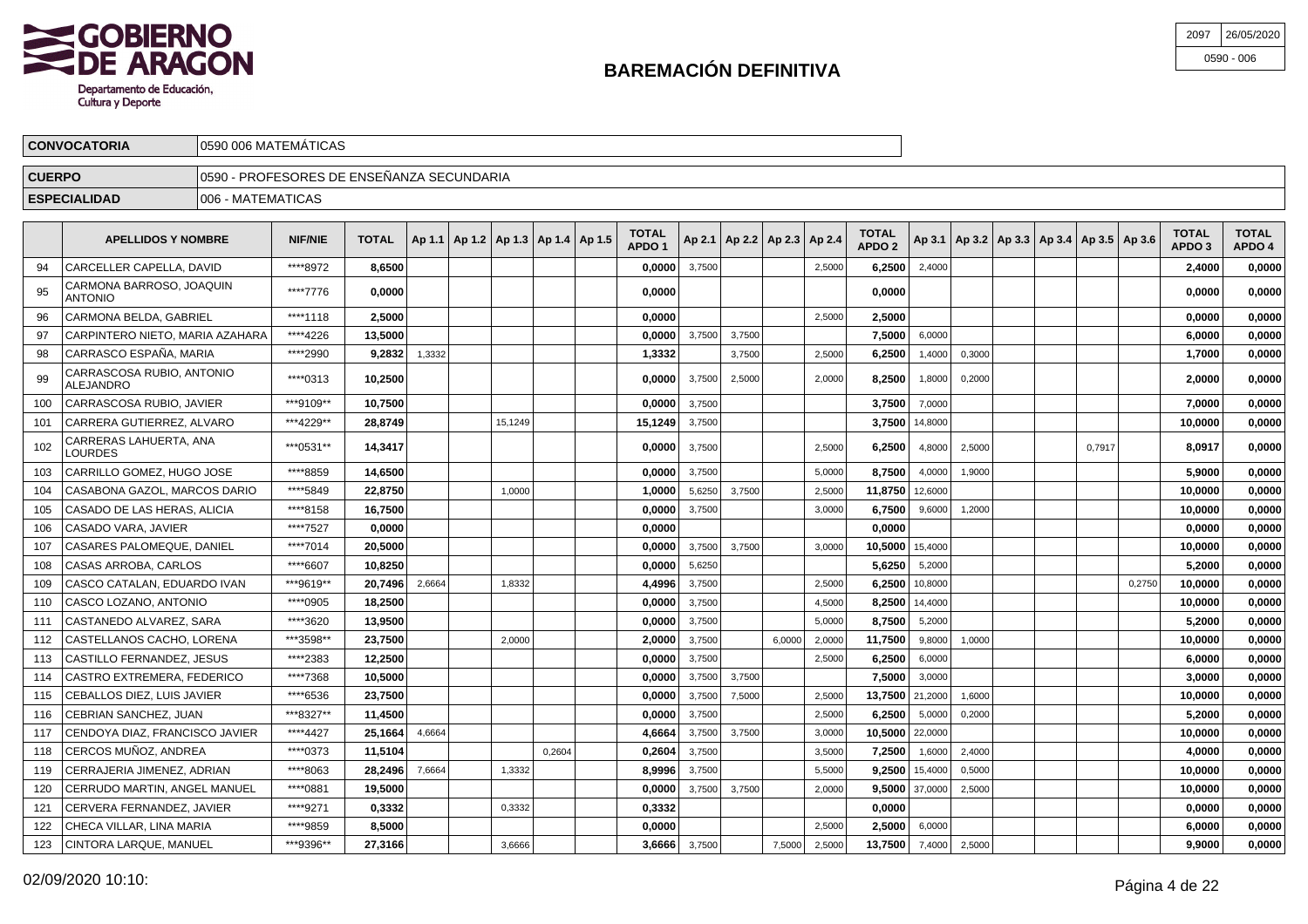

| 2097 | 26/05/2020   |
|------|--------------|
|      | $0590 - 006$ |

|               | <b>CONVOCATORIA</b>                          |                   | 0590 006 MATEMATICAS                       |              |        |                                            |         |  |                                   |              |                                   |          |          |                                   |                    |        |                                                     |  |                        |                        |
|---------------|----------------------------------------------|-------------------|--------------------------------------------|--------------|--------|--------------------------------------------|---------|--|-----------------------------------|--------------|-----------------------------------|----------|----------|-----------------------------------|--------------------|--------|-----------------------------------------------------|--|------------------------|------------------------|
| <b>CUERPO</b> |                                              |                   | 10590 - PROFESORES DE ENSEÑANZA SECUNDARIA |              |        |                                            |         |  |                                   |              |                                   |          |          |                                   |                    |        |                                                     |  |                        |                        |
|               | <b>ESPECIALIDAD</b>                          | 006 - MATEMATICAS |                                            |              |        |                                            |         |  |                                   |              |                                   |          |          |                                   |                    |        |                                                     |  |                        |                        |
|               | <b>APELLIDOS Y NOMBRE</b>                    |                   | <b>NIF/NIE</b>                             | <b>TOTAL</b> |        | Ap 1.1   Ap 1.2   Ap 1.3   Ap 1.4   Ap 1.5 |         |  | <b>TOTAL</b><br>APDO <sub>1</sub> |              | Ap 2.1   Ap 2.2   Ap 2.3   Ap 2.4 |          |          | <b>TOTAL</b><br>APDO <sub>2</sub> |                    |        | Ap 3.1   Ap 3.2   Ap 3.3   Ap 3.4   Ap 3.5   Ap 3.6 |  | <b>TOTAL</b><br>APDO 3 | <b>TOTAL</b><br>APDO 4 |
| 124           | <b>CIRUGEDA MARTIN, ESTER</b>                |                   | ****3480                                   | 17,0832      |        |                                            | 1,3332  |  | 1,3332                            | 3,7500       |                                   |          | 2,0000   | 5,7500                            | 12,0000            |        |                                                     |  | 10,0000                | 0,0000                 |
| 125           | CLAVERIA SAN MIGUEL, IGNACIO                 |                   | ***2920**                                  | 11,4448      |        |                                            |         |  | 0,0000                            | 3,7500       | 2,5000                            |          | 2,5000   | 8,7500                            | 0,8000             | 0,6000 |                                                     |  | 1,4000                 | 1,2948                 |
|               | 126 CONDE MARTIN, PAULA                      |                   | ****6017                                   | 15,7500      |        |                                            |         |  | 0,0000                            | 3,7500       |                                   |          | 2,0000   | 5,7500                            | 13,2000            |        |                                                     |  | 10,0000                | 0,0000                 |
| 127           | CORDON VILLAREJO, MANUEL                     |                   | ***4836**                                  | 23,7082      | 0,3332 |                                            | 13,3750 |  | 13,7082                           |              |                                   |          |          | 0,0000                            | 15,4000            |        |                                                     |  | 10,0000                | 0,0000                 |
| 128           | CORTES JIMENEZ, ELISA                        |                   | ***6677**                                  | 8,1250       |        |                                            |         |  | 0,0000                            | 5,6250       |                                   |          | 2,5000   | 8,1250                            |                    |        |                                                     |  | 0,0000                 | 0,0000                 |
| 129           | COSIO GARCIA, SORAYA                         |                   | ****2747                                   | 18,7500      |        |                                            | 5,0000  |  | 5,0000                            | 3,7500       |                                   |          |          |                                   | $3.7500$   27,8000 | 1,8000 |                                                     |  | 10,0000                | 0,0000                 |
| 130           | COSTA SAVALL, BERTA                          |                   | ****6083                                   | 7,1166       |        |                                            | 1,1666  |  | 1,1666                            |              |                                   |          | 4,7500   | 4,7500                            |                    | 1,2000 |                                                     |  | 1,2000                 | 0,0000                 |
| 131           | COZAR GUTIERREZ, FRANCISCO<br><b>ANTONIO</b> |                   | ****0378                                   | 20,9250      |        |                                            |         |  | 0,0000                            | 3,7500       | 1,8750                            |          | 7,5000   | 13,1250                           | 7,8000             |        |                                                     |  | 7,8000                 | 0,0000                 |
|               | 132 CREMADES SALVADOR NORA AISA              |                   | ****5054                                   | 10.0000 l    |        |                                            |         |  |                                   | 0.0000137500 |                                   | 3.7500 L | 2.5000 l | 10.0000                           |                    |        |                                                     |  | n nnnn l               | n nnnn l               |

|      | 000 171 071 Y 71 LL. DLI 171                 | uuu       | ,,,,,,          |        | .      | ,,,vvv  |        |                |        | 7,700  | 7,100           |                  |        |  |  | .,_vvv  | v,vvvv |
|------|----------------------------------------------|-----------|-----------------|--------|--------|---------|--------|----------------|--------|--------|-----------------|------------------|--------|--|--|---------|--------|
| 131  | COZAR GUTIERREZ, FRANCISCO<br><b>ANTONIO</b> | ****0378  | 20,9250         |        |        | 0.00001 | 3,7500 | 1,8750         |        | 7,5000 | 13.1250 7,8000  |                  |        |  |  | 7.8000  | 0.0000 |
| 132  | CREMADES SALVADOR, NORA AISA                 | ****5954  | 10,0000         |        |        | 0.0000  | 3,7500 |                | 3,7500 | 2,5000 | 10,0000         |                  |        |  |  | 0.0000  | 0,0000 |
| 133  | <b>CRESPO MOYA, MARIA</b>                    | ****2067  | 15,0000         |        |        | 0.0000  |        | 5,6250 11,2500 |        | 5.0000 | 15,0000         |                  |        |  |  | 0.0000  | 0,0000 |
| 134  | CRUZ JIMENEZ, ANA MARIA                      | ****9259  | 8.0000          |        |        | 0.0000  |        |                |        | 2,0000 | 2,0000          | 6,0000           |        |  |  | 6.0000  | 0,0000 |
| 135  | CRUZ RUIZ. MARIA DE LOS ANGELES              | ****3748  | 13.8916         | 1.0416 |        | 1,0416  | 3,7500 |                |        | 2,5000 |                 | $6,2500$ 6,6000  |        |  |  | 6.6000  | 0,0000 |
| 136  | CUADRA MELGAR, MARIA<br>ESPERANZA            | ****8339  | 31,8541 10,0000 | 1.3541 |        | 11,3541 | 3.7500 | 3.7500         |        | 3,0000 | 10,5000 10,6000 |                  |        |  |  | 10,0000 | 0,0000 |
| 137  | <b>CUARTERO ROYO, LIDIA</b>                  | ****2353  | 13.2332         |        | 0,8332 | 0.8332  |        |                |        | 3,0000 | 3.0000          | 9,0000           | 0,4000 |  |  | 9.4000  | 0,0000 |
| 138  | CUERVO DIEZ, MARGARITA                       | ****9138  | 15,7500         |        |        | 0,0000  | 3,7500 |                |        | 2,0000 |                 | 5,7500 13,4000   | 1,3000 |  |  | 10,0000 | 0,0000 |
| 139  | <b>CUMPLIDO MARIN, MANUEL</b>                | ****3263  | 13,7500         |        |        | 0,0000  | 3,7500 |                |        |        |                 | 3,7500 10,6000   |        |  |  | 10,0000 | 0,0000 |
| 140  | DANDACHLI LOPEZ. OMAR                        | ****7889  | 3.7500          |        |        | 0.0000  | 3,7500 |                |        |        | 3.7500          |                  |        |  |  | 0.0000  | 0,0000 |
| 141  | DE GRACIA DIAZ. LUIS                         | ****2822  | 9.7666          |        | 0.6666 | 0,6666  |        |                |        | 2.5000 | 2,5000          | 6,6000           |        |  |  | 6.6000  | 0,0000 |
| 142  | DE LA TORRE ESTRAVIS, RODRIGO                | ****0661  | 11.8750         |        |        | 0.0000  | 5.6250 | 3,7500         |        | 2.5000 | 11.8750         |                  |        |  |  | 0.0000  | 0,0000 |
| 143. | DE LLANOS MANCHA, JUAN MANUEL                | ****7731  | 13,7500         |        |        | 0,0000  | 3,7500 |                |        |        |                 | 3,7500 17,6000   |        |  |  | 10,0000 | 0,0000 |
| 144  | DE LOS ANGELES ALVARADO,<br><b>SANDRA</b>    | ****9407  | 6,2500          |        |        | 0,0000  | 3,7500 |                |        | 2,5000 | 6.2500          |                  |        |  |  | 0.0000  | 0,0000 |
| 145  | DE MIGUEL RABANOS, PABLO                     | ****8495  | 14,3000         |        |        | 0,0000  |        | 3,7500         | 0,5500 |        |                 | 4,3000 11,4000   |        |  |  | 10,0000 | 0,0000 |
| 146  | DE PEDRO RODRIGUEZ, ELISABET                 | ****6100  | 14,4166         |        | 0.6666 | 0,6666  | 3,7500 |                |        |        |                 | 3,7500 39,6000   | 0,5000 |  |  | 10,0000 | 0,0000 |
| 147  | DEL AMO CERRADA, CAMINO                      | ***9026** | 20.5000         |        | 3,5000 | 3.5000  | 3,7500 |                |        | 3,2500 | 7.0000          | 8,2000           | 2,5000 |  |  | 10.0000 | 0,0000 |
| 148  | DEL ARCO MORENO. IGNACIO                     | ****0925  | 0.0000          |        |        | 0.0000  |        |                |        |        | 0.0000          |                  |        |  |  | 0.0000  | 0,0000 |
| 149  | DEL CAMPO VARGA, ROCIO                       | ****6825  | 10.0000         |        |        | 0.0000  |        |                |        |        |                 | $0.0000$ 13,6000 |        |  |  | 10.0000 | 0,0000 |
| 150  | DEL CASTILLO URIA, NORBERTO                  | ****8625  | 4.9500          |        |        | 0,0000  | 3,7500 |                |        |        | 3,7500          | 1,2000           |        |  |  | 1.2000  | 0,0000 |
| 151  | DEL HOYO ARROYO, ROCIO                       | ****7386  | 12.2500         |        |        | 0,0000  | 3,7500 |                |        | 2,5000 | 6.2500          | 6,0000           |        |  |  | 6.0000  | 0,0000 |
| 152  | DEL MOLINO BELLO. ANA                        | ****9196  | 3.7500          |        |        | 0,0000  | 3,7500 |                |        |        | 3.7500          |                  |        |  |  | 0.0000  | 0,0000 |
| 153  | DEL SOL VILLALBA, MARTA                      | ****0676  | 6,2500          |        |        | 0,0000  | 3,7500 |                |        | 2,5000 | 6.2500          |                  |        |  |  | 0.0000  | 0,0000 |
|      |                                              |           |                 |        |        |         |        |                |        |        |                 |                  |        |  |  |         |        |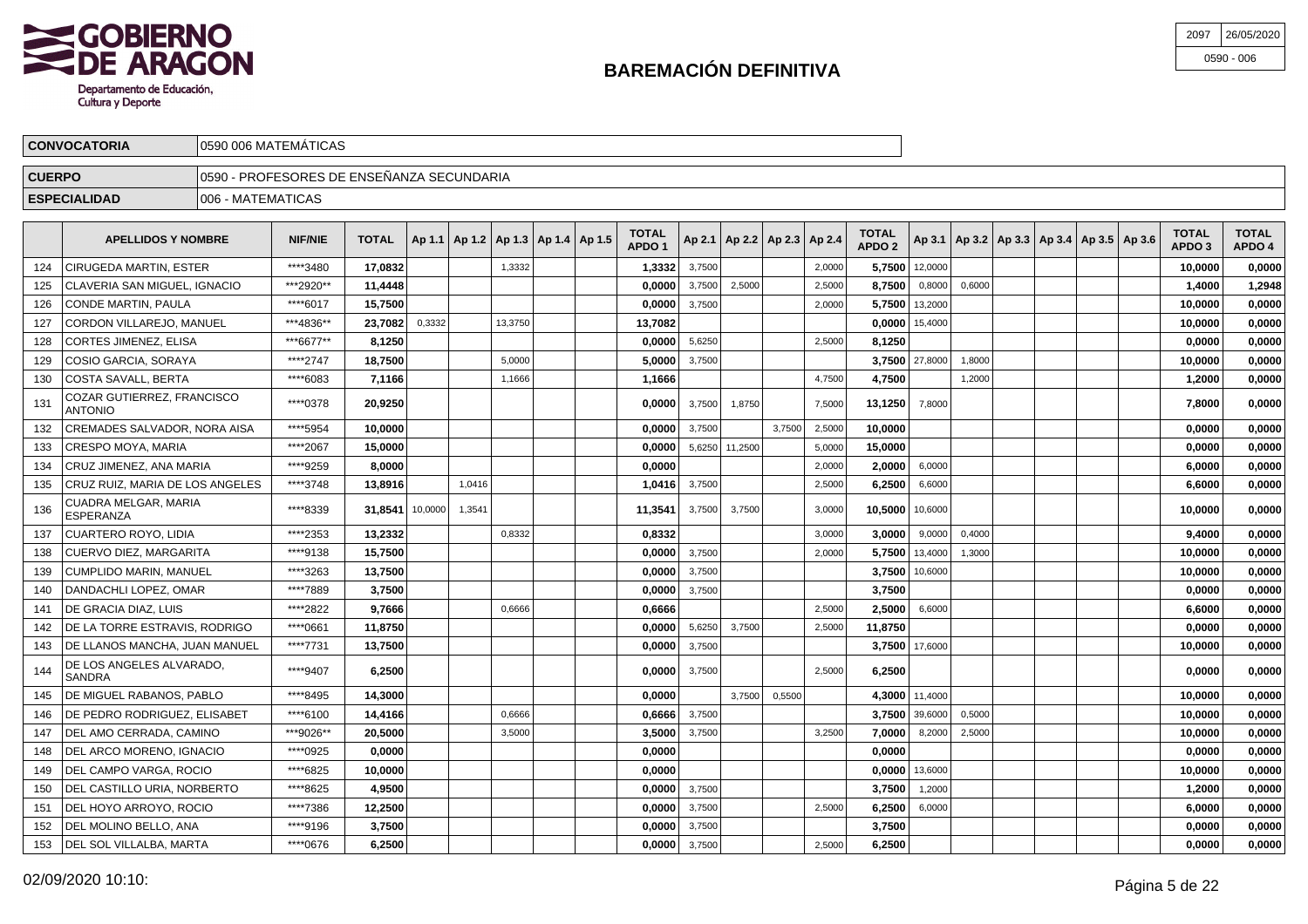

| 2097 | 26/05/2020   |
|------|--------------|
|      | $0590 - 006$ |

|                                                                                                                                                                                                                                                                                     | <b>CONVOCATORIA</b>                                                                                                                                                                                                                                                                                                                                                                                                        |                    | 10590 006 MATEMATICAS                     |                      |        |  |        |  |  |              |                                    |                      |        |        |                                   |                        |        |  |  |         |        |
|-------------------------------------------------------------------------------------------------------------------------------------------------------------------------------------------------------------------------------------------------------------------------------------|----------------------------------------------------------------------------------------------------------------------------------------------------------------------------------------------------------------------------------------------------------------------------------------------------------------------------------------------------------------------------------------------------------------------------|--------------------|-------------------------------------------|----------------------|--------|--|--------|--|--|--------------|------------------------------------|----------------------|--------|--------|-----------------------------------|------------------------|--------|--|--|---------|--------|
| <b>CUERPO</b>                                                                                                                                                                                                                                                                       |                                                                                                                                                                                                                                                                                                                                                                                                                            |                    | 0590 - PROFESORES DE ENSEÑANZA SECUNDARIA |                      |        |  |        |  |  |              |                                    |                      |        |        |                                   |                        |        |  |  |         |        |
|                                                                                                                                                                                                                                                                                     | <b>ESPECIALIDAD</b>                                                                                                                                                                                                                                                                                                                                                                                                        | 1006 - MATEMATICAS |                                           |                      |        |  |        |  |  |              |                                    |                      |        |        |                                   |                        |        |  |  |         |        |
| <b>TOTAL</b><br><b>TOTAL</b><br>TOTAL $ $ Ap 1.1   Ap 1.2   Ap 1.3   Ap 1.4   Ap 1.5  <br><b>NIF/NIE</b><br>  Ap 3.1   Ap 3.2   Ap 3.3   Ap 3.4   Ap 3.5   Ap 3.6  <br>  Ap 2.1   Ap 2.2   Ap 2.3   Ap 2.4  <br><b>APELLIDOS Y NOMBRE</b><br>APDO <sub>2</sub><br>APDO <sub>1</sub> |                                                                                                                                                                                                                                                                                                                                                                                                                            |                    |                                           |                      |        |  |        |  |  |              |                                    |                      |        |        | <b>TOTAL</b><br>APDO <sub>3</sub> | <b>TOTAL</b><br>APDO 4 |        |  |  |         |        |
| 154                                                                                                                                                                                                                                                                                 | <b>IDELGADO PINILLOS. CARMEN</b>                                                                                                                                                                                                                                                                                                                                                                                           |                    | ***1956**                                 | 26.1666              |        |  | 1,1666 |  |  | 1.1666       |                                    | 5,6250 11,2500       |        | 3,2500 | 15.0000                           | 10.6000                | 0.3000 |  |  | 10.0000 | 0,0000 |
| 155                                                                                                                                                                                                                                                                                 | DELGADO ROMERO, RICARDO                                                                                                                                                                                                                                                                                                                                                                                                    |                    | ****6092                                  | 15.7164              | 0.6664 |  |        |  |  | 0.6664       | 3,7500                             |                      |        | 2,5000 | 6.2500                            | 8,8000                 |        |  |  | 8.8000  | 0,0000 |
| 156                                                                                                                                                                                                                                                                                 | DIAZ CARRASCO, CRISTOBAL JESUS                                                                                                                                                                                                                                                                                                                                                                                             |                    | ****1869                                  | 9,3750               |        |  |        |  |  | 0,0000       | 5,6250                             |                      | 3,7500 |        | 9,3750                            |                        |        |  |  | 0,0000  | 0,0000 |
|                                                                                                                                                                                                                                                                                     | $157$ $\overline{})$ $\overline{})$ $\overline{})$ $\overline{})$ $\overline{})$ $\overline{})$ $\overline{})$ $\overline{})$ $\overline{})$ $\overline{})$ $\overline{})$ $\overline{})$ $\overline{})$ $\overline{})$ $\overline{})$ $\overline{})$ $\overline{})$ $\overline{})$ $\overline{)}$ $\overline{)}$ $\overline{)}$ $\overline{)}$ $\overline{)}$ $\overline{)}$ $\overline{)}$ $\overline{)}$ $\overline{)}$ |                    | $++++2000$                                | $\overline{10}$ Food |        |  |        |  |  | <b>AAAAL</b> | $\sim$ $\sim$ $\sim$ $\sim$ $\sim$ | $\sim$ $\sim$ $\sim$ |        |        | 5000                              | 0.0000                 |        |  |  | 0.0000  | 0.0000 |

| ****5038<br>13.5000<br>3.7500<br>7.5000<br>DIAZ GALLEGO, SAUL<br>0.0000<br>3.7500<br>6.0000<br>6.0000<br>0,0000<br>157<br>****6091<br>DIAZ GARCIA. JOSE ANGEL<br>23.0000<br>0.0000<br>0.0000<br>6,2500<br>3,7500<br>3,0000<br>13.0000 11,8000<br>10.0000<br>158<br>***0226**<br>31.7498 13,3332<br>DIAZ LOPEZ. COVADONGA<br>16,9998<br>3,7500<br>3,7500<br>0,7500<br>8,2500<br>5,0000<br>3.6666<br>1,5000<br>6,5000<br>0,0000<br>159<br>***8603**<br>24.8000<br>DIAZ RICO, ALICIA<br>1,0000<br>5,6250<br>7,5000<br>2,5000<br>15,0000<br>8,8000<br>0,0000<br>1,0000<br>5,6250<br>8,8000<br>160<br>****7834<br>3.7500<br>DIAZ SOTO, ALBA<br>13.5000<br>0.0000<br>3,7500<br>7,5000<br>6,0000<br>6,0000<br>0,0000<br>161<br>***8561**<br>20.2500<br>7,5000<br>2,7500 28,4000<br>0.0000<br>DIEZ DOMINGUEZ, HORACIO<br>7.5000<br>10.0000<br>2,7500<br>1.5000<br>162<br>****9732<br>3.7500 11.2500<br>DIEZ MARTIN, LAURA<br>15,0000 14,0000<br>25,0000<br>0.0000<br>2.5000<br>10.0000<br>0.0000<br>163<br>****7715<br>0.0000<br>0.0000<br>0.0000<br>DOMINGUEZ URIEL, EDUARDO<br>0.0000<br>0.0000<br>164<br>****9179<br>DUEÑAS ALCALDE. MARIA ELENA<br>0,6664<br>2,5000<br>2,5000<br>6,0000<br>9.1664<br>0,6664<br>6,0000<br>0,0000<br>165<br>****8812<br><b>DUQUE TOBIAS, AINARA</b><br>22,5000<br>5,6250<br>1,8750<br>12,5000 13,2000<br>10,0000<br>0,0000<br>0,0000<br>5,0000<br>166<br>****2756<br>DURA TORTOSA, JUAN JOSE<br>6.5832<br>0,3332<br>0,3332<br>3,7500<br>2,5000<br>6,2500<br>0,0000<br>0,0000<br>167<br>****6187<br>8.7000<br>EDO FLETA, VICTOR<br>0.0000<br>2.0000<br>4,2000<br>2,5000<br>6,7000<br>0,0000<br>2.0000<br>168<br>EDO RULL, LORENA<br>****6357<br>3.7500<br>$10.0000$ 15,4000<br>20,0000<br>0.0000<br>3.7500<br>2,5000<br>10.0000<br>0,0000<br>169<br>****5167<br>15.9916<br>3,7500<br>0,4000<br>EJARQUE ECHENIQUE, LUIS<br>1,0416<br>6.7500<br>7,8000<br>8,2000<br>0,0000<br>170<br>1,0416<br>3,0000<br>EL OUARDI EL OUARDI, TARIK<br>****0402<br>0,0000<br>3,7500<br>3,7500<br>3,2000<br>8,1500<br>1,2000<br>4,4000<br>0,0000<br>171<br>****7034<br>2.5000<br>0,0000<br>2,5000<br>2,5000<br>0,0000<br>ELIPE GIMENO, MARIA<br>0,0000<br>172<br>ELVIRO PEREZ. MONTAÑA<br>****6437<br>22,8000<br>3,7500 11,2500<br>15,0000<br>7,8000<br>7,8000<br>0,0000<br>173<br>0.0000<br>****3336<br>ENRIQUEZ MOLINA, ANA<br>22,3664<br>1,6664<br>1,6664<br>3,7500<br>3,7500<br>6,0000<br>13,5000<br>7,2000<br>7.2000<br>0,0000<br>174<br>****9415<br>8.6500<br>6.2500<br>ESCAMILLA ACEBO. ADRIA<br>0.0000<br>3.7500<br>2.5000<br>2,4000<br>2,4000<br>0,0000<br>175<br>ESPARZA GARCIA. MARCO ANTONIO<br>****1203<br>34.5832<br>6,3332<br>3,7500<br>3,7500<br>2,0000<br>6,2500<br>14,5832<br>2,5000<br>10.0000<br>10,4000<br>10.0000<br>0.0000<br>176<br><b>ESPINOSA CABEZAS, MIGUEL</b><br>****0921<br>17,3000<br>3,7500<br>9.5000<br>7,8000<br>177<br>0,0000<br>3,7500<br>2,0000<br>7,0000<br>0,8000<br>0,0000<br>****4663<br><b>ESPINOSA CHAVES, MARCOS</b><br>12.6500<br>3,7500<br>2,5000<br>6,2500<br>6,4000<br>0,0000<br>0,0000<br>6,4000<br>178<br>ESPINOSA MUÑOZ, VICTOR MANUEL<br>***2080**<br>33.1664<br>2,6664<br>8,1664<br>3,7500<br>7,5000<br>7.5000<br>8,2500<br>15,0000 12,4000<br>2,5000<br>10,0000<br>0,0000<br>5.5000<br>179<br>****0481<br>ESTEBAN GARCIA, FRANCISCO<br>11.7500<br>0,0000<br>3,7500<br>2,0000<br>5.7500<br>6,0000<br>6,0000<br>0,0000<br>180<br>***3643**<br>6.7500 28,4000<br>ESTEBAN MARTIN, PAULA<br>19,3332<br>1.3332<br>1.2500<br>2,5832<br>3.7500<br>3.0000<br>2.5000<br>10.0000<br>0,0000<br>181<br>***5427**<br>ESTEBAN PAULES. PILAR MARIA<br>3,1771<br>13.6771<br>3,0208<br>0,1563<br>2,5000<br>2.5000<br>8,0000<br>8.0000<br>0.0000<br>182<br>****8594<br>3,7500<br>6,2500<br><b>ESTEVE GIL, SERGIO</b><br>6,2500<br>0,0000<br>2,5000<br>0,0000<br>0,0000<br>183<br>***4467**<br>ESTEVEZ GARALUZ, RUBEN<br>18,7664<br>3,7500<br>10,0000<br>6,1000<br>2,6664<br>2,6664<br>3,7500<br>2,5000<br>6,0000<br>0,1000<br>0,0000<br>184<br>ESTUPIÑA ARIÑO. SARA<br>****7067<br>10.0000<br>0,0000<br>0.0000<br>3,7500<br>3,7500<br>2,5000<br>10.0000<br>0.0000<br>185 | DIAZ CARRASCO, CRISTOBAL JESUS | ା ୨୦୨ | 9,3750 |  |  | u,uuuu ∣ | טכ∠ס,כ | 3,7500 | 9,3750 |  |  | v.vvv | v,vvvv |
|--------------------------------------------------------------------------------------------------------------------------------------------------------------------------------------------------------------------------------------------------------------------------------------------------------------------------------------------------------------------------------------------------------------------------------------------------------------------------------------------------------------------------------------------------------------------------------------------------------------------------------------------------------------------------------------------------------------------------------------------------------------------------------------------------------------------------------------------------------------------------------------------------------------------------------------------------------------------------------------------------------------------------------------------------------------------------------------------------------------------------------------------------------------------------------------------------------------------------------------------------------------------------------------------------------------------------------------------------------------------------------------------------------------------------------------------------------------------------------------------------------------------------------------------------------------------------------------------------------------------------------------------------------------------------------------------------------------------------------------------------------------------------------------------------------------------------------------------------------------------------------------------------------------------------------------------------------------------------------------------------------------------------------------------------------------------------------------------------------------------------------------------------------------------------------------------------------------------------------------------------------------------------------------------------------------------------------------------------------------------------------------------------------------------------------------------------------------------------------------------------------------------------------------------------------------------------------------------------------------------------------------------------------------------------------------------------------------------------------------------------------------------------------------------------------------------------------------------------------------------------------------------------------------------------------------------------------------------------------------------------------------------------------------------------------------------------------------------------------------------------------------------------------------------------------------------------------------------------------------------------------------------------------------------------------------------------------------------------------------------------------------------------------------------------------------------------------------------------------------------------------------------------------------------------------------------------------------------------------------------------------------------------------------------------------------------------------------------------------------------------------------------------------------------------------------------------------------------------------------------------------------------------------------------------------------------------------------------------------------------------------------------------------------------------------------------------------------------------------------------|--------------------------------|-------|--------|--|--|----------|--------|--------|--------|--|--|-------|--------|
|                                                                                                                                                                                                                                                                                                                                                                                                                                                                                                                                                                                                                                                                                                                                                                                                                                                                                                                                                                                                                                                                                                                                                                                                                                                                                                                                                                                                                                                                                                                                                                                                                                                                                                                                                                                                                                                                                                                                                                                                                                                                                                                                                                                                                                                                                                                                                                                                                                                                                                                                                                                                                                                                                                                                                                                                                                                                                                                                                                                                                                                                                                                                                                                                                                                                                                                                                                                                                                                                                                                                                                                                                                                                                                                                                                                                                                                                                                                                                                                                                                                                                                                    |                                |       |        |  |  |          |        |        |        |  |  |       |        |
|                                                                                                                                                                                                                                                                                                                                                                                                                                                                                                                                                                                                                                                                                                                                                                                                                                                                                                                                                                                                                                                                                                                                                                                                                                                                                                                                                                                                                                                                                                                                                                                                                                                                                                                                                                                                                                                                                                                                                                                                                                                                                                                                                                                                                                                                                                                                                                                                                                                                                                                                                                                                                                                                                                                                                                                                                                                                                                                                                                                                                                                                                                                                                                                                                                                                                                                                                                                                                                                                                                                                                                                                                                                                                                                                                                                                                                                                                                                                                                                                                                                                                                                    |                                |       |        |  |  |          |        |        |        |  |  |       |        |
|                                                                                                                                                                                                                                                                                                                                                                                                                                                                                                                                                                                                                                                                                                                                                                                                                                                                                                                                                                                                                                                                                                                                                                                                                                                                                                                                                                                                                                                                                                                                                                                                                                                                                                                                                                                                                                                                                                                                                                                                                                                                                                                                                                                                                                                                                                                                                                                                                                                                                                                                                                                                                                                                                                                                                                                                                                                                                                                                                                                                                                                                                                                                                                                                                                                                                                                                                                                                                                                                                                                                                                                                                                                                                                                                                                                                                                                                                                                                                                                                                                                                                                                    |                                |       |        |  |  |          |        |        |        |  |  |       |        |
|                                                                                                                                                                                                                                                                                                                                                                                                                                                                                                                                                                                                                                                                                                                                                                                                                                                                                                                                                                                                                                                                                                                                                                                                                                                                                                                                                                                                                                                                                                                                                                                                                                                                                                                                                                                                                                                                                                                                                                                                                                                                                                                                                                                                                                                                                                                                                                                                                                                                                                                                                                                                                                                                                                                                                                                                                                                                                                                                                                                                                                                                                                                                                                                                                                                                                                                                                                                                                                                                                                                                                                                                                                                                                                                                                                                                                                                                                                                                                                                                                                                                                                                    |                                |       |        |  |  |          |        |        |        |  |  |       |        |
|                                                                                                                                                                                                                                                                                                                                                                                                                                                                                                                                                                                                                                                                                                                                                                                                                                                                                                                                                                                                                                                                                                                                                                                                                                                                                                                                                                                                                                                                                                                                                                                                                                                                                                                                                                                                                                                                                                                                                                                                                                                                                                                                                                                                                                                                                                                                                                                                                                                                                                                                                                                                                                                                                                                                                                                                                                                                                                                                                                                                                                                                                                                                                                                                                                                                                                                                                                                                                                                                                                                                                                                                                                                                                                                                                                                                                                                                                                                                                                                                                                                                                                                    |                                |       |        |  |  |          |        |        |        |  |  |       |        |
|                                                                                                                                                                                                                                                                                                                                                                                                                                                                                                                                                                                                                                                                                                                                                                                                                                                                                                                                                                                                                                                                                                                                                                                                                                                                                                                                                                                                                                                                                                                                                                                                                                                                                                                                                                                                                                                                                                                                                                                                                                                                                                                                                                                                                                                                                                                                                                                                                                                                                                                                                                                                                                                                                                                                                                                                                                                                                                                                                                                                                                                                                                                                                                                                                                                                                                                                                                                                                                                                                                                                                                                                                                                                                                                                                                                                                                                                                                                                                                                                                                                                                                                    |                                |       |        |  |  |          |        |        |        |  |  |       |        |
|                                                                                                                                                                                                                                                                                                                                                                                                                                                                                                                                                                                                                                                                                                                                                                                                                                                                                                                                                                                                                                                                                                                                                                                                                                                                                                                                                                                                                                                                                                                                                                                                                                                                                                                                                                                                                                                                                                                                                                                                                                                                                                                                                                                                                                                                                                                                                                                                                                                                                                                                                                                                                                                                                                                                                                                                                                                                                                                                                                                                                                                                                                                                                                                                                                                                                                                                                                                                                                                                                                                                                                                                                                                                                                                                                                                                                                                                                                                                                                                                                                                                                                                    |                                |       |        |  |  |          |        |        |        |  |  |       |        |
|                                                                                                                                                                                                                                                                                                                                                                                                                                                                                                                                                                                                                                                                                                                                                                                                                                                                                                                                                                                                                                                                                                                                                                                                                                                                                                                                                                                                                                                                                                                                                                                                                                                                                                                                                                                                                                                                                                                                                                                                                                                                                                                                                                                                                                                                                                                                                                                                                                                                                                                                                                                                                                                                                                                                                                                                                                                                                                                                                                                                                                                                                                                                                                                                                                                                                                                                                                                                                                                                                                                                                                                                                                                                                                                                                                                                                                                                                                                                                                                                                                                                                                                    |                                |       |        |  |  |          |        |        |        |  |  |       |        |
|                                                                                                                                                                                                                                                                                                                                                                                                                                                                                                                                                                                                                                                                                                                                                                                                                                                                                                                                                                                                                                                                                                                                                                                                                                                                                                                                                                                                                                                                                                                                                                                                                                                                                                                                                                                                                                                                                                                                                                                                                                                                                                                                                                                                                                                                                                                                                                                                                                                                                                                                                                                                                                                                                                                                                                                                                                                                                                                                                                                                                                                                                                                                                                                                                                                                                                                                                                                                                                                                                                                                                                                                                                                                                                                                                                                                                                                                                                                                                                                                                                                                                                                    |                                |       |        |  |  |          |        |        |        |  |  |       |        |
|                                                                                                                                                                                                                                                                                                                                                                                                                                                                                                                                                                                                                                                                                                                                                                                                                                                                                                                                                                                                                                                                                                                                                                                                                                                                                                                                                                                                                                                                                                                                                                                                                                                                                                                                                                                                                                                                                                                                                                                                                                                                                                                                                                                                                                                                                                                                                                                                                                                                                                                                                                                                                                                                                                                                                                                                                                                                                                                                                                                                                                                                                                                                                                                                                                                                                                                                                                                                                                                                                                                                                                                                                                                                                                                                                                                                                                                                                                                                                                                                                                                                                                                    |                                |       |        |  |  |          |        |        |        |  |  |       |        |
|                                                                                                                                                                                                                                                                                                                                                                                                                                                                                                                                                                                                                                                                                                                                                                                                                                                                                                                                                                                                                                                                                                                                                                                                                                                                                                                                                                                                                                                                                                                                                                                                                                                                                                                                                                                                                                                                                                                                                                                                                                                                                                                                                                                                                                                                                                                                                                                                                                                                                                                                                                                                                                                                                                                                                                                                                                                                                                                                                                                                                                                                                                                                                                                                                                                                                                                                                                                                                                                                                                                                                                                                                                                                                                                                                                                                                                                                                                                                                                                                                                                                                                                    |                                |       |        |  |  |          |        |        |        |  |  |       |        |
|                                                                                                                                                                                                                                                                                                                                                                                                                                                                                                                                                                                                                                                                                                                                                                                                                                                                                                                                                                                                                                                                                                                                                                                                                                                                                                                                                                                                                                                                                                                                                                                                                                                                                                                                                                                                                                                                                                                                                                                                                                                                                                                                                                                                                                                                                                                                                                                                                                                                                                                                                                                                                                                                                                                                                                                                                                                                                                                                                                                                                                                                                                                                                                                                                                                                                                                                                                                                                                                                                                                                                                                                                                                                                                                                                                                                                                                                                                                                                                                                                                                                                                                    |                                |       |        |  |  |          |        |        |        |  |  |       |        |
|                                                                                                                                                                                                                                                                                                                                                                                                                                                                                                                                                                                                                                                                                                                                                                                                                                                                                                                                                                                                                                                                                                                                                                                                                                                                                                                                                                                                                                                                                                                                                                                                                                                                                                                                                                                                                                                                                                                                                                                                                                                                                                                                                                                                                                                                                                                                                                                                                                                                                                                                                                                                                                                                                                                                                                                                                                                                                                                                                                                                                                                                                                                                                                                                                                                                                                                                                                                                                                                                                                                                                                                                                                                                                                                                                                                                                                                                                                                                                                                                                                                                                                                    |                                |       |        |  |  |          |        |        |        |  |  |       |        |
|                                                                                                                                                                                                                                                                                                                                                                                                                                                                                                                                                                                                                                                                                                                                                                                                                                                                                                                                                                                                                                                                                                                                                                                                                                                                                                                                                                                                                                                                                                                                                                                                                                                                                                                                                                                                                                                                                                                                                                                                                                                                                                                                                                                                                                                                                                                                                                                                                                                                                                                                                                                                                                                                                                                                                                                                                                                                                                                                                                                                                                                                                                                                                                                                                                                                                                                                                                                                                                                                                                                                                                                                                                                                                                                                                                                                                                                                                                                                                                                                                                                                                                                    |                                |       |        |  |  |          |        |        |        |  |  |       |        |
|                                                                                                                                                                                                                                                                                                                                                                                                                                                                                                                                                                                                                                                                                                                                                                                                                                                                                                                                                                                                                                                                                                                                                                                                                                                                                                                                                                                                                                                                                                                                                                                                                                                                                                                                                                                                                                                                                                                                                                                                                                                                                                                                                                                                                                                                                                                                                                                                                                                                                                                                                                                                                                                                                                                                                                                                                                                                                                                                                                                                                                                                                                                                                                                                                                                                                                                                                                                                                                                                                                                                                                                                                                                                                                                                                                                                                                                                                                                                                                                                                                                                                                                    |                                |       |        |  |  |          |        |        |        |  |  |       |        |
|                                                                                                                                                                                                                                                                                                                                                                                                                                                                                                                                                                                                                                                                                                                                                                                                                                                                                                                                                                                                                                                                                                                                                                                                                                                                                                                                                                                                                                                                                                                                                                                                                                                                                                                                                                                                                                                                                                                                                                                                                                                                                                                                                                                                                                                                                                                                                                                                                                                                                                                                                                                                                                                                                                                                                                                                                                                                                                                                                                                                                                                                                                                                                                                                                                                                                                                                                                                                                                                                                                                                                                                                                                                                                                                                                                                                                                                                                                                                                                                                                                                                                                                    |                                |       |        |  |  |          |        |        |        |  |  |       |        |
|                                                                                                                                                                                                                                                                                                                                                                                                                                                                                                                                                                                                                                                                                                                                                                                                                                                                                                                                                                                                                                                                                                                                                                                                                                                                                                                                                                                                                                                                                                                                                                                                                                                                                                                                                                                                                                                                                                                                                                                                                                                                                                                                                                                                                                                                                                                                                                                                                                                                                                                                                                                                                                                                                                                                                                                                                                                                                                                                                                                                                                                                                                                                                                                                                                                                                                                                                                                                                                                                                                                                                                                                                                                                                                                                                                                                                                                                                                                                                                                                                                                                                                                    |                                |       |        |  |  |          |        |        |        |  |  |       |        |
|                                                                                                                                                                                                                                                                                                                                                                                                                                                                                                                                                                                                                                                                                                                                                                                                                                                                                                                                                                                                                                                                                                                                                                                                                                                                                                                                                                                                                                                                                                                                                                                                                                                                                                                                                                                                                                                                                                                                                                                                                                                                                                                                                                                                                                                                                                                                                                                                                                                                                                                                                                                                                                                                                                                                                                                                                                                                                                                                                                                                                                                                                                                                                                                                                                                                                                                                                                                                                                                                                                                                                                                                                                                                                                                                                                                                                                                                                                                                                                                                                                                                                                                    |                                |       |        |  |  |          |        |        |        |  |  |       |        |
|                                                                                                                                                                                                                                                                                                                                                                                                                                                                                                                                                                                                                                                                                                                                                                                                                                                                                                                                                                                                                                                                                                                                                                                                                                                                                                                                                                                                                                                                                                                                                                                                                                                                                                                                                                                                                                                                                                                                                                                                                                                                                                                                                                                                                                                                                                                                                                                                                                                                                                                                                                                                                                                                                                                                                                                                                                                                                                                                                                                                                                                                                                                                                                                                                                                                                                                                                                                                                                                                                                                                                                                                                                                                                                                                                                                                                                                                                                                                                                                                                                                                                                                    |                                |       |        |  |  |          |        |        |        |  |  |       |        |
|                                                                                                                                                                                                                                                                                                                                                                                                                                                                                                                                                                                                                                                                                                                                                                                                                                                                                                                                                                                                                                                                                                                                                                                                                                                                                                                                                                                                                                                                                                                                                                                                                                                                                                                                                                                                                                                                                                                                                                                                                                                                                                                                                                                                                                                                                                                                                                                                                                                                                                                                                                                                                                                                                                                                                                                                                                                                                                                                                                                                                                                                                                                                                                                                                                                                                                                                                                                                                                                                                                                                                                                                                                                                                                                                                                                                                                                                                                                                                                                                                                                                                                                    |                                |       |        |  |  |          |        |        |        |  |  |       |        |
|                                                                                                                                                                                                                                                                                                                                                                                                                                                                                                                                                                                                                                                                                                                                                                                                                                                                                                                                                                                                                                                                                                                                                                                                                                                                                                                                                                                                                                                                                                                                                                                                                                                                                                                                                                                                                                                                                                                                                                                                                                                                                                                                                                                                                                                                                                                                                                                                                                                                                                                                                                                                                                                                                                                                                                                                                                                                                                                                                                                                                                                                                                                                                                                                                                                                                                                                                                                                                                                                                                                                                                                                                                                                                                                                                                                                                                                                                                                                                                                                                                                                                                                    |                                |       |        |  |  |          |        |        |        |  |  |       |        |
|                                                                                                                                                                                                                                                                                                                                                                                                                                                                                                                                                                                                                                                                                                                                                                                                                                                                                                                                                                                                                                                                                                                                                                                                                                                                                                                                                                                                                                                                                                                                                                                                                                                                                                                                                                                                                                                                                                                                                                                                                                                                                                                                                                                                                                                                                                                                                                                                                                                                                                                                                                                                                                                                                                                                                                                                                                                                                                                                                                                                                                                                                                                                                                                                                                                                                                                                                                                                                                                                                                                                                                                                                                                                                                                                                                                                                                                                                                                                                                                                                                                                                                                    |                                |       |        |  |  |          |        |        |        |  |  |       |        |
|                                                                                                                                                                                                                                                                                                                                                                                                                                                                                                                                                                                                                                                                                                                                                                                                                                                                                                                                                                                                                                                                                                                                                                                                                                                                                                                                                                                                                                                                                                                                                                                                                                                                                                                                                                                                                                                                                                                                                                                                                                                                                                                                                                                                                                                                                                                                                                                                                                                                                                                                                                                                                                                                                                                                                                                                                                                                                                                                                                                                                                                                                                                                                                                                                                                                                                                                                                                                                                                                                                                                                                                                                                                                                                                                                                                                                                                                                                                                                                                                                                                                                                                    |                                |       |        |  |  |          |        |        |        |  |  |       |        |
|                                                                                                                                                                                                                                                                                                                                                                                                                                                                                                                                                                                                                                                                                                                                                                                                                                                                                                                                                                                                                                                                                                                                                                                                                                                                                                                                                                                                                                                                                                                                                                                                                                                                                                                                                                                                                                                                                                                                                                                                                                                                                                                                                                                                                                                                                                                                                                                                                                                                                                                                                                                                                                                                                                                                                                                                                                                                                                                                                                                                                                                                                                                                                                                                                                                                                                                                                                                                                                                                                                                                                                                                                                                                                                                                                                                                                                                                                                                                                                                                                                                                                                                    |                                |       |        |  |  |          |        |        |        |  |  |       |        |
|                                                                                                                                                                                                                                                                                                                                                                                                                                                                                                                                                                                                                                                                                                                                                                                                                                                                                                                                                                                                                                                                                                                                                                                                                                                                                                                                                                                                                                                                                                                                                                                                                                                                                                                                                                                                                                                                                                                                                                                                                                                                                                                                                                                                                                                                                                                                                                                                                                                                                                                                                                                                                                                                                                                                                                                                                                                                                                                                                                                                                                                                                                                                                                                                                                                                                                                                                                                                                                                                                                                                                                                                                                                                                                                                                                                                                                                                                                                                                                                                                                                                                                                    |                                |       |        |  |  |          |        |        |        |  |  |       |        |
|                                                                                                                                                                                                                                                                                                                                                                                                                                                                                                                                                                                                                                                                                                                                                                                                                                                                                                                                                                                                                                                                                                                                                                                                                                                                                                                                                                                                                                                                                                                                                                                                                                                                                                                                                                                                                                                                                                                                                                                                                                                                                                                                                                                                                                                                                                                                                                                                                                                                                                                                                                                                                                                                                                                                                                                                                                                                                                                                                                                                                                                                                                                                                                                                                                                                                                                                                                                                                                                                                                                                                                                                                                                                                                                                                                                                                                                                                                                                                                                                                                                                                                                    |                                |       |        |  |  |          |        |        |        |  |  |       |        |
|                                                                                                                                                                                                                                                                                                                                                                                                                                                                                                                                                                                                                                                                                                                                                                                                                                                                                                                                                                                                                                                                                                                                                                                                                                                                                                                                                                                                                                                                                                                                                                                                                                                                                                                                                                                                                                                                                                                                                                                                                                                                                                                                                                                                                                                                                                                                                                                                                                                                                                                                                                                                                                                                                                                                                                                                                                                                                                                                                                                                                                                                                                                                                                                                                                                                                                                                                                                                                                                                                                                                                                                                                                                                                                                                                                                                                                                                                                                                                                                                                                                                                                                    |                                |       |        |  |  |          |        |        |        |  |  |       |        |
|                                                                                                                                                                                                                                                                                                                                                                                                                                                                                                                                                                                                                                                                                                                                                                                                                                                                                                                                                                                                                                                                                                                                                                                                                                                                                                                                                                                                                                                                                                                                                                                                                                                                                                                                                                                                                                                                                                                                                                                                                                                                                                                                                                                                                                                                                                                                                                                                                                                                                                                                                                                                                                                                                                                                                                                                                                                                                                                                                                                                                                                                                                                                                                                                                                                                                                                                                                                                                                                                                                                                                                                                                                                                                                                                                                                                                                                                                                                                                                                                                                                                                                                    |                                |       |        |  |  |          |        |        |        |  |  |       |        |
|                                                                                                                                                                                                                                                                                                                                                                                                                                                                                                                                                                                                                                                                                                                                                                                                                                                                                                                                                                                                                                                                                                                                                                                                                                                                                                                                                                                                                                                                                                                                                                                                                                                                                                                                                                                                                                                                                                                                                                                                                                                                                                                                                                                                                                                                                                                                                                                                                                                                                                                                                                                                                                                                                                                                                                                                                                                                                                                                                                                                                                                                                                                                                                                                                                                                                                                                                                                                                                                                                                                                                                                                                                                                                                                                                                                                                                                                                                                                                                                                                                                                                                                    |                                |       |        |  |  |          |        |        |        |  |  |       |        |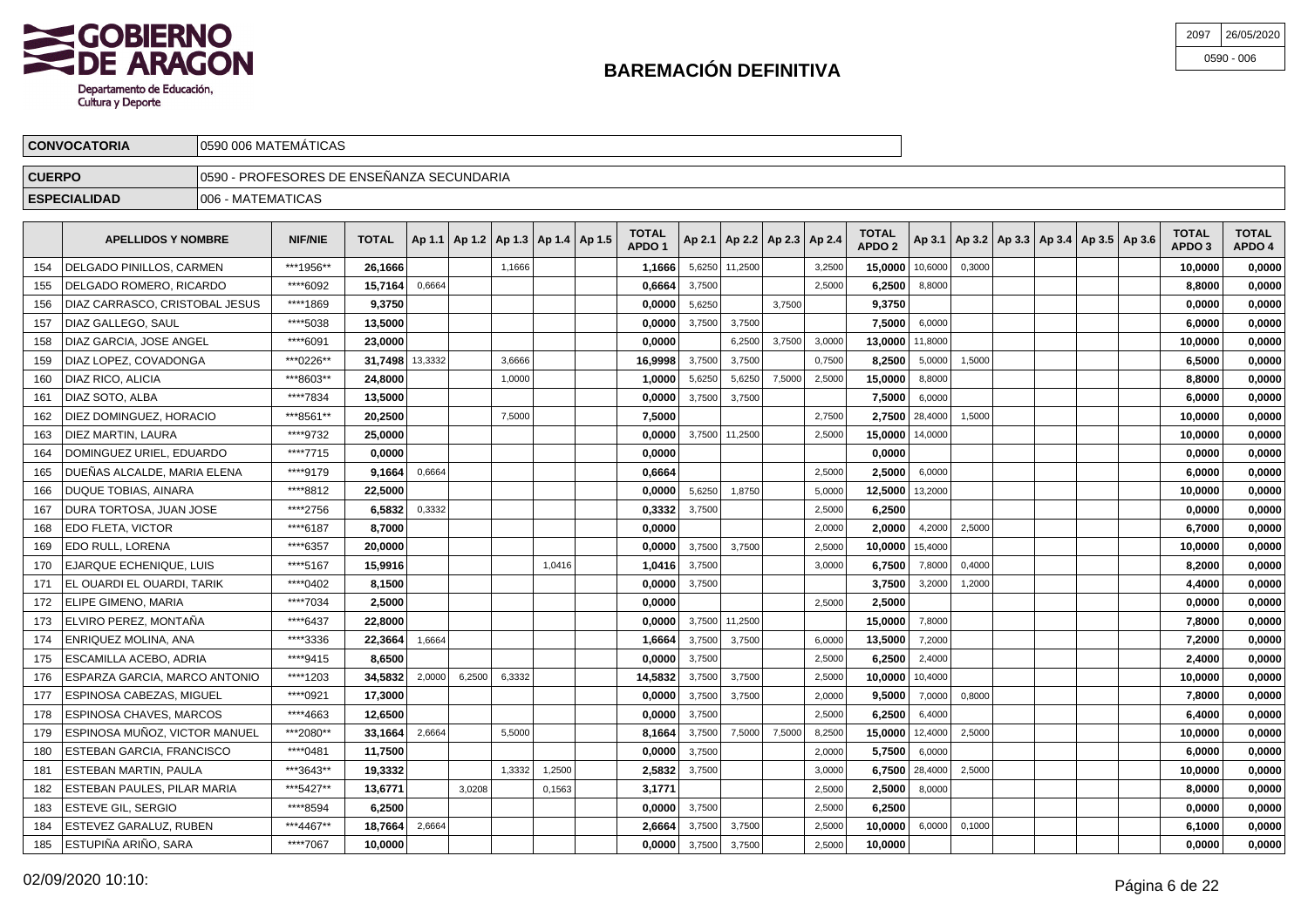

| 2097 | 26/05/2020   |
|------|--------------|
|      | $0590 - 006$ |

|               | <b>CONVOCATORIA</b>                |                    | 0590 006 MATEMÁTICAS                       |                                                    |  |        |  |                                   |        |                                   |        |                                   |                  |               |                                                     |  |                                   |                        |
|---------------|------------------------------------|--------------------|--------------------------------------------|----------------------------------------------------|--|--------|--|-----------------------------------|--------|-----------------------------------|--------|-----------------------------------|------------------|---------------|-----------------------------------------------------|--|-----------------------------------|------------------------|
| <b>CUERPO</b> |                                    |                    | 10590 - PROFESORES DE ENSEÑANZA SECUNDARIA |                                                    |  |        |  |                                   |        |                                   |        |                                   |                  |               |                                                     |  |                                   |                        |
|               | <b>ESPECIALIDAD</b>                | 1006 - MATEMATICAS |                                            |                                                    |  |        |  |                                   |        |                                   |        |                                   |                  |               |                                                     |  |                                   |                        |
|               | <b>APELLIDOS Y NOMBRE</b>          |                    | NIF/NIE                                    | TOTAL   Ap 1.1   Ap 1.2   Ap 1.3   Ap 1.4   Ap 1.5 |  |        |  | <b>TOTAL</b><br>APDO <sub>1</sub> |        | Ap 2.1   Ap 2.2   Ap 2.3   Ap 2.4 |        | <b>TOTAL</b><br>APDO <sub>2</sub> |                  |               | Ap 3.1   Ap 3.2   Ap 3.3   Ap 3.4   Ap 3.5   Ap 3.6 |  | <b>TOTAL</b><br>APDO <sub>3</sub> | <b>TOTAL</b><br>APDO 4 |
| 186           | <b>FELICES LOBERA, JOSE MANUEL</b> |                    | ***1819**                                  | 13,7500                                            |  |        |  | 0,0000                            | 3,7500 |                                   |        | 3,7500                            | 8,0000           | 2,5000        |                                                     |  | 10,0000                           | 0,0000                 |
| 187           | FERNANDEZ ALVAREZ. IVAN            |                    | ***6918**                                  | 17,5832                                            |  | 1,3332 |  | 1,3332                            | 3,7500 |                                   | 2,5000 |                                   | 6.2500   11,0000 | 2,5000        |                                                     |  | 10,0000                           | 0,0000                 |
| 188           | FERNANDEZ ANDRES. ENRIQUE          |                    | ****7612                                   | 15,6000                                            |  |        |  | 0.0000                            | 3,7500 | 3,7500                            | 5,5000 | 13,0000                           | 2,6000           |               |                                                     |  | 2,6000                            | 0,0000                 |
| 189           | FERNANDEZ BENEITEZ, MARTA          |                    | ****6974                                   | 13,5832                                            |  | 1,3332 |  | 1,3332                            | 3,7500 |                                   | 3,5000 | 7,2500                            | 5,0000           |               |                                                     |  | 5,0000                            | 0,0000                 |
| 190           | FERNANDEZ CASADO, HECTOR           |                    | ****5591                                   | 13,7500                                            |  |        |  | 0,0000                            | 3,7500 |                                   |        |                                   | 3.7500 12,0000   |               |                                                     |  | 10,0000                           | 0,0000                 |
| 191           | FERNANDEZ CHILLERON, ALICIA        |                    | ***8223**                                  | 0,5975                                             |  |        |  | 0.00001                           |        |                                   |        | 0,0000                            |                  |               |                                                     |  | 0,0000                            | 0,5975                 |
|               | 192 FERNANDEZ COSTOYAS, ANA MARIA  |                    | ****3505                                   | 18.7000                                            |  |        |  |                                   |        | $0.0000$ 3.7500 3.7500            | 3,5000 | 11.0000                           |                  | 5,2000 2,5000 |                                                     |  | 7.7000                            | 0.0000                 |

| 190 | FERNANDEZ CASADO. HECTOR                    | **** 5591 | 13.7500 |        |        |        |        | 0.0000 | 3,7500 |         |        |        | 3.7500           | 12,0000        |        |  |  | 10.0000 | 0,0000 |
|-----|---------------------------------------------|-----------|---------|--------|--------|--------|--------|--------|--------|---------|--------|--------|------------------|----------------|--------|--|--|---------|--------|
| 191 | FERNANDEZ CHILLERON, ALICIA                 | ***8223** | 0.5975  |        |        |        |        | 0.0000 |        |         |        |        | 0.0000           |                |        |  |  | 0.0000  | 0,5975 |
| 192 | FERNANDEZ COSTOYAS, ANA MARIA               | ****3505  | 18,7000 |        |        |        |        | 0.0000 | 3,7500 | 3,7500  |        | 3,5000 | 11.0000          | 5,2000         | 2,5000 |  |  | 7.7000  | 0,0000 |
| 193 | FERNANDEZ MORO. FERNANDO                    | ****4184  | 13,7500 |        |        |        |        | 0.0000 | 3,7500 |         |        |        | 3.7500           | 13,2000        |        |  |  | 10.0000 | 0,0000 |
| 194 | FERNANDEZ PEREZ. CRISTINA                   | ***9078** | 22.2926 | 7,6664 |        |        |        | 7.6664 |        |         |        | 3,0000 | $3,0000$ 50,6000 |                |        |  |  | 10.0000 | 1,6262 |
| 195 | FERNANDEZ PINO. FERNANDO                    | ****1050  | 20.6664 | 0,6664 |        |        |        | 0.6664 | 3,7500 | 3,7500  |        | 2,5000 | 10.0000          | 11,0000        |        |  |  | 10.0000 | 0,0000 |
| 196 | FERNANDEZ SERRANO. ALICIA                   | ****4340  | 11.9000 |        |        |        |        | 0.0000 | 3,7500 | 3,7500  |        | 2,5000 | 10.0000          | 1,6000         | 0,3000 |  |  | 1.9000  | 0,0000 |
| 197 | FERNANDEZ VILCHEZ, VIRGINIA                 | ****4183  | 9,7500  |        |        |        |        | 0,0000 | 3,7500 |         |        |        | 3,7500           | 6,0000         |        |  |  | 6,0000  | 0,0000 |
| 198 | FERRE JUAN, IVAN                            | ****1808  | 5,9250  |        |        |        |        | 0,0000 | 5,6250 |         |        |        | 5,6250           | 0,2000         | 0,1000 |  |  | 0,3000  | 0,0000 |
| 199 | FERRER CASTILLON, DANIEL                    | ***1231** | 23,8541 |        |        | 3.0000 | 1,3541 | 4,3541 | 3,7500 | 3,7500  |        | 2,0000 | 9,5000           | 9,6000         | 2,4000 |  |  | 10,0000 | 0,0000 |
| 200 | FERRERAS MORAN. ANA                         | ****8210  | 1.0000  |        |        |        |        | 0.0000 |        |         |        |        | 0.0000           | 1.0000         |        |  |  | 1,0000  | 0,0000 |
| 201 | FLORES BOGADO, ROCIO                        | ****4243  | 20,6664 | 0.6664 |        |        |        | 0,6664 | 3,7500 | 3,7500  |        | 2,5000 | 10.0000          | 8,0000         | 2,2000 |  |  | 10.0000 | 0,0000 |
| 202 | <b>FLORES CABANILLAS, ANTONIO</b>           | ****4966  | 0,0000  |        |        |        |        | 0,0000 |        |         |        |        | 0.0000           |                |        |  |  | 0,0000  | 0,0000 |
| 203 | FLORES COMPAÑ. MARIA JESUS                  | ****3453  | 20,0000 |        |        |        |        | 0.0000 | 3,7500 | 3,7500  |        | 2,5000 | 10.0000          | 9,4000         | 2,5000 |  |  | 10.0000 | 0,0000 |
| 204 | FONTSARE APARICIO. ANA LETICIA              | ****3898  | 19.7164 | 4,6664 |        |        |        | 4.6664 | 3,7500 |         |        | 2,5000 | 6.2500           | 8,8000         |        |  |  | 8.8000  | 0,0000 |
| 205 | FRACA SANTAMARIA, MARIA<br><b>ESTIBALIZ</b> | ***6386** | 12,4500 |        |        |        |        | 0.0000 |        | 11.2500 |        |        | 11,2500          | 0,8000         | 0.4000 |  |  | 1.2000  | 0,0000 |
| 206 | FRANCO LOPEZ. ENRIQUE                       | ****7945  | 17.1021 |        |        |        | 0.0521 | 0.0521 | 3,7500 |         |        | 5,5000 | 9.2500           | 7,8000         |        |  |  | 7.8000  | 0,0000 |
| 207 | <b>FUENTES GARCIA, SILVIA</b>               | ****1514  | 9.6666  |        |        | 0,1666 |        | 0.1666 |        |         |        | 2,5000 | 2.5000           | 7,0000         |        |  |  | 7.0000  | 0,0000 |
| 208 | FUENTES LUQUE. ROBERTO ADRIAN               | ****1276  | 11.5500 |        |        |        |        | 0.0000 | 3,7500 |         |        |        | 3.7500           | 7,8000         |        |  |  | 7.8000  | 0,0000 |
| 209 | <b>FUERTES LATORRE, JAVIER</b>              | ****2626  | 9.9000  |        |        |        |        | 0.0000 | 3,7500 |         |        | 2,7500 | 6.5000           | 3,2000         | 0,2000 |  |  | 3.4000  | 0,0000 |
| 210 | FUERTES MUÑOZ. ESTHER                       | ***3817** | 17.2498 | 0,3332 |        | 1,1666 |        | 1.4998 | 3,7500 |         |        | 2,0000 | 5.7500           | 7,6000         | 2,5000 |  |  | 10.0000 | 0,0000 |
| 211 | FUMANAL MAS, CLARA                          | ***5022** | 6,7500  |        |        |        |        | 0,0000 | 3,7500 |         |        | 3,0000 | 6,7500           |                |        |  |  | 0,0000  | 0,0000 |
| 212 | FURIO SANTAPAU, CLARA TADEA                 | ****6183  | 16,3500 |        |        |        |        | 0,0000 | 3,7500 |         |        | 3,0000 | 6,7500           | 9,6000         |        |  |  | 9,6000  | 0,0000 |
| 213 | FURONES MARTINEZ, LAURA                     | ****4096  | 27,5416 |        | 1,8750 | 0,6666 |        | 2,5416 | 3,7500 | 13,1250 |        | 2,5000 | 15,0000          | 13,0000        |        |  |  | 10,0000 | 0,0000 |
| 214 | FURTADO ERASO. ANA                          | ****3449  | 19,3500 |        |        |        |        | 0,0000 | 3,7500 |         | 7.5000 |        | 11,2500          | 5,6000         | 2,5000 |  |  | 8,1000  | 0,0000 |
| 215 | <b>GAGO DE VAL. LAURA</b>                   | ****2399  | 14,1500 |        |        |        |        | 0.0000 | 3,7500 |         |        | 4,5000 | 8.2500           | 5,8000         | 0.1000 |  |  | 5.9000  | 0,0000 |
| 216 | <b>GAGO GUTIERREZ, JOSE JAVIER</b>          | ***3102** | 28,1164 | 0,3332 |        | 4,3332 |        | 4,6664 | 3,7500 |         | 6,7000 | 3,0000 | 13,4500 21,0000  |                |        |  |  | 10.0000 | 0,0000 |
| 217 | <b>GALAN CORBACHO, ESTER</b>                | ****9990  | 12,5000 |        |        |        |        | 0.0000 |        |         |        | 2,5000 |                  | 2,5000 22,0000 |        |  |  | 10.0000 | 0,0000 |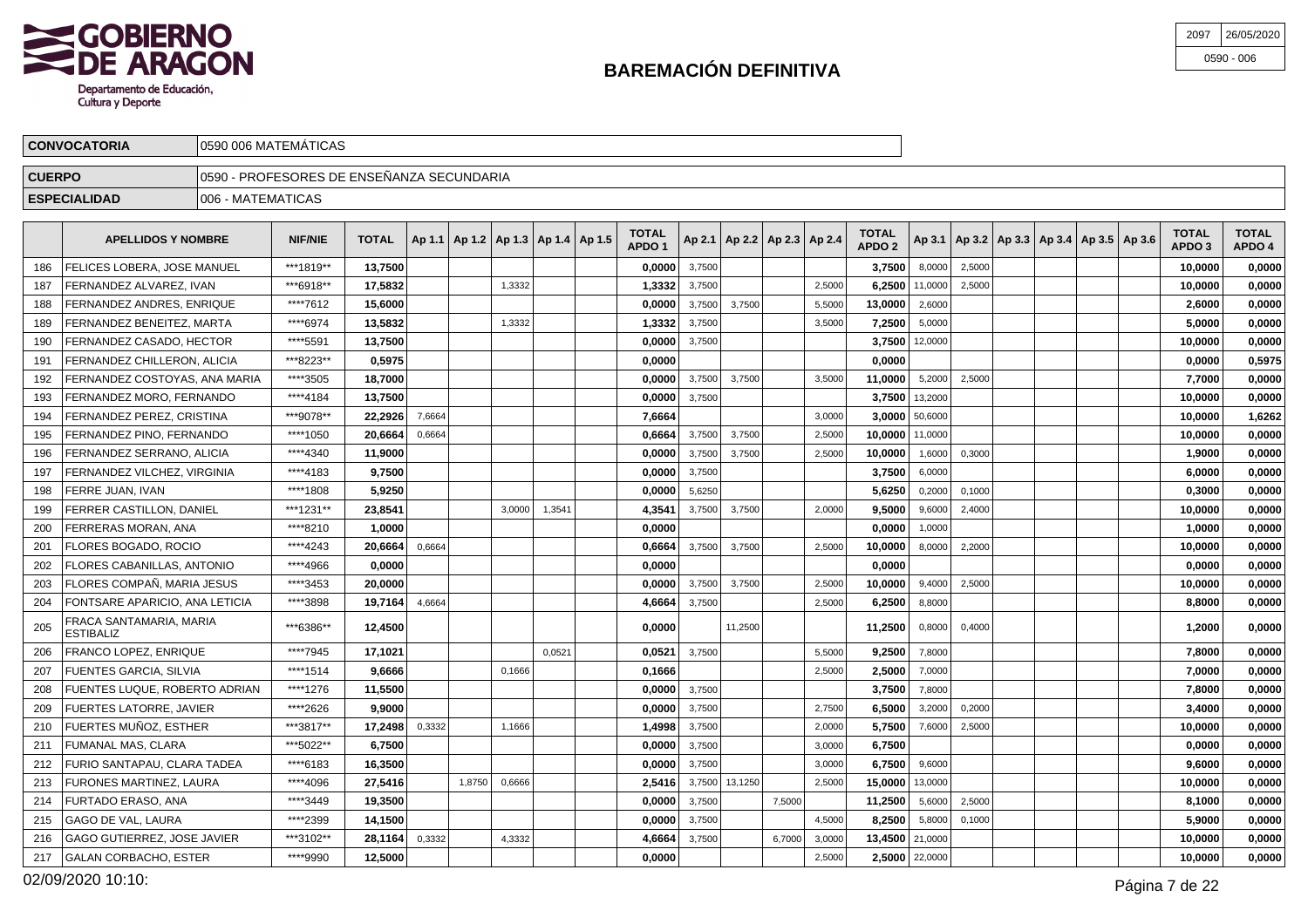

| 2097 | 26/05/2020   |
|------|--------------|
|      | $0590 - 006$ |

|               | <b>CONVOCATORIA</b>                                                                                                                                                                                                                                                                        | 10590 006 MATEMATICAS                      |          |         |        |  |        |  |  |  |                 |  |  |  |                                   |                        |  |  |  |        |        |
|---------------|--------------------------------------------------------------------------------------------------------------------------------------------------------------------------------------------------------------------------------------------------------------------------------------------|--------------------------------------------|----------|---------|--------|--|--------|--|--|--|-----------------|--|--|--|-----------------------------------|------------------------|--|--|--|--------|--------|
| <b>CUERPO</b> |                                                                                                                                                                                                                                                                                            | 10590 - PROFESORES DE ENSEÑANZA SECUNDARIA |          |         |        |  |        |  |  |  |                 |  |  |  |                                   |                        |  |  |  |        |        |
|               | <b>ESPECIALIDAD</b>                                                                                                                                                                                                                                                                        | 1006 - MATEMATICAS                         |          |         |        |  |        |  |  |  |                 |  |  |  |                                   |                        |  |  |  |        |        |
|               | <b>TOTAL</b><br><b>TOTAL</b><br><b>NIF/NIE</b><br><b>TOTAL</b><br>$ $ Ap 3.1   Ap 3.2   Ap 3.3   Ap 3.4   Ap 3.5   Ap 3.6  <br>$\vert$ Ap 1.1   Ap 1.2   Ap 1.3   Ap 1.4   Ap 1.5  <br><b>APELLIDOS Y NOMBRE</b><br>$ $ Ap 2.1   Ap 2.2   Ap 2.3   Ap 2.4  <br>APDO '<br>APDO <sub>2</sub> |                                            |          |         |        |  |        |  |  |  |                 |  |  |  | <b>TOTAL</b><br>APDO <sub>3</sub> | <b>TOTAL</b><br>APDO 4 |  |  |  |        |        |
|               | 218 GALAN GALAN, ANTONIO                                                                                                                                                                                                                                                                   |                                            | ****4540 | 10.0164 | 0,3332 |  | 0,3332 |  |  |  | $0,6664$ 3,7500 |  |  |  | 3.7500                            | 5,6000                 |  |  |  | 5.6000 | 0,0000 |
| 219           | GALISTEO CARO, JUAN LUIS                                                                                                                                                                                                                                                                   |                                            | ****4918 | 9,7500  |        |  |        |  |  |  | $0,0000$ 3,7500 |  |  |  | 3.7500                            | 6,0000                 |  |  |  | 6.0000 | 0,0000 |

| 220 | GALLEGO CORRAL. LORENZO                      | ***0029** | 18.2496 | 0,6664 | 3,8332  | 4.4996  | 3,7500 |         |        |         | 3.7500          | 12,0000        | 2,5000 |  |        | 10,0000 | 0.0000 |
|-----|----------------------------------------------|-----------|---------|--------|---------|---------|--------|---------|--------|---------|-----------------|----------------|--------|--|--------|---------|--------|
| 221 | <b>GALLEGO CORTES, JUAN</b>                  | ****0567  | 13.5000 |        |         | 0.0000  | 3.7500 | 3,7500  |        |         | 7.5000          | 6,0000         |        |  |        | 6,0000  | 0,0000 |
| 222 | GALLEGO LARRIBA. AZUCENA                     | ***4272** | 9.1000  |        |         | 0.0000  |        |         |        |         | 0.0000          | 6,6000         | 2,5000 |  |        | 9.1000  | 0,0000 |
| 223 | <b>GALVE GUILLEN. MARCOS</b>                 | ***9679** | 2,5000  |        |         | 0.0000  |        |         |        | 2,5000  | 2,5000          |                |        |  |        | 0,0000  | 0.0000 |
| 224 | <b>GARCIA ALONSO, ELISA</b>                  | ****6564  | 3,7500  |        |         | 0.0000  |        |         | 3,7500 |         | 3,7500          |                |        |  |        | 0.0000  | 0,0000 |
| 225 | <b>GARCIA BARRASA, VICTOR MANUEL</b>         | ****6472  | 3,7500  |        |         | 0,0000  | 3,7500 |         |        |         | 3,7500          |                |        |  |        | 0,0000  | 0,0000 |
| 226 | <b>GARCIA CABRERO, SARA</b>                  | ***9920** | 10,3500 |        |         | 0.0000  |        | 3,7500  |        |         | 3,7500          | 6,6000         |        |  |        | 6,6000  | 0,0000 |
| 227 | <b>GARCIA CASASOLA, LAURA</b>                | ****5311  | 14.2500 |        |         | 0.0000  | 3,7500 |         |        | 2,5000  | 6.2500          | 8,0000         |        |  |        | 8.0000  | 0.0000 |
| 228 | <b>GARCIA CLARAMONTE, JOSE</b>               | ***2533** | 0.0000  |        |         | 0.0000  |        |         |        |         | 0.0000          |                |        |  |        | 0.0000  | 0.0000 |
| 229 | <b>GARCIA FERRERO, JUAN</b>                  | ****0359  | 25.0000 |        |         | 0.0000  | 5,6250 | 13,1250 | 7.5000 | 0,7500  | 15.0000         | 12,0000        |        |  |        | 10.0000 | 0.0000 |
| 230 | <b>GARCIA GONZALEZ, ALFONSO</b>              | ****7284  | 31.8332 | 7.0000 | 4.3332  | 11.3332 | 3,7500 | 3,7500  |        | 3.0000  | 10,5000 34,6000 |                |        |  |        | 10,0000 | 0,0000 |
| 231 | <b>GARCIA LOMILLO, ALBERTO</b>               | ****4094  | 14,7498 | 0,3332 | 0,6666  | 0,9998  | 3,7500 |         |        |         |                 | 3,7500 11,0000 |        |  |        | 10.0000 | 0,0000 |
| 232 | <b>GARCIA LOPEZ, REBECA</b>                  | ****4871  | 12,8000 |        |         | 0,0000  |        |         |        | 3.0000  | 3.0000          | 9,8000         |        |  |        | 9,8000  | 0,0000 |
| 233 | GARCIA NAVARRO, ANA MARIA                    | ****4568  | 15,3500 |        |         | 0,0000  | 3,7500 |         |        | 6,0000  | 9,7500          | 5,6000         |        |  |        | 5,6000  | 0,0000 |
| 234 | GARCIA NUÑEZ, FRANCISCO JAVIER               | ***8329** | 27,8332 |        | 2,8332  | 2,8332  | 3,7500 |         | 4,2250 | 11,7500 | 15,0000         | 11,4000        | 2,5000 |  |        | 10,0000 | 0,0000 |
| 235 | <b>GARCIA OLIVER, MERCEDES</b>               | ****4359  | 12.2500 |        |         | 0.0000  | 3,7500 |         |        | 2,5000  | 6.2500          | 6,0000         |        |  |        | 6.0000  | 0,0000 |
| 236 | <b>GARCIA ORDOÑEZ, SARA</b>                  | ****7548  | 15.7500 |        |         | 0.00001 | 3,7500 |         |        | 2,0000  | 5.7500          | 8,0000         | 2,5000 |  |        | 10.0000 | 0.0000 |
| 237 | <b>GARCIA PEREZ, CRISTINA</b>                | ****3766  | 0.0000  |        |         | 0.0000  |        |         |        |         | 0.0000          |                |        |  |        | 0.0000  | 0,0000 |
| 238 | <b>GARCIA PIQUER, RAUL</b>                   | ****2086  | 7.4166  |        | 3,6666  | 3.6666  |        | 3.7500  |        |         | 3.7500          |                |        |  |        | 0,0000  | 0,0000 |
| 239 | <b>GARCIA RAJOY, JAVIER</b>                  | ****4718  | 15.7500 |        |         | 0,0000  | 3,7500 |         |        | 2,0000  |                 | 5,7500 32,8000 |        |  |        | 10.0000 | 0.0000 |
| 240 | GARCIA SEGURA, MANUEL JOSE                   | ****1912  | 0.0000  |        |         | 0.0000  |        |         |        |         | 0.0000          |                |        |  |        | 0,0000  | 0,0000 |
| 241 | GARCIA UBEDA, DEBORA                         | ****0824  | 8,6500  |        |         | 0,0000  | 3,7500 |         |        | 2,5000  | 6,2500          |                | 2,4000 |  |        | 2,4000  | 0,0000 |
| 242 | <b>GARCIA VARET, CARLOS</b>                  | ****5184  | 35,6000 |        | 15,0000 | 15,0000 | 3,7500 | 2,5000  | 3,7500 | 2,5000  | 12,5000         | 5,6000         | 2,5000 |  |        | 8.1000  | 0.0000 |
| 243 | GARCIA HERAS HORCAJO, CEFERINO               | ****0644  | 22.1832 | 1.3332 |         | 1.3332  | 3,7500 |         | 1.4000 | 6,0000  | 11.1500         | 7,2000         | 2,5000 |  |        | 9.7000  | 0.0000 |
| 244 | GARCIA IZQUIERDO FERNANDEZ,<br><b>EMILIO</b> | ****1621  | 12.2500 |        |         | 0.00001 | 3,7500 |         |        | 2,5000  | 6.2500          | 6,0000         |        |  |        | 6.0000  | 0,0000 |
| 245 | <b>GIL FENOLLOSA. GONZALO</b>                | ****8349  | 22,3332 | 1,3332 |         | 1,3332  | 3,7500 |         | 3,7500 | 3,5000  | 11,0000         | 12,0000        | 0.6000 |  |        | 10,0000 | 0.0000 |
| 246 | <b>GIL FENOLLOSA, JOAQUIN</b>                | ****8350  | 3.7500  |        |         | 0.0000  |        |         | 3,7500 |         | 3.7500          |                |        |  |        | 0.0000  | 0.0000 |
| 247 | GIL GOMEZ, ANGEL                             | ***1936** | 10,0000 |        |         | 0,0000  |        |         |        |         | 0,0000          | 10,0000        | 2,5000 |  |        | 10,0000 | 0,0000 |
| 248 | <b>GIL MAGAN, LUCIA</b>                      | ****0955  | 22,1000 |        |         | 0,0000  | 3,7500 | 3,7500  |        | 5,0000  | 12,5000         | 9,6000         |        |  |        | 9,6000  | 0,0000 |
| 249 | <b>GIL PINA, DAVID</b>                       | ***2947** | 28,5000 |        | 8,5000  | 8.5000  | 3,7500 | 3,7500  |        | 2,5000  | 10.0000         | 10,6000        |        |  | 0,2000 | 10.0000 | 0,0000 |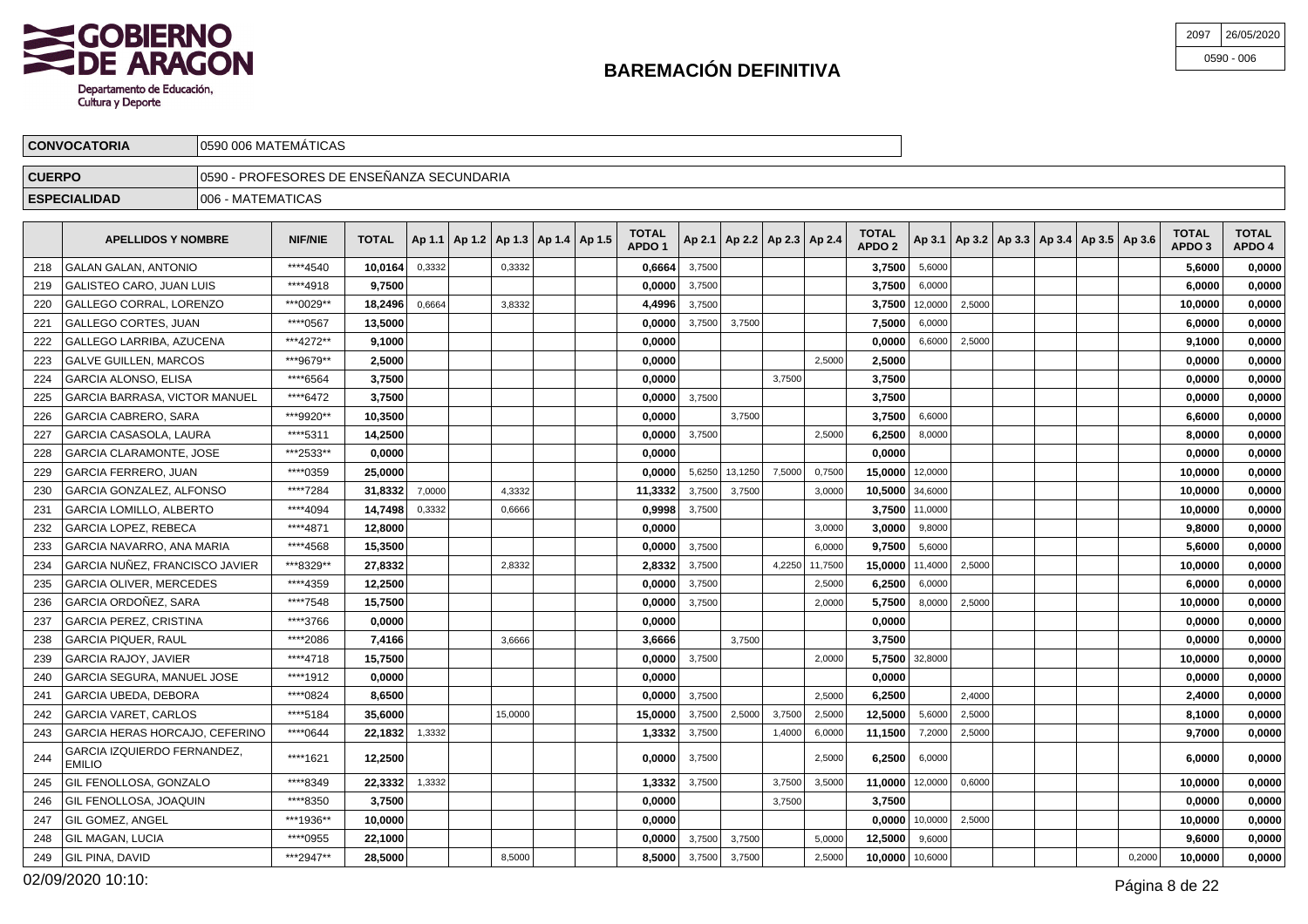

GONZALEZ LORENTE, BORJA

GONZALEZ MARTIN, ANTONIO

GONZALEZ RUIZ, JOSE ANDRES

GONZALEZ TERRAZ, VICTOR

GRAU MANCLUS, JUAN LUIS

GUERRA LLAMAS, IGNACIO

HABA PASCUAL, RUBEN

GREGORI FERRER, ALEJANDRO

GUERRERO SANCHEZ, ALVARO

HERNANDEZ GUILLEN, ESTEFANIA

HERRANZ GALDEANO, FUENSANTA

HERRANZ MASEGOSA, EDUARDO

HERNANDEZ PASCUAL, IRENE

HERRANZ ALEGRE, RUBEN

GORRIZ SAEZ, HECTOR

\*\*\*\*3653 **11,7500 0,0000** 3,7500 **3,7500** 8,0000 **8,0000 0,0000**

\*\*\*\*0330 **0,0000 0,0000 0,0000 0,0000 0,0000**

\*\*\*\*6859 **12,8500 0,0000** 3,7500 2,5000 **6,2500** 6,6000 **6,6000 0,0000**

\*\*\*\*1647 **19,2500 0,0000** 3,7500 5,5000 **9,2500** 8,0000 2,5000 **10,0000 0,0000**

\*\*\*3484\*\* **12,8000** 6,0000 **6,0000 0,0000** 6,8000 **6,8000 0,0000**

\*\*\*\*0198 **7,2500 0,0000** 3,7500 2,5000 **6,2500** 1,0000 **1,0000 0,0000**

\*\*\*\*6884 **6,9500 0,0000** 3,7500 **3,7500** 3,2000 **3,2000 0,0000**

 $\bullet$  \*\*\*1309\*\* **45,2917**  $\bullet$  20,2917 20,2917 3,7500 9,3750 3,3750 15,**0000** 18,0000 2,0000 **10,0000 10,0000 0,0000** 

\*\*\*\*8156 **8,7000 0,0000** 2,5000 **2,5000** 6,2000 **6,2000 0,0000**

\*\*\*\*7778 **4,5000 0,0000** 2,5000 **2,5000** 2,0000 **2,0000 0,0000**

\*\*\*\*2593 **8,0000 0,0000 0,0000** 8,0000 **8,0000 0,0000**

\*\*\*5599\*\* **3,0000 0,0000** 2,0000 **2,0000** 0,6000 0,4000 **1,0000 0,0000**

\*\*\*3867\*\* **8,2125** 0,3125 **0,3125 0,0000** 5,4000 2,5000 **7,9000 0,0000**

 $N$  \*\*\*\*9891 **40,6664** 20,4998 0,1666 0,1666 **20,4998 0,1666 0,0000 2,5000 3,7500** 2,5000 **10,0000** 18,2000 **10,0000** 19,**0000** 0,0000

\*\*\*\*2992 **16,6000 0,0000** 3,7500 3,7500 2,5000 **10,0000** 6,6000 **6,6000 0,0000**

| 2097 | 26/05/2020   |
|------|--------------|
|      | $0590 - 006$ |

|               | <b>CONVOCATORIA</b>                       | 0590 006 MATEMÁTICAS                      |                |              |        |                                            |        |        |                                   |        |                                   |        |        |                                   |         |        |                                                     |  |                                   |                        |
|---------------|-------------------------------------------|-------------------------------------------|----------------|--------------|--------|--------------------------------------------|--------|--------|-----------------------------------|--------|-----------------------------------|--------|--------|-----------------------------------|---------|--------|-----------------------------------------------------|--|-----------------------------------|------------------------|
| <b>CUERPO</b> |                                           | 0590 - PROFESORES DE ENSEÑANZA SECUNDARIA |                |              |        |                                            |        |        |                                   |        |                                   |        |        |                                   |         |        |                                                     |  |                                   |                        |
|               | <b>ESPECIALIDAD</b>                       | 006 - MATEMATICAS                         |                |              |        |                                            |        |        |                                   |        |                                   |        |        |                                   |         |        |                                                     |  |                                   |                        |
|               | <b>APELLIDOS Y NOMBRE</b>                 |                                           | <b>NIF/NIE</b> | <b>TOTAL</b> |        | Ap 1.1   Ap 1.2   Ap 1.3   Ap 1.4   Ap 1.5 |        |        | <b>TOTAL</b><br>APDO <sub>1</sub> |        | Ap 2.1   Ap 2.2   Ap 2.3   Ap 2.4 |        |        | <b>TOTAL</b><br>APDO <sub>2</sub> |         |        | Ap 3.1   Ap 3.2   Ap 3.3   Ap 3.4   Ap 3.5   Ap 3.6 |  | <b>TOTAL</b><br>APDO <sub>3</sub> | <b>TOTAL</b><br>APDO 4 |
| 250           | GOMARA LADRON, RAQUEL                     |                                           | ****6500       | 2.0000       |        |                                            |        |        | 0.0000                            |        |                                   |        | 2,0000 | 2,0000                            |         |        |                                                     |  | 0,0000                            | 0,0000                 |
|               | GOMEZ FERNANDEZ, MANUEL JESUS             |                                           | ****9287       | 12,4166      |        |                                            | 0.1666 |        | 0,1666                            | 3,7500 |                                   |        | 2.5000 | 6,2500                            | 6,0000  |        |                                                     |  | 6,0000                            | 0,0000                 |
|               | <b>GOMEZ FERNANDEZ, MARIA ESTHER</b>      |                                           | ***6745**      | 26,5435      |        |                                            |        | 4,8435 | 4,8435                            | 3,7500 | 3,7500                            | 4,2000 |        | 11,7000                           | 20,8000 | 2,5000 |                                                     |  | 10.0000                           | 0,0000                 |
|               | <b>GOMEZ GARCIA, JAVIER</b>               |                                           | ****5069       | 14,2500      |        |                                            |        |        | 0,0000                            | 3,7500 |                                   |        | 2,5000 | 6,2500                            | 7,8000  | 0,2000 |                                                     |  | 8.0000                            | 0,0000                 |
| 254           | GOMEZ GARCIA, SAIDA                       |                                           | ****9337       | 7.4000       |        |                                            |        |        | 0.0000                            |        |                                   |        | 3,0000 | 3,0000                            | 4,4000  |        |                                                     |  | 4.4000                            | 0,0000                 |
| 255           | GOMEZ GONZALEZ, ALFONSO                   |                                           | ****1579       | 12,4500      |        |                                            |        |        | 0,0000                            | 3,7500 |                                   |        | 2,5000 | 6,2500                            | 6,2000  |        |                                                     |  | 6,2000                            | 0,0000                 |
| 256           | GOMEZ PONCE, ROCIO                        |                                           | ****2408       | 19,8332      | 0,3332 |                                            |        |        | 0,3332                            | 3,7500 | 3,7500                            |        | 2,0000 | 9,5000                            | 11,0000 |        |                                                     |  | 10.0000                           | 0,0000                 |
| 257           | GONZALEZ CANCA, DANIEL                    |                                           | ****6882       | 16,9332      | 0,3332 |                                            |        |        | 0,3332                            | 3,7500 | 3,7500                            |        | 2,5000 | 10.0000                           | 6,6000  |        |                                                     |  | 6.6000                            | 0,0000                 |
| 258           | GONZALEZ CUADRADO, MARIA                  |                                           | ****4711       | 12,8500      |        |                                            |        |        | 0,0000                            | 3,7500 |                                   |        | 2,5000 | 6,2500                            | 6,6000  |        |                                                     |  | 6,6000                            | 0,0000                 |
| 259           | GONZALEZ DOMINGUEZ, MARIA<br><b>ELENA</b> |                                           | ****1892       | 20,0000      |        |                                            |        |        | 0,0000                            | 3,7500 | 3,7500                            |        | 2,5000 | $10,0000$   23,2000               |         | 2,5000 |                                                     |  | 10,0000                           | 0,0000                 |
| 260           | GONZALEZ GARAY, JESUS IGNACIO             |                                           | ****4366       | 3.7500       |        |                                            |        |        | 0,0000                            | 3,7500 |                                   |        |        | 3,7500                            |         |        |                                                     |  | 0.0000                            | 0,0000                 |
| 261           | GONZALEZ GOMEZ, JESUS ANTONIO             |                                           | ****1223       | 24,3414      | 0,6664 |                                            |        |        | 0,6664                            | 5,6250 | 3,7500                            |        | 5,5000 | 14,8750                           | 8,8000  |        |                                                     |  | 8.8000                            | 0,0000                 |
| 262           | GONZALEZ GONZALEZ, BEATRIZ                |                                           | ****8255       | 13,7500      |        |                                            |        |        | 0,0000                            | 3,7500 |                                   |        |        | 3,7500                            | 12,0000 |        |                                                     |  | 10.0000                           | 0,0000                 |
| 263           | GONZALEZ JIMENEZ, JOSE LUIS               |                                           | ****0554       | 12,3332      |        |                                            | 2,8332 |        | 2,8332                            | 3,7500 |                                   | 3,7500 |        | 7,5000                            | 2,0000  |        |                                                     |  | 2,0000                            | 0,0000                 |
|               |                                           |                                           |                |              |        |                                            |        |        |                                   |        |                                   |        |        |                                   |         |        |                                                     |  |                                   |                        |

GONZALEZ RODRIGUEZ, DANIEL \*\*\*\*2200 **16,5000 0,0000** 3,7500 3,7500 3,0000 **10,5000** 6,0000 **6,0000 0,0000**

\*\*\*\*0155 **52,0832** 23,7500 7,8332 **31,5832** 7,5000 3,0000 **10,5000** 10,4000 **10,0000 0,0000** GUTIERREZ DE PIÑERES VILLEGAS, WADY DONALDO

264

265

266

267

268

269

270

271

272

273

274

275

276

277

278

279

280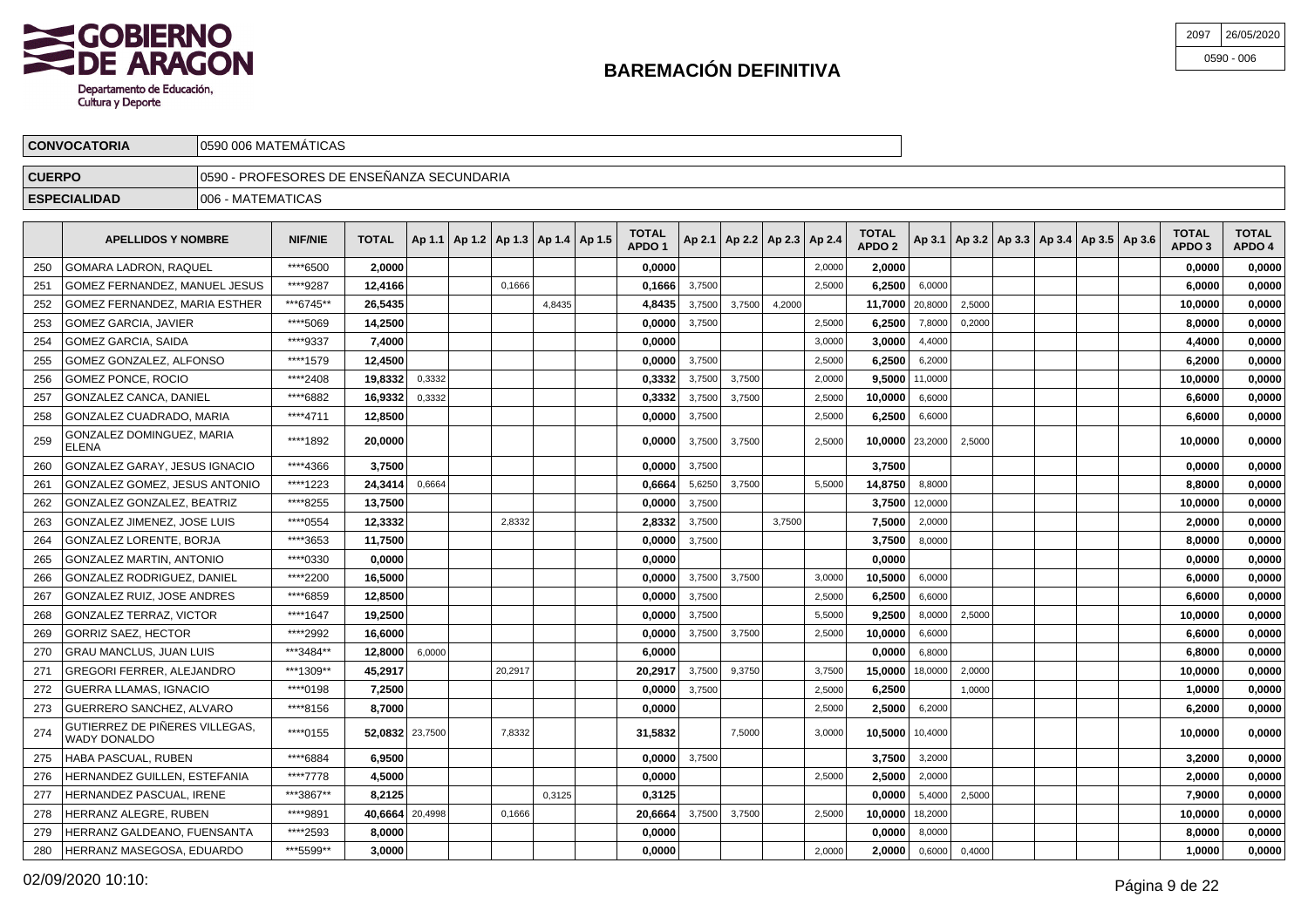

| 2097 | 26/05/2020   |
|------|--------------|
|      | $0590 - 006$ |

|               | <b>CONVOCATORIA</b>       | 10590 006 MATEMATICAS                      |                |              |  |                                            |  |                                   |        |        |        |                                   |                                   |        |                   |  |                                                     |                                   |                        |
|---------------|---------------------------|--------------------------------------------|----------------|--------------|--|--------------------------------------------|--|-----------------------------------|--------|--------|--------|-----------------------------------|-----------------------------------|--------|-------------------|--|-----------------------------------------------------|-----------------------------------|------------------------|
| <b>CUERPO</b> |                           | 10590 - PROFESORES DE ENSEÑANZA SECUNDARIA |                |              |  |                                            |  |                                   |        |        |        |                                   |                                   |        |                   |  |                                                     |                                   |                        |
|               | <b>ESPECIALIDAD</b>       | 1006 - MATEMATICAS                         |                |              |  |                                            |  |                                   |        |        |        |                                   |                                   |        |                   |  |                                                     |                                   |                        |
|               | <b>APELLIDOS Y NOMBRE</b> |                                            | <b>NIF/NIE</b> | <b>TOTAL</b> |  | Ap 1.1   Ap 1.2   Ap 1.3   Ap 1.4   Ap 1.5 |  | <b>TOTAL</b><br>APDO <sub>1</sub> |        |        |        | Ap 2.1   Ap 2.2   Ap 2.3   Ap 2.4 | <b>TOTAL</b><br>APDO <sub>2</sub> |        |                   |  | Ap 3.1   Ap 3.2   Ap 3.3   Ap 3.4   Ap 3.5   Ap 3.6 | <b>TOTAL</b><br>APDO <sub>3</sub> | <b>TOTAL</b><br>APDO 4 |
| 281           | HERRERO ALVARO, MANUEL    |                                            | ***5412**      | 20,2666      |  | 1,6666                                     |  | 1.6666                            | 3,7500 | 2,5000 |        | 3,2500                            | 9.5000                            | 7,6000 | 1.5000            |  |                                                     | 9.1000                            | 0,0000                 |
| 282           | HORNERO LUQUE, HELENA     |                                            | ****1960       | 12.7500      |  |                                            |  | 0.0000                            | 3,7500 |        |        | 3,0000                            | 6.7500                            | 6,0000 |                   |  |                                                     | 6,0000                            | 0,0000                 |
| 283           | HORRILLO PEREZ, MENCIA    |                                            | ****7572       | 9.0000       |  |                                            |  | 0.0000                            |        |        | 1,5000 | 2,0000                            | 3.5000                            |        | $3,4000$   2,1000 |  |                                                     | 5.5000                            | 0,0000                 |
|               | 201 UILDTAS CADCIA LEVDE  |                                            | $C A$ 00****   | າງ ດດດດ      |  |                                            |  | n noon l                          | 27500  | 27500  |        | 1.5000                            | 12.00001152200                    |        |                   |  |                                                     | <b>10.0000</b>                    | n nnnn l               |

|     | HORRILLO PEREZ. MENCIA                      | ****7572   | 9.0000          |        |        |        | 0.0000  |        |        | 1.5000 | 2,0000 | 3.5000  | 3,4000         | 2,1000 |  |  | 5.5000  | 0.0000 |
|-----|---------------------------------------------|------------|-----------------|--------|--------|--------|---------|--------|--------|--------|--------|---------|----------------|--------|--|--|---------|--------|
| 284 | HUERTAS GARCIA, LEYRE                       | ****8843   | 22.0000         |        |        |        | 0.0000  | 3,7500 | 3,7500 |        | 4,5000 | 12,0000 | 15,2000        |        |  |  | 10.0000 | 0.0000 |
| 285 | IBAÑEZ IBAÑEZ, MARIA                        | ****4742   | 8.7500          |        |        |        | 0,0000  | 3,7500 |        |        | 5,0000 | 8,7500  |                |        |  |  | 0,0000  | 0,0000 |
| 286 | <b>IGLESIAS URRACA, MARIA</b><br>MONTSERRAT | ****1982   | 11,4500         |        |        |        | 0.0000  | 3,7500 |        |        | 2,5000 | 6,2500  | 5,2000         |        |  |  | 5,2000  | 0,0000 |
| 287 | ILLERA ARIÑO. EDUARDO                       | ***5182**  | 19,3332         |        |        | 1,8332 | 1.8332  | 3,7500 | 3,7500 |        |        | 7.5000  | 12,6000        |        |  |  | 10.0000 | 0,0000 |
| 288 | IRANZO ESTEBAN, AMPARO                      | ****8230   | 9.8500          |        |        |        | 0,0000  | 3.7500 |        |        | 2,5000 | 6.2500  | 3,6000         |        |  |  | 3,6000  | 0,0000 |
| 289 | IZQUIERDO GARCIA. MARIA JOSE                | ****4207   | 27.8622 11,6664 |        | 0,5208 |        | 12.1872 | 5,6250 | 3,7500 |        | 2,5000 | 11,8750 | 3,8000         |        |  |  | 3.8000  | 0.0000 |
| 290 | IZQUIERDO SANCHEZ. ALEJANDRO                | ****7059   | 3,7500          |        |        |        | 0,0000  |        |        | 3,7500 |        | 3,7500  |                |        |  |  | 0,0000  | 0,0000 |
| 291 | <b>JACOSTE NAVARRO, IGNACIO</b>             | ***8321**  | 15.7500         |        |        | 2.0000 | 2,0000  | 3.7500 |        |        |        |         | 3,7500 15,6000 |        |  |  | 10.0000 | 0.0000 |
| 292 | JIMENEZ ALAMINOS, JOSE PABLO                | ****7489   | 12,0000         |        |        |        | 0,0000  |        |        |        | 2,0000 | 2.0000  | 10,6000        | 2,5000 |  |  | 10,0000 | 0,0000 |
| 293 | JIMENEZ DIAZ PERONA, MARIA ELENA            | ****8678   | 5.2000          |        |        |        | 0,0000  |        |        |        |        | 0.0000  | 5,2000         |        |  |  | 5.2000  | 0,0000 |
| 294 | JIMENEZ FERREIRA, MANUEL                    | ****1620   | 16,6000         |        |        |        | 0,0000  | 3,7500 | 3,7500 |        | 2,5000 | 10,0000 | 6,6000         |        |  |  | 6,6000  | 0,0000 |
| 295 | JIMENEZ FUENTES, ELENA                      | ***5538**  | 13.7500         |        |        |        | 0.0000  | 3,7500 |        |        |        | 3.7500  | 8,6000         | 2,5000 |  |  | 10.0000 | 0,0000 |
| 296 | JIMENEZ GUERRA. MAYKEL                      | ****2922   | 11.9000         |        |        |        | 0,0000  |        |        |        | 4,5000 | 4,5000  | 7,4000         |        |  |  | 7.4000  | 0.0000 |
| 297 | JIMENEZ HERNANDEZ. DAVID                    | ***9173**  | 2,5000          |        |        |        | 0,0000  |        |        |        | 2,5000 | 2,5000  |                |        |  |  | 0,0000  | 0,0000 |
| 298 | JIMENEZ SALCEDO, ROBERTO                    | ****3357   | 3.7500          |        |        |        | 0,0000  | 3,7500 |        |        |        | 3.7500  |                |        |  |  | 0.0000  | 0.0000 |
| 299 | JORDA MORA. IGNACIO                         | ****0199   | 9,7500          |        |        |        | 0,0000  | 3,7500 |        |        |        | 3,7500  | 6,0000         |        |  |  | 6,0000  | 0.0000 |
| 300 | <b>JUAREZ PEREZ, MARIA</b>                  | ****8078   | 10.6832         | 0.3332 |        |        | 0.3332  | 3,7500 |        |        |        | 3.7500  | 6,6000         |        |  |  | 6.6000  | 0.0000 |
| 301 | JULIA MOLINA, GUILLERMO                     | ****7370   | 18,6250         |        | 1,8750 |        | 1,8750  | 3,7500 |        |        | 3,0000 | 6,7500  | 13,8000        |        |  |  | 10,0000 | 0,0000 |
| 302 | <b>JULIAN ESCRICHE, CARLOS</b>              | ***5286**  | 7,2500          |        |        |        | 0.0000  | 3,7500 |        |        |        | 3.7500  | 1,0000         | 2,5000 |  |  | 3,5000  | 0,0000 |
| 303 | KENALIEVA, VESELINA S.                      | ****9541*  | 16,7500         |        |        | 1,0000 | 1,0000  | 3,7500 |        |        | 2,0000 | 5,7500  | 8,8000         | 1,2000 |  |  | 10,0000 | 0,0000 |
| 304 | LACUEVA ARNEDO, ALICIA                      | ****3118   | 0,0000          |        |        |        | 0,0000  |        |        |        |        | 0.0000  |                |        |  |  | 0,0000  | 0,0000 |
| 305 | LAFUENTE FRANCO, ANA BELEN                  | ***4915**  | 13,6666         |        |        | 1,6666 | 1,6666  |        |        |        | 2,0000 | 2,0000  | 9,8000         | 2,5000 |  |  | 10,0000 | 0,0000 |
| 306 | LAHUERTA MARTINEZ, VERONICA                 | ****9812   | 15,7500         |        |        |        | 0,0000  | 3,7500 |        |        | 2,0000 |         | 5,7500 10,0000 |        |  |  | 10.0000 | 0,0000 |
| 307 | LAPUERTA MURILLO, PABLO                     | ***6380**  | 15,5166         |        |        | 1,1666 | 1,1666  | 3,7500 |        |        | 2,0000 | 5.7500  | 8,6000         |        |  |  | 8.6000  | 0.0000 |
| 308 | LARRIBA GARCIA, JULIO CESAR                 | ****0204   | 22,1666         |        |        | 1.6666 | 1,6666  | 3,7500 | 3,7500 |        | 3,0000 | 10,5000 | 10,6000        |        |  |  | 10,0000 | 0.0000 |
| 309 | LASIERRA ARA. ALICIA                        | ***6789**  | 12.7500         |        |        |        | 0.0000  |        |        | 3.7500 | 2,5000 | 6,2500  | 4,0000         | 2.5000 |  |  | 6,5000  | 0.0000 |
| 310 | LASIERRA FORTUÑO, ANDREA                    | *** 0981** | 15,3500         |        |        |        | 0,0000  | 3,7500 |        |        | 2,5000 | 6,2500  | 6,6000         | 2,5000 |  |  | 9,1000  | 0,0000 |
| 311 | LATORRE GARCIA. JOSE IGNACIO                | ***4438**  | 10,0500         |        |        |        | 0,0000  | 3,7500 |        |        | 2,0000 | 5,7500  | 1,8000         | 2,5000 |  |  | 4,3000  | 0,0000 |
| 312 | LATORRE RODRIGO, ADRIAN                     | ***3456**  | 12,0000         |        |        |        | 0,0000  |        |        |        | 2,0000 |         | 2,0000 11,8000 |        |  |  | 10,0000 | 0,0000 |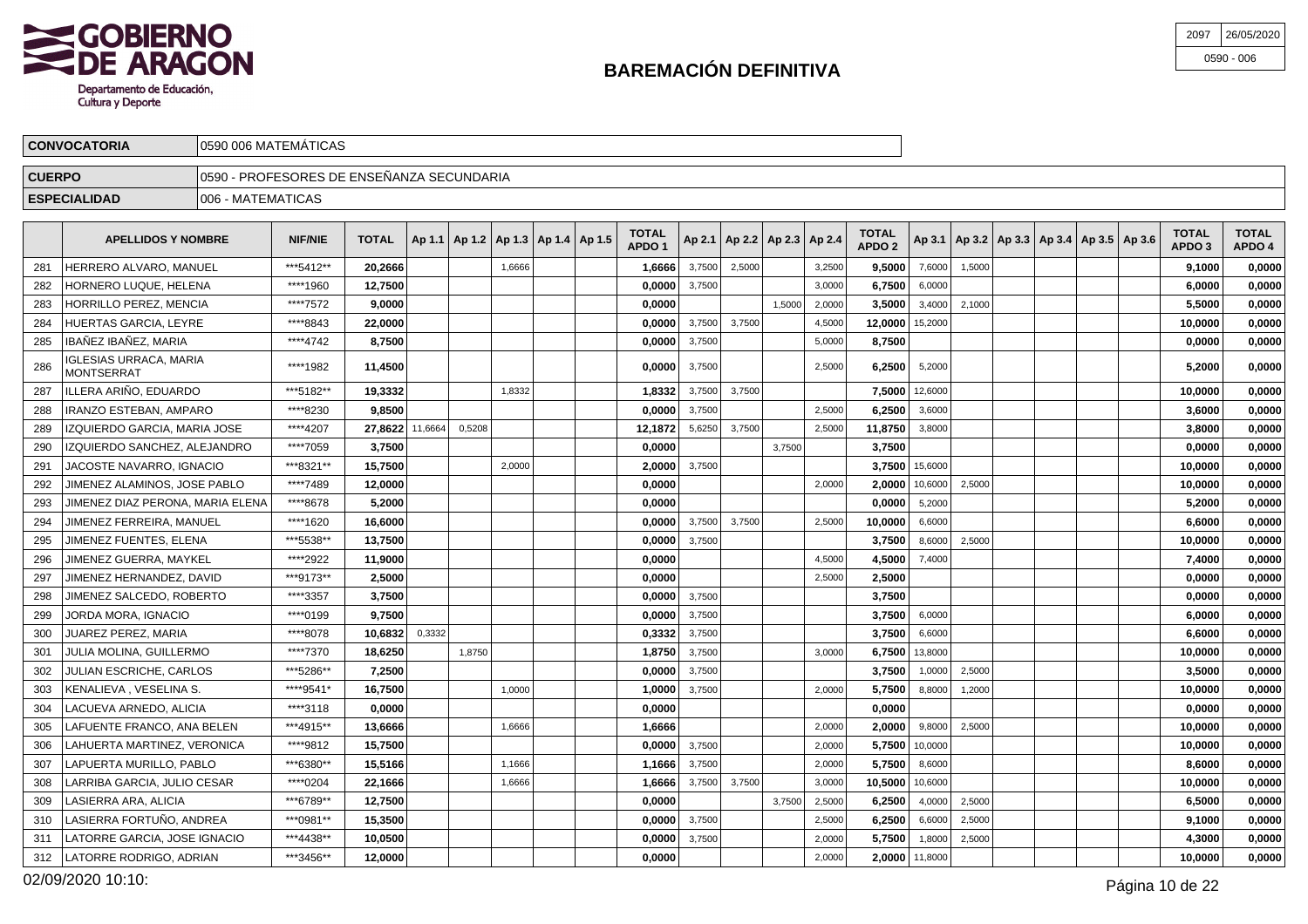

\*\*\*\*5553 **11,5500 0,0000** 3,7500 **3,7500** 7,8000 **7,8000 0,0000**

\*\*\*\*7403 **5,7500 0,0000** 3,7500 2,0000 **5,7500 0,0000 0,0000**

\*\*\*\*5113 **19,4500 0,0000** 3,7500 5,7000 **9,4500** 15,4000 1,3000 **10,0000 0,0000**

\*\*\*8007\*\* **15,5832** 1,8332 **1,8332** 3,7500 **3,7500** 9,4000 2,5000 **10,0000 0,0000**

\*\*\*0370\*\* **12,3832** 1,3332 **1,3332** 3,7500 **3,7500** 4,8000 2,5000 **7,3000 0,0000**

\*\*\*2650\*\* **9,3650 0,0000** 3,7500 2,0000 **5,7500** 2,8000 0,5000 **3,3000 0,3150**

\*\*\*3772\*\* **30,2750** 13,3750 **13,3750** 3,7500 3,7500 2,5000 **10,0000** 4,4000 2,5000 **6,9000 0,0000**

\*\*\*2954\*\* **18,3496** 3,6664 1,3332 **4,9996** 3,7500 2,5000 **6,2500** 5,0000 2,1000 **7,1000 0,0000**

 $\bullet$  **3,3332 3,7500 10,0000 6,7500** 9,0000 2,5000 **10,0000 1,0000 0,0000 1,0000 1,0000 1,0000 1,0000 1,0000** 

\*\*\*\*3168 **11,6000 0,0000** 5,6250 1,8750 2,5000 **10,0000** 1,6000 **1,6000 0,0000**

\*\*\*\*6148 **6,2500 0,0000** 3,7500 2,5000 **6,2500 0,0000 0,0000**

\*\*\*7131\*\* **19,8332** 2,3332 1,2500 **3,5832** 3,7500 2,5000 **6,2500** 7,8000 2,5000 **10,0000 0,0000**

\*\*\*\*1698 **9,0000 0,0000** 2,0000 **2,0000** 7,0000 **7,0000 0,0000**

\*\*\*\*4782 **17,5832** 1,3332 **1,3332** 3,7500 2,5000 **6,2500** 15,8000 2,5000 0,0500 **10,0000 0,0000**

\*\*\*\*2433 **5,7500 0,0000** 3,7500 2,0000 **5,7500 0,0000 0,0000**

| 2097 | 26/05/2020   |
|------|--------------|
|      | $0590 - 006$ |

|               | <b>CONVOCATORIA</b>            |                    | 0590 006 MATEMÁTICAS                       |              |  |        |        |                                            |                                   |                    |                                   |        |                                   |                    |        |                                                     |  |                        |                        |
|---------------|--------------------------------|--------------------|--------------------------------------------|--------------|--|--------|--------|--------------------------------------------|-----------------------------------|--------------------|-----------------------------------|--------|-----------------------------------|--------------------|--------|-----------------------------------------------------|--|------------------------|------------------------|
| <b>CUERPO</b> |                                |                    | 10590 - PROFESORES DE ENSEÑANZA SECUNDARIA |              |  |        |        |                                            |                                   |                    |                                   |        |                                   |                    |        |                                                     |  |                        |                        |
|               | <b>ESPECIALIDAD</b>            | 1006 - MATEMATICAS |                                            |              |  |        |        |                                            |                                   |                    |                                   |        |                                   |                    |        |                                                     |  |                        |                        |
|               | <b>APELLIDOS Y NOMBRE</b>      |                    | <b>NIF/NIE</b>                             | <b>TOTAL</b> |  |        |        | Ap 1.1   Ap 1.2   Ap 1.3   Ap 1.4   Ap 1.5 | <b>TOTAL</b><br>APDO <sub>1</sub> |                    | Ap 2.1   Ap 2.2   Ap 2.3   Ap 2.4 |        | <b>TOTAL</b><br>APDO <sub>2</sub> |                    |        | Ap 3.1   Ap 3.2   Ap 3.3   Ap 3.4   Ap 3.5   Ap 3.6 |  | <b>TOTAL</b><br>APDO 3 | <b>TOTAL</b><br>APDO 4 |
| 313           | LAZARO HUERTA, JAVIER          |                    | ****6849                                   | 10,9250      |  |        |        |                                            | 0,0000                            | 5,6250             |                                   | 2,0000 | 7,6250                            | 0,8000             | 2,5000 |                                                     |  | 3,3000                 | 0,0000                 |
| 314           | LEIVA SANTIAGO, MANUELA        |                    | ****4747                                   | 6,2500       |  |        |        |                                            | 0,0000                            | 3,7500             |                                   | 2,5000 | 6,2500                            |                    |        |                                                     |  | 0,0000                 | 0,0000                 |
| 315           | LEON PRIETO, JOSE RAFAEL       |                    | ****4935                                   | 16,2500      |  |        |        |                                            | 0,0000                            | 3,7500             |                                   | 2,5000 |                                   | 6,2500 $ $ 42,4000 |        |                                                     |  | 10,0000                | 0,0000                 |
| 316           | LIMA BERNAL, MARIA MERCEDES    |                    | ***2913**                                  | 12,1832      |  | 1,8332 |        |                                            | 1,8332                            | 3,7500             |                                   |        | 3,7500                            | 6,6000             |        |                                                     |  | 6,6000                 | 0,0000                 |
| 317           | LINARES RODRIGUEZ, JUAN MIGUEL |                    | ****0538                                   | 10,1250      |  |        |        |                                            | 0,0000                            | 3,7500             | 0,3750                            |        | 4,1250                            | 6,0000             |        |                                                     |  | 6,0000                 | 0,0000                 |
| 318           | LLORENS VALVERDE, PABLO        |                    | ****4611                                   | 5,7500       |  |        |        |                                            | 0,0000                            | 3,7500             |                                   | 2,0000 | 5,7500                            |                    |        |                                                     |  | 0,0000                 | 0,0000                 |
| 319           | LLORENTE VIELBA, OSCAR         |                    | ***8250**                                  | 14,4791      |  |        | 1.9791 |                                            | 1,9791                            |                    |                                   | 2,5000 |                                   | 2,5000 12,6000     | 2,3000 |                                                     |  | 10,0000                | 0,0000                 |
| 320           | LOBEZ CUADRADO, EVA MARIA      |                    | ***5876**                                  | 0,0000       |  |        |        |                                            | 0,0000                            |                    |                                   |        | 0,0000                            |                    |        |                                                     |  | 0,0000                 | 0,0000                 |
| 321           | LOMBARDO BALLESTEROS, MARIA    |                    | ****7645                                   | 0.00001      |  |        |        |                                            | 0,0000                            |                    |                                   |        | 0,0000                            |                    |        |                                                     |  | 0.0000                 | 0,0000                 |
| 322           | ILOMBERA FERNANDEZ ILIAN       |                    | *****2427                                  | 11 1500      |  |        |        |                                            |                                   | $0.00001 - 3.7500$ |                                   | 3.0000 |                                   | 6.7500 $4.4000$    |        |                                                     |  | 4 4000                 | n nnnn l               |

| 313 | LAZARO HUERTA, JAVIER          | ****6849  | 10,9250 |        |        |        | 0,0000 | 5,6250 |        |        | 2,0000 | 7,6250          | 0,8000             | 2,5000 |  |  | 3,3000  | 0,0000 |
|-----|--------------------------------|-----------|---------|--------|--------|--------|--------|--------|--------|--------|--------|-----------------|--------------------|--------|--|--|---------|--------|
| 314 | LEIVA SANTIAGO, MANUELA        | ****4747  | 6,2500  |        |        |        | 0,0000 | 3,7500 |        |        | 2,5000 | 6,2500          |                    |        |  |  | 0,0000  | 0,0000 |
| 315 | LEON PRIETO, JOSE RAFAEL       | ****4935  | 16,2500 |        |        |        | 0,0000 | 3,7500 |        |        | 2,5000 |                 | 6,2500 $ $ 42,4000 |        |  |  | 10,0000 | 0,0000 |
| 316 | LIMA BERNAL, MARIA MERCEDES    | ***2913** | 12,1832 |        | 1,8332 |        | 1,8332 | 3,7500 |        |        |        | 3,7500          | 6,6000             |        |  |  | 6,6000  | 0,0000 |
| 317 | LINARES RODRIGUEZ, JUAN MIGUEL | ****0538  | 10,1250 |        |        |        | 0,0000 | 3,7500 |        | 0,3750 |        | 4,1250          | 6,0000             |        |  |  | 6,0000  | 0,0000 |
| 318 | LLORENS VALVERDE, PABLO        | ****4611  | 5,7500  |        |        |        | 0,0000 | 3,7500 |        |        | 2,0000 | 5,7500          |                    |        |  |  | 0,0000  | 0,0000 |
| 319 | LLORENTE VIELBA, OSCAR         | ***8250** | 14,4791 |        |        | 1,9791 | 1,9791 |        |        |        | 2,5000 |                 | $2,5000$ 12,6000   | 2,3000 |  |  | 10,0000 | 0,0000 |
| 320 | LOBEZ CUADRADO, EVA MARIA      | ***5876** | 0,0000  |        |        |        | 0,0000 |        |        |        |        | 0,0000          |                    |        |  |  | 0,0000  | 0,0000 |
| 321 | LOMBARDO BALLESTEROS, MARIA    | ****7645  | 0,0000  |        |        |        | 0,0000 |        |        |        |        | 0,0000          |                    |        |  |  | 0,0000  | 0,0000 |
| 322 | LOMBERA FERNANDEZ, JUAN        | ****2427  | 11,1500 |        |        |        | 0,0000 | 3,7500 |        |        | 3,0000 | 6,7500          | 4,4000             |        |  |  | 4,4000  | 0,0000 |
| 323 | LOPEZ AGUILA, SILVIA           | ***0222** | 14,9166 |        | 1,1666 |        | 1,1666 |        | 3,7500 |        |        |                 | 3,7500 14,8000     | 1,5000 |  |  | 10,0000 | 0,0000 |
| 324 | LOPEZ CEGARRA, MANUEL          | ****6209  | 22,1354 |        |        | 0,8854 | 0,8854 | 3,7500 | 7,5000 |        |        | 11,2500 11,0000 |                    |        |  |  | 10,0000 | 0,0000 |
| 325 | LOPEZ COSANO, MARIA CARMEN     | ****1192  | 18,3750 |        |        |        | 0,0000 | 5,6250 | 3,7500 |        | 3,0000 | 12,3750         | 6,0000             |        |  |  | 6,0000  | 0,0000 |
| 326 | LOPEZ DAVILA, ROCIO            | ***7039** | 19,4500 |        | 5,5000 |        | 5,5000 | 3,7500 |        |        | 3,0000 | 6,7500          | 7,2000             |        |  |  | 7,2000  | 0,0000 |
| 327 | LOPEZ FERNANDEZ, DAVID         | ****8352  | 11,4375 | 8,4375 |        |        | 8,4375 |        |        |        |        | 0,0000          | 3,0000             |        |  |  | 3,0000  | 0,0000 |
| 328 | LOPEZ GONZALEZ, CARMEN         | ****0564  | 17,8750 |        |        |        | 0,0000 | 5,6250 | 3,7500 |        | 2,5000 | 11,8750         | 6,0000             |        |  |  | 6,0000  | 0,0000 |
| 329 | LOPEZ IÑIGUEZ, JAVIER          | *****2548 | 11,7500 |        |        |        | 0,0000 |        |        | 3,7500 | 3,0000 | 6,7500          | 5,0000             |        |  |  | 5,0000  | 0,0000 |
|     |                                |           |         |        |        |        |        |        |        |        |        |                 |                    |        |  |  |         |        |

330

331

332

333

334

335

336

337

338

339

340

341

342

343

344

LOPEZ JIMENEZ, SONIA

LOPEZ MARTINEZ, JUAN JOSE

LOPEZ MENDIVE, IGNACIO

LOPEZ NOVELLA, PEDRO

LOPEZ TABUENCA, ALICIA

LOZANO CANTIN, CESAR

LOZANO TORRO, ALICIA

LOZANO TORTOSA, IRENE

LUCAS MARTINEZ, MARIO

LOPEZ RUIZ, VANESA

LOPEZ ORTEGA, MERCEDES

LORENZO VAQUERO, PABLO

LOZANO GINES, JOSE MARIA

LOZANO GONZALEZ, EMILIO JOSE

LOPEZ LOPEZ, DAVID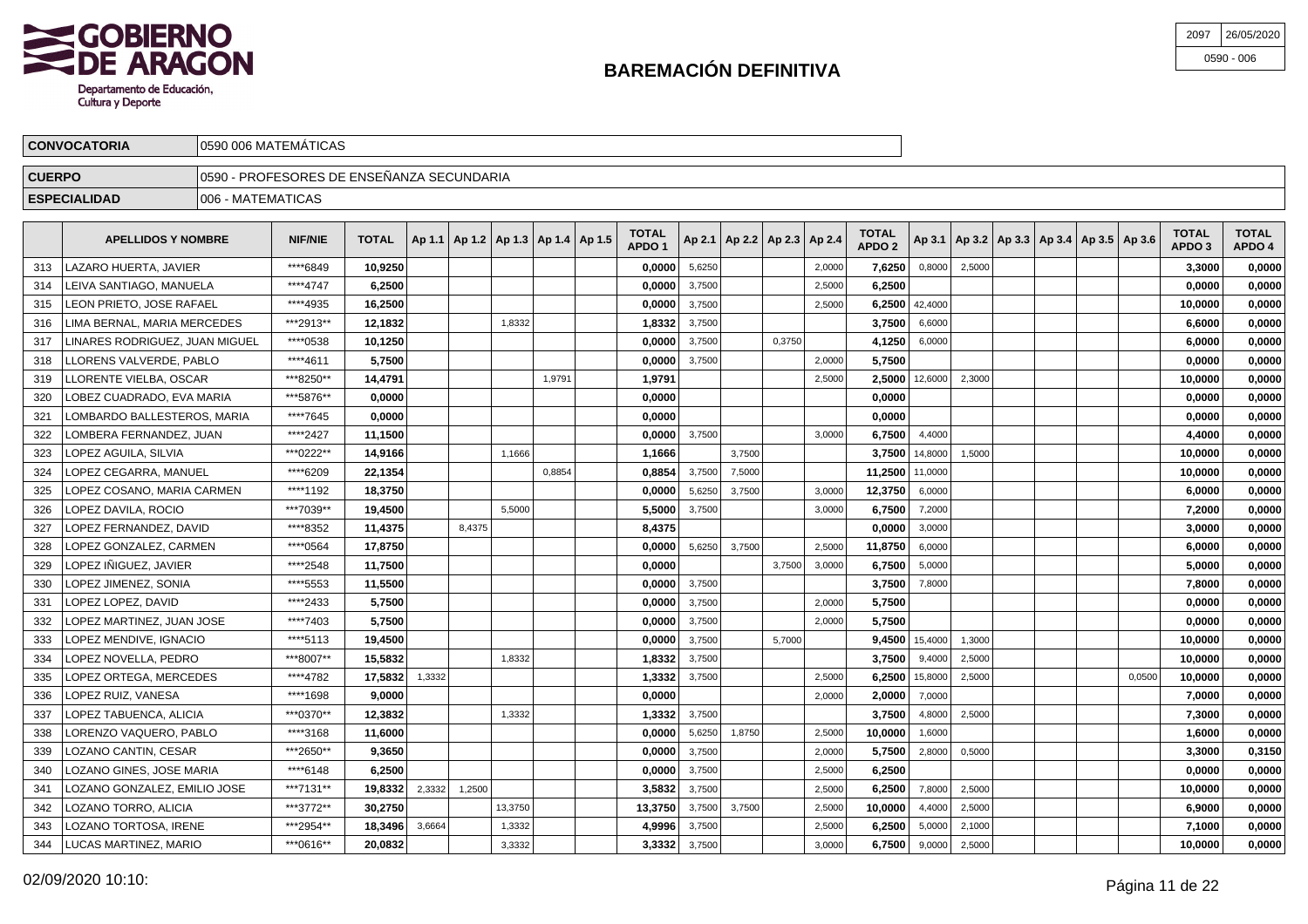

| 2097 | 26/05/2020   |
|------|--------------|
|      | $0590 - 006$ |

|               | <b>CONVOCATORIA</b>                        |                    | 0590 006 MATEMÁTICAS                       |                |        |                                            |         |        |                                   |        |        |                                   |        |                                   |                  |        |  |                                                     |        |                        |                        |
|---------------|--------------------------------------------|--------------------|--------------------------------------------|----------------|--------|--------------------------------------------|---------|--------|-----------------------------------|--------|--------|-----------------------------------|--------|-----------------------------------|------------------|--------|--|-----------------------------------------------------|--------|------------------------|------------------------|
| <b>CUERPO</b> |                                            |                    | 10590 - PROFESORES DE ENSEÑANZA SECUNDARIA |                |        |                                            |         |        |                                   |        |        |                                   |        |                                   |                  |        |  |                                                     |        |                        |                        |
|               | <b>ESPECIALIDAD</b>                        | 1006 - MATEMATICAS |                                            |                |        |                                            |         |        |                                   |        |        |                                   |        |                                   |                  |        |  |                                                     |        |                        |                        |
|               | <b>APELLIDOS Y NOMBRE</b>                  |                    | <b>NIF/NIE</b>                             | <b>TOTAL</b>   |        | Ap 1.1   Ap 1.2   Ap 1.3   Ap 1.4   Ap 1.5 |         |        | <b>TOTAL</b><br>APDO <sub>1</sub> |        |        | Ap 2.1   Ap 2.2   Ap 2.3   Ap 2.4 |        | <b>TOTAL</b><br>APDO <sub>2</sub> |                  |        |  | Ap 3.1   Ap 3.2   Ap 3.3   Ap 3.4   Ap 3.5   Ap 3.6 |        | <b>TOTAL</b><br>APDO 3 | <b>TOTAL</b><br>APDO 4 |
| 345           | IMACIAS CALVO. SANTIAGO                    |                    | ***2737**                                  | 18,8124        |        |                                            | 5.6666  | 2,3958 | 8.0624                            |        |        |                                   | 0,7500 |                                   | $0,7500$ 20,0000 | 2,5000 |  |                                                     | 0.6000 | 10.0000                | 0,0000                 |
| 346           | <b>MACIAS SANCHEZ, RICARDO</b>             |                    | ****0131                                   | 10,2500        |        |                                            |         |        | 0,0000                            | 3,7500 |        |                                   | 3,0000 | 6,7500                            | 2,2000           | 1,3000 |  |                                                     |        | 3.5000                 | 0,0000                 |
| 347           | <b>MADRONA FELIPE, SERGIO</b>              |                    | ****8339                                   | 5,4000         |        |                                            |         |        | 0.0000                            |        |        |                                   |        | 0,0000                            | 5,4000           |        |  |                                                     |        | 5.4000                 | 0,0000                 |
| 348           | <b>MAESTRO RODRIGUEZ, MARTA</b>            |                    | ****4739                                   | 13,7500        |        |                                            |         |        | 0,0000                            | 3,7500 |        |                                   | 2,0000 | 5,7500                            | 8,0000           |        |  |                                                     |        | 8.0000                 | 0,0000                 |
| 349           | MALDONADO FERNANDEZ. JUAN LUIS             |                    | ***6065**                                  | 23.4166        |        |                                            | 6.6666  |        | 6,6666                            | 3,7500 |        |                                   | 4,5000 | 8,2500                            | 6,0000           | 2,5000 |  |                                                     |        | 8.5000                 | 0,0000                 |
| 350           | MALO MARTINEZ, ANA MARIA                   |                    | ***4656**                                  | 28.4999        |        |                                            | 10,9999 |        | 10,9999                           |        |        | 7,5000                            |        |                                   | 7,5000 16,4000   | 2,5000 |  |                                                     | 0,5250 | 10.0000                | 0,0000                 |
| 351           | MANAU OMEDES, JOSE IGNACIO                 |                    | ***3062**                                  | 22.2916        |        |                                            | 9,1666  | 0,6250 | 9.7916                            |        |        |                                   | 2,5000 |                                   | 2,5000 21,0000   | 2,5000 |  |                                                     | 0,6000 | 10.0000                | 0,0000                 |
| 352           | MANGLANO SANCHEZ, LETICIA                  |                    | ***7232**                                  | 20,5832        |        |                                            | 4.3332  |        | 4,3332                            | 3,7500 |        |                                   | 2,5000 |                                   | 6,2500 11,0000   | 2,5000 |  |                                                     |        | 10.0000                | 0,0000                 |
| 353           | MANSO MANRIQUE, MARIA DEL PILAR            |                    | ****6336                                   | 17,3332        | 3,0000 |                                            | 1.8332  |        | 4,8332                            |        |        |                                   | 2,5000 |                                   | 2,5000 14,4000   |        |  |                                                     |        | 10.0000                | 0,0000                 |
| 354           | MARIN ALTABA, MARIA ISABEL                 |                    | ****4746                                   | 12,0000        |        |                                            |         |        | 0,0000                            |        |        |                                   | 2,0000 |                                   | $2,0000$ 24,8000 | 0,5000 |  |                                                     |        | 10,0000                | 0,0000                 |
| 355           | MARIN CASAS, SILVIA DE CORTES              |                    | ****5883                                   | 3.7500         |        |                                            |         |        | 0,0000                            | 3,7500 |        |                                   |        | 3,7500                            |                  |        |  |                                                     |        | 0.0000                 | 0,0000                 |
| 356           | MARIN NIETO, ANGEL RUFINO                  |                    | *****2248                                  | 10,6664        | 8,6664 |                                            |         |        | 8,6664                            |        |        |                                   | 2,0000 | 2,0000                            |                  |        |  |                                                     |        | 0.0000                 | 0,0000                 |
| 357           | MARIN SILVESTRE, ALBERTO                   |                    | ****6340                                   | 8,7500         |        |                                            |         |        | 0,0000                            | 3,7500 |        |                                   |        | 3,7500                            | 5,0000           |        |  |                                                     |        | 5,0000                 | 0,0000                 |
| 358           | MARMOLEJO SANCHEZ, JOSE<br><b>MANUEL</b>   |                    | ****0255                                   | 11.8104        |        |                                            |         | 0,2604 | 0,2604                            |        |        |                                   | 3,7500 | 3.7500                            | 6,6000           | 1,2000 |  |                                                     |        | 7.8000                 | 0,0000                 |
|               | <b>MARQUES DURBAN, CARLOS</b>              |                    | ***5022**                                  | 19,2666        |        |                                            | 1.1666  |        | 1,1666                            | 3,7500 | 3,7500 |                                   | 2,5000 | 10,0000                           | 5,6000           | 2,5000 |  |                                                     |        | 8,1000                 | 0,0000                 |
| 360           | MARQUES GONZALEZ, RUBEN                    |                    | ****3672                                   | 13.7500        |        |                                            |         |        | 0.0000                            | 3,7500 |        |                                   |        |                                   | 3.7500 17,6000   |        |  |                                                     |        | 10.0000                | 0,0000                 |
| 361           | MARQUEZ BERNAL, MANUEL<br><b>ALEJANDRO</b> |                    | ****4967                                   | 6,2500         |        |                                            |         |        | 0,0000                            | 3,7500 |        |                                   | 2,5000 | 6,2500                            |                  |        |  |                                                     |        | 0.0000                 | 0,0000                 |
| 362           | <b>IMARQUEZ CERDAN, DANIEL</b>             |                    | ****0263                                   | 19.2498 7.3332 |        |                                            | 1.1666  |        | 8.4998                            | 3,7500 | 3.7500 |                                   | 3.2500 | 10.7500                           |                  |        |  |                                                     |        | 0.0000                 | 0.0000                 |

MARQUEZ CERDAN, DANIEL \*\*\*\*0263 **19,2498** 7,3332 1,1666 **8,4998** 3,7500 3,7500 3,2500 **10,7500 0,0000 0,0000**

MARTIN CIVIAC, ISABEL \*\*\*\*8230 **6,7500 0,0000** 3,7500 3,0000 **6,7500 0,0000 0,0000**

\*\*\*\*9069 **16,7000** 2,0000 **2,0000** 5,6250 1,8750 2,5000 **10,0000** 2,2000 2,5000 **4,7000 0,0000** MARTINEZ CASADO, JESUS

\*\*\*\*9013 **6,2500 0,0000** 3,7500 2,5000 **6,2500 0,0000 0,0000**

\*\*\*9124\*\* **30,6290** 6,3332 1,1458 2,5000 3,1250 **13,1040** 5,6250 2,5000 **8,1250** 7,4000 2,0000 **9,4000 0,0000**

 $\bullet$  \*\*\*\*\*1758 **28,0000** 6,0000 2,0000 2,0000 **8,0000** 5,0250 1,8750 2,5000 **10,0000** 21,6000 **10,0000 10,0000 0,0000** 

\*\*\*\*4002 **18,6000 0,0000** 3,7500 3,7500 8,5000 **15,0000** 1,4000 2,2000 **3,6000 0,0000**

\*\*\*\*0056 **11,5500 0,0000** 3,7500 **3,7500** 7,8000 **7,8000 0,0000**

\*\*\*\*2225 **13,4166** 1,1666 **1,1666** 3,7500 2,5000 **6,2500** 6,0000 **6,0000 0,0000**

\*\*\*\*7106 **8,5000 0,0000** 2,5000 **2,5000** 6,0000 **6,0000 0,0000**

\*\*\*7063\*\* **11,1183 0,0000** 2,5000 **2,5000** 8,4000 **8,4000 0,2183**

\*\*\*\*2159 **13,7500 0,0000** 3,7500 **3,7500** 13,6000 **10,0000 0,0000**

\*\*\*\*8559 **11,7500 0,0000** 3,7500 2,0000 **5,7500** 6,0000 **6,0000 0,0000**

\*\*\*\*3002 **0,0000 0,0000 0,0000 0,0000 0,0000**

02/09/2020 10:10:

MARTIN SERRANO, CARLOS

MARTI SABATE, NURIA

MARTIN AREVALO, ISIDRO

MARTIN ESTEBAN, ALFONSO

MARTIN NAVARRO, PEDRO

MARTIN RUIZ, ALVARO

MARTIN RUIZ, GLORIA

MARTIN FERNANDEZ, YOLANDA

MARTIN RODRIGUEZ, ALEJANDRO

MARTIN ALFONSO, MANUEL ANTONIO

MARTIN ANDRADA, JOSE ALBERTO

363

364

365

366

367

368

369

370

371

372

373

374

375

Página 12 de 22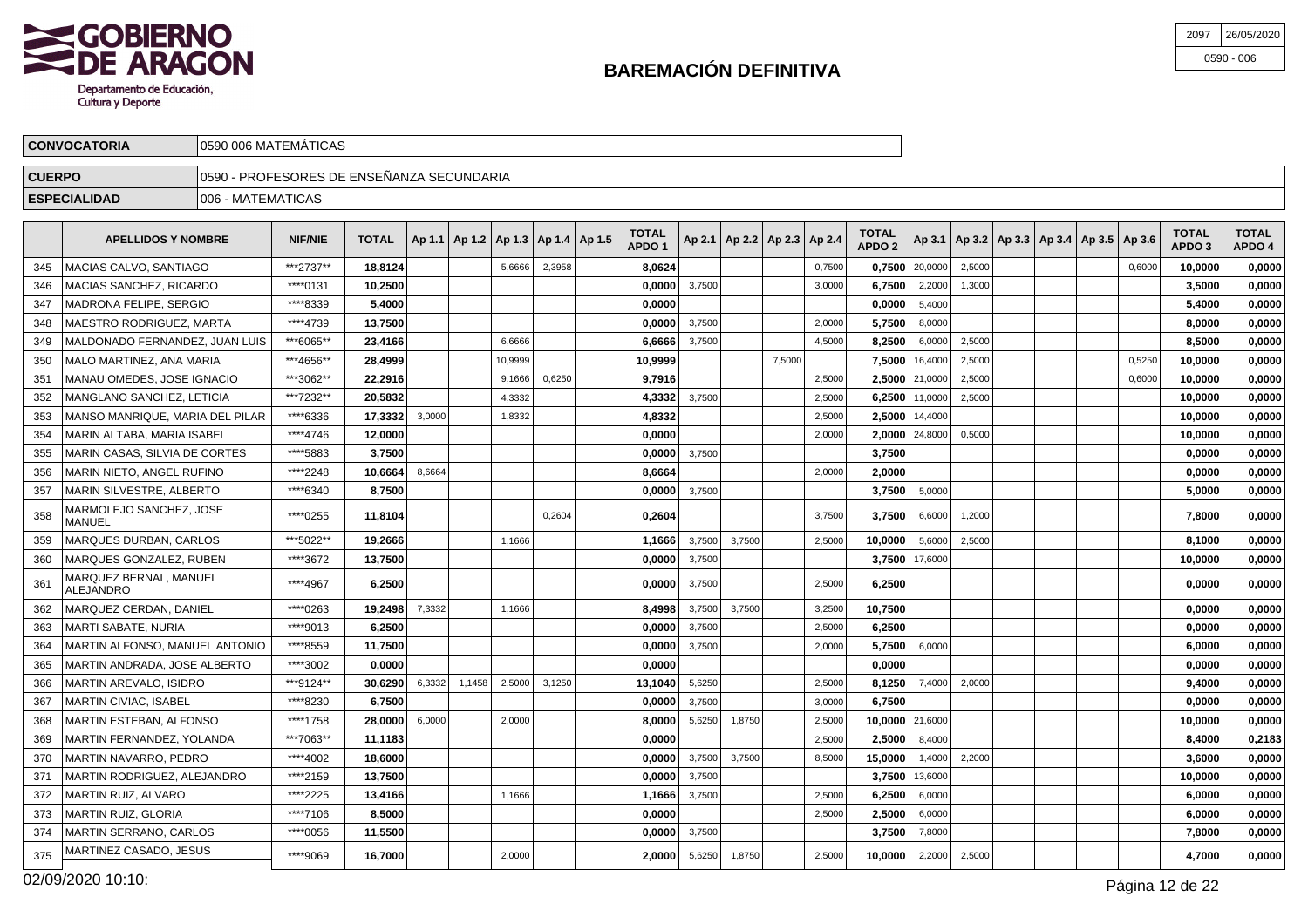

| 2097 26/05/2020 |
|-----------------|
| 0590 - 006      |

|               | <b>CONVOCATORIA</b>                         | 0590 006 MATEMÁTICAS                      |                |                 |        |                                            |         |        |                                   |        |        |                                   |        |                                   |                |        |  |                                            |        |                        |                        |
|---------------|---------------------------------------------|-------------------------------------------|----------------|-----------------|--------|--------------------------------------------|---------|--------|-----------------------------------|--------|--------|-----------------------------------|--------|-----------------------------------|----------------|--------|--|--------------------------------------------|--------|------------------------|------------------------|
| <b>CUERPO</b> |                                             | 0590 - PROFESORES DE ENSEÑANZA SECUNDARIA |                |                 |        |                                            |         |        |                                   |        |        |                                   |        |                                   |                |        |  |                                            |        |                        |                        |
|               | <b>ESPECIALIDAD</b>                         | 006 - MATEMATICAS                         |                |                 |        |                                            |         |        |                                   |        |        |                                   |        |                                   |                |        |  |                                            |        |                        |                        |
|               |                                             |                                           |                |                 |        |                                            |         |        |                                   |        |        |                                   |        |                                   |                |        |  |                                            |        |                        |                        |
|               | <b>APELLIDOS Y NOMBRE</b>                   |                                           | <b>NIF/NIE</b> | <b>TOTAL</b>    |        | Ap 1.1   Ap 1.2   Ap 1.3   Ap 1.4   Ap 1.5 |         |        | <b>TOTAL</b><br>APDO <sub>1</sub> |        |        | Ap 2.1   Ap 2.2   Ap 2.3   Ap 2.4 |        | <b>TOTAL</b><br>APDO <sub>2</sub> | Ap 3.1         |        |  | Ap 3.2   Ap 3.3   Ap 3.4   Ap 3.5   Ap 3.6 |        | <b>TOTAL</b><br>APDO 3 | <b>TOTAL</b><br>APDO 4 |
|               | <b>SALVADOR</b>                             |                                           |                |                 |        |                                            |         |        |                                   |        |        |                                   |        |                                   |                |        |  |                                            |        |                        |                        |
| 376           | MARTINEZ FRAILE, SILVIA                     |                                           | ****4210       | 18,7500         |        |                                            |         |        | 0,0000                            | 3,7500 |        |                                   | 5,0000 | 8,7500                            | 7,8000         | 2,5000 |  |                                            |        | 10,0000                | 0,0000                 |
| 377           | MARTINEZ JARABA. LUIS                       |                                           | ****9400       | 4,5000          |        |                                            |         |        | 0.0000                            |        |        |                                   | 4,5000 | 4,5000                            |                |        |  |                                            |        | 0.0000                 | 0,0000                 |
| 378           | MARTINEZ JIMENEZ, FERNANDO                  |                                           | ****3110       | 3,7500          |        |                                            |         |        | 0,0000                            | 3,7500 |        |                                   |        | 3,7500                            |                |        |  |                                            |        | 0,0000                 | 0,0000                 |
| 379           | MARTINEZ LARUNCE. MIGUEL                    |                                           | ****3821       | 16,2000         |        |                                            |         |        | 0.0000                            | 3,7500 | 3.7500 |                                   | 2.5000 | 10,0000                           | 6,2000         |        |  |                                            |        | 6,2000                 | 0,0000                 |
| 380           | MARTINEZ MARTINEZ, AURORA                   |                                           | ****9630       | 11,4958         |        | 1,1458                                     |         |        | 1,1458                            | 3,7500 |        |                                   |        | 3,7500                            | 6,6000         |        |  |                                            |        | 6,6000                 | 0,0000                 |
| 381           | MARTINEZ NIETO. SANDRA                      |                                           | ****1911       | 12.1500         |        |                                            |         |        | 0.0000                            | 3,7500 |        |                                   |        | 3,7500                            | 8,4000         |        |  |                                            |        | 8.4000                 | 0,0000                 |
| 382           | MARTINEZ ORTEGA, SALVADOR                   |                                           | ****8290       | 3,8000          |        |                                            |         |        | 0,0000                            |        |        |                                   |        | 0,0000                            | 3,4000         | 0,4000 |  |                                            |        | 3,8000                 | 0,0000                 |
| 383           | MARTINEZ PEREZ. CRISTINA                    |                                           | ***4777**      | 30.8164 12,6664 |        |                                            |         |        | 12.6664                           | 3,7500 |        |                                   | 4.5000 | 8,2500                            | 9,6000         |        |  |                                            | 0.3000 | 9.9000                 | 0,0000                 |
| 384           | <b>MARTINEZ VILCHEZ, OIBAR</b>              |                                           | ****3097       | 19,7000         |        |                                            |         |        | 0,0000                            | 3,7500 | 3,7500 |                                   | 3,0000 | 10,5000                           | 9,2000         |        |  |                                            |        | 9,2000                 | 0,0000                 |
| 385           | MAS SANCHEZ. MIGUEL ANGEL                   |                                           | ***6303**      | 28,1666         |        |                                            | 3,1666  |        | 3,1666                            | 5,6250 | 7,5000 |                                   | 2,0000 | 15,0000                           | 13,4000        | 2,5000 |  |                                            |        | 10,0000                | 0,0000                 |
| 386           | MATEO RAMOS. JESUS                          |                                           | ****1793       | 3,7500          |        |                                            |         |        | 0,0000                            | 3,7500 |        |                                   |        | 3,7500                            |                |        |  |                                            |        | 0,0000                 | 0,0000                 |
| 387           | MATEU MAÑA, CARLOS                          |                                           | ****2648       | 8,5166          |        |                                            | 1,1666  |        | 1,1666                            | 3,7500 |        |                                   |        | 3,7500                            | 2,8000         | 0,8000 |  |                                            |        | 3,6000                 | 0,0000                 |
| 388           | <b>MAYOR SALVI, MARTA</b>                   |                                           | ****6853       | 27,4996         | 6,6664 |                                            | 1,3332  |        | 7,9996                            | 3,7500 | 3,7500 |                                   | 2.0000 | 9,5000                            | 12,6000        | 0,9000 |  |                                            |        | 10,0000                | 0,0000                 |
| 389           | MAZCUÑAN MUÑOZ, ALICIA                      |                                           | ****6169       | 14,0164         | 3,6664 |                                            |         |        | 3,6664                            | 3,7500 |        |                                   |        | 3,7500                            | 6,6000         |        |  |                                            |        | 6,6000                 | 0,0000                 |
| 390           | MAZON SADEJ, GUILLERMO ANDRES               |                                           | ****4194       | 8,6250          |        |                                            |         |        | 0,0000                            | 5,6250 |        |                                   |        | 5,6250                            | 3,0000         |        |  |                                            |        | 3,0000                 | 0,0000                 |
| 391           | MEDINA POZO, CATALINA                       |                                           | ****9765       | 9,4000          |        |                                            |         |        | 0,0000                            |        |        |                                   | 2,5000 | 2,5000                            | 6,0000         | 0,9000 |  |                                            |        | 6,9000                 | 0,0000                 |
| 392           | MEJIAS PEREZ, SERGIO                        |                                           | ****7541       | 12,5000         |        |                                            |         |        | 0.0000                            |        |        |                                   | 2,5000 | 2,5000                            | 12,0000        |        |  |                                            |        | 10,0000                | 0,0000                 |
| 393           | MERCHAN ROMERO, ESTEBAN                     |                                           | ****7725       | 10,0000         |        |                                            |         |        | 0.0000                            |        |        |                                   |        | 0,0000                            | 15,0000        | 2,5000 |  |                                            |        | 10,0000                | 0,0000                 |
| 394           | MERINAS LOPEZ. JUAN FRANCISCO               |                                           | ****5660       | 13,1771         |        |                                            |         | 0.6771 | 0.6771                            | 3,7500 |        | 3,7500                            | 2,0000 | 9,5000                            | 2,8000         | 0,2000 |  |                                            |        | 3.0000                 | 0,0000                 |
| 395           | MERINO GARCIA-VALDECASAS,<br>MIGUEL         |                                           | ***1654**      | 7,5000          |        |                                            |         |        | 0,0000                            |        |        | 7,5000                            |        | 7,5000                            |                |        |  |                                            |        | 0,0000                 | 0,0000                 |
| 396           | MERINO MORENO, MIRIAM                       |                                           | ****2905       | 9,0500          |        |                                            |         |        | 0.0000                            | 3,7500 |        |                                   | 2,5000 | 6,2500                            | 1,4000         | 1,4000 |  |                                            |        | 2.8000                 | 0,0000                 |
| 397           | MERIZ PIEDRAFITA, YOLANDA                   |                                           | ***4360**      | 35,2500         |        |                                            | 19,5000 |        | 19,5000                           | 3,7500 |        |                                   | 2,0000 |                                   | 5,7500 23,4000 | 2,5000 |  |                                            |        | 10,0000                | 0,0000                 |
| 398           | MESA MORALES, MARTA                         |                                           | ****7628       | 15.5000         |        |                                            |         |        | 0.0000                            | 3,7500 | 3,7500 |                                   | 2,0000 | 9,5000                            | 6,0000         |        |  |                                            |        | 6.0000                 | 0,0000                 |
| 399           | MINGUIJON ESTEBAN, TERESA                   |                                           | ****8320       | 17,0000         |        |                                            |         |        | 0,0000                            | 3,7500 |        |                                   | 3,2500 | 7,0000                            | 12,0000        | 1,7000 |  |                                            |        | 10,0000                | 0,0000                 |
| 400           | MIRANDA GARCIA, NOELIA                      |                                           | ***3717**      | 30.0000         |        |                                            | 5.0000  |        | 5.0000                            | 3,7500 | 7,5000 | 3,7500                            | 2,5000 | 15,0000                           | 7,8000         | 2,5000 |  |                                            | 0.1250 | 10,0000                | 0,0000                 |
| 401           | MIRANDA GIL, PALOMA                         |                                           | ****6800       | 18,2164         | 1,6664 |                                            |         |        | 1,6664                            | 3,7500 |        |                                   | 5,0000 | 8,7500                            | 7,8000         |        |  |                                            |        | 7,8000                 | 0,0000                 |
| 402           | MOCLAN SORIA, CRISTINA                      |                                           | ****8090       | 23,7500         |        |                                            |         |        | 0.0000                            | 3,7500 | 7,5000 |                                   | 2.5000 | 13,7500                           | 56,0000        |        |  |                                            |        | 10.0000                | 0,0000                 |
| 403           | <b>MOLINA CAZORLA, MARIA DEL</b><br>ROSARIO |                                           | ****0820       | 9,1000          |        |                                            |         |        | 0,0000                            |        |        |                                   | 2,5000 | 2,5000                            | 6,6000         |        |  |                                            |        | 6,6000                 | 0,0000                 |

\*\*\*\*9207 **16,9250 0,0000** 5,6250 2,5000 **8,1250** 8,8000 **8,8000 0,0000** MOLINA RUIZ DEL PORTAL, MARIA VICTORIA

404

MOLINA RUIZ DEL PORTAL, MARIA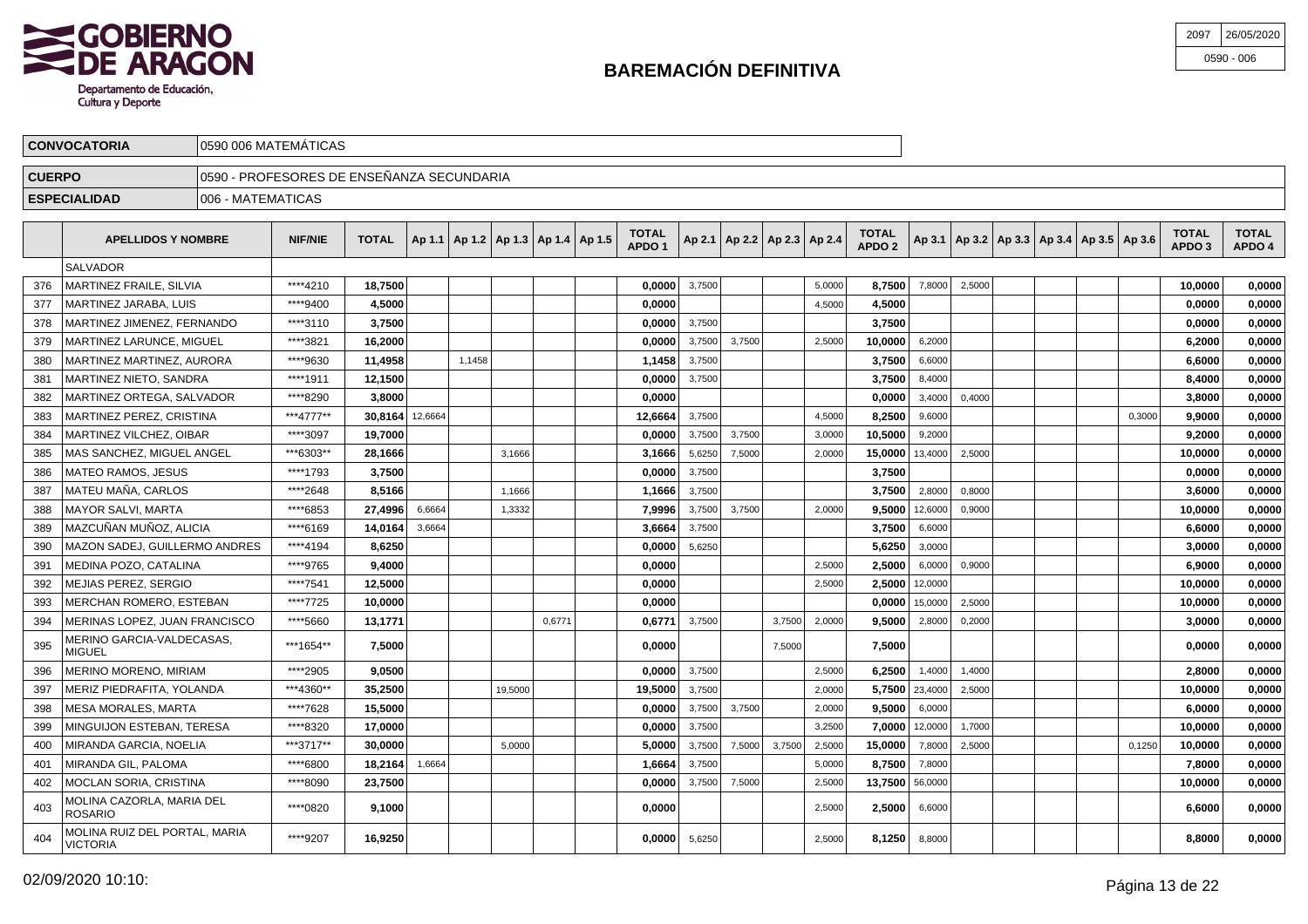

| 2097 | 26/05/2020   |
|------|--------------|
|      | $0590 - 006$ |

|               | <b>CONVOCATORIA</b> | 10590 006 MATEMATICAS                      |                                           |             |        |  |              |  |   |              |   |             |   |   |              |              |
|---------------|---------------------|--------------------------------------------|-------------------------------------------|-------------|--------|--|--------------|--|---|--------------|---|-------------|---|---|--------------|--------------|
| <b>CUERPO</b> |                     | 10590 - PROFESORES DE ENSEÑANZA SECUNDARIA |                                           |             |        |  |              |  |   |              |   |             |   |   |              |              |
|               | <b>ESPECIALIDAD</b> | 006 - MATEMATICAS                          |                                           |             |        |  |              |  |   |              |   |             |   |   |              |              |
|               | .                   |                                            | $\sim$ $\sim$ $\sim$ $\sim$ $\sim$ $\sim$ | $- - - - -$ | .<br>. |  | <b>TOTAL</b> |  | . | <b>TOTAL</b> | . | $\sim$<br>. | . | . | <b>TOTAL</b> | <b>TOTAL</b> |

|     | <b>APELLIDOS Y NOMBRE</b>                  | <b>NIF/NIE</b> | <b>TOTAL</b>    |        | Ap 1.1   Ap 1.2   Ap 1.3   Ap 1.4   Ap 1.5 |         |        | TOTAL<br>APDO <sub>1</sub> |        | Ap 2.1   Ap 2.2   Ap 2.3   Ap 2.4 |        |        | <b>TOTAL</b><br>APDO <sub>2</sub> |                   |        | Ap 3.1   Ap 3.2   Ap 3.3   Ap 3.4   Ap 3.5   Ap 3.6 |        | TOTAL<br>APDO <sub>3</sub> | <b>TOTAL</b><br>APDO 4 |
|-----|--------------------------------------------|----------------|-----------------|--------|--------------------------------------------|---------|--------|----------------------------|--------|-----------------------------------|--------|--------|-----------------------------------|-------------------|--------|-----------------------------------------------------|--------|----------------------------|------------------------|
| 405 | MONREAL PASCUAL, SARA                      | ****0073       | 19,1000         |        |                                            |         |        | 0,0000                     | 3,7500 | 3,7500                            |        | 5,5000 | 13,0000                           | 3,6000            | 2,5000 |                                                     |        | 6,1000                     | 0,0000                 |
| 406 | MONTERO SILVESTRE. IRENE                   | ****5795       | 14.9500         |        |                                            |         |        | 0,0000                     | 3,7500 |                                   |        | 4,0000 | 7,7500                            | 7,0000            | 0,2000 |                                                     |        | 7,2000                     | 0,0000                 |
| 407 | MONTES PEREZ, ALVARO JOSE                  | ****2463       | 3,0000          |        |                                            |         |        | 0,0000                     |        |                                   |        | 3,0000 | 3,0000                            |                   |        |                                                     |        | 0,0000                     | 0,0000                 |
| 408 | MORAGA GALLEGOS, SERGIO<br>MANUEL          | ****2526       | 16,2500         |        |                                            |         |        | 0,0000                     |        |                                   | 3,7500 | 2,5000 |                                   | 6,2500   19,8000  | 2,5000 |                                                     |        | 10,0000                    | 0,0000                 |
| 409 | MORALES ALONSO, MARGARITA<br>TERESA        | ****0690       | 33,0164 10,6664 |        |                                            |         |        | 10.6664                    | 3,7500 | 3,7500                            | 3,7500 | 2,5000 | 13,7500                           | 8,6000            |        |                                                     |        | 8.6000                     | 0,0000                 |
| 410 | MORALES GARCIA, MANUEL<br><b>ALEJANDRO</b> | ****8470       | 17,2500         |        | 1,2500                                     |         |        | 1.2500                     | 3,7500 | 3,7500                            |        | 2,5000 | 10,0000                           | 6,0000            |        |                                                     |        | 6.0000                     | 0,0000                 |
| 411 | MORAN GOMEZ, SORAYA                        | ****5646       | 20,9166         |        |                                            | 1.6666  |        | 1,6666                     | 3,7500 |                                   |        | 5.5000 | 9.2500                            | 8,8000            | 2,5000 |                                                     |        | 10,0000                    | 0,0000                 |
| 412 | <b>MORILLO SALAS, JESUS MANUEL</b>         | ***3551**      | 15,5498         | 2,3332 |                                            | 0.6666  |        | 2,9998                     |        |                                   | 3.7500 |        | 3,7500                            | 8,8000            |        |                                                     |        | 8,8000                     | 0,0000                 |
| 413 | MORON ESTEBAN, JOSE ALBERTO                | ***3490**      | 37,4167         |        |                                            | 22,9167 |        | 22,9167                    | 3,7500 |                                   |        | 0,7500 | 4,5000                            | 18,6000           | 2,5000 |                                                     |        | 10,0000                    | 0,0000                 |
| 414 | MOTIÑO PALACIOS. CRISTINA MARIA            | ****3720       | 2,5000          |        |                                            |         |        | 0,0000                     |        |                                   |        | 2,5000 | 2,5000                            |                   |        |                                                     |        | 0,0000                     | 0,0000                 |
| 415 | MOTOS OSMA, ANGEL RODRIGO                  | ****9343       | 6,2500          |        |                                            |         |        | 0,0000                     | 3,7500 |                                   |        | 2,5000 | 6,2500                            |                   |        |                                                     |        | 0,0000                     | 0,0000                 |
| 416 | MOYANO AVILA, SANTIAGO                     | ****9147       | 16,0000         |        |                                            |         |        | 0.00001                    | 3,7500 | 3,7500                            |        | 2,5000 | 10,0000                           | 6,0000            |        |                                                     |        | 6,0000                     | 0,0000                 |
| 417 | MUELAS YEBENES, MANUEL                     | ****0862       | 16,8500         |        |                                            |         |        | 0,0000                     | 3,7500 |                                   | 7,5000 |        | 11,2500                           | 5,6000            |        |                                                     |        | 5,6000                     | 0,0000                 |
| 418 | MUÑIZ BURGUILLO. SERGIO                    | ****6587       | 13.0000         |        |                                            |         |        | 0.0000                     |        |                                   |        | 3,0000 | 3.0000                            | 20,0000           |        |                                                     |        | 10,0000                    | 0,0000                 |
| 419 | MUÑOZ ARANDA, DANIEL JESUS                 | ****1446       | 10,9500         |        |                                            |         |        | 0,0000                     | 3,7500 |                                   |        |        |                                   | 3,7500 7,2000     |        |                                                     |        | 7,2000                     | 0,0000                 |
| 420 | MUÑOZ ARAQUE, JOSE GABRIEL                 | ****0540       | 9,0500          |        |                                            |         |        | 0.0000                     |        |                                   | 4.0500 | 2,5000 | 6,5500                            |                   | 2.5000 |                                                     |        | 2,5000                     | 0,0000                 |
| 421 | MUÑOZ GUTIERREZ, EDUARDO                   | ****2223       | 5,7500          |        |                                            |         |        | 0,0000                     | 3,7500 |                                   |        | 2,0000 | 5,7500                            |                   |        |                                                     |        | 0,0000                     | 0,0000                 |
| 422 | MUÑOZ MARTINEZ. RUFINO                     | ****1100       | 5,6250          |        |                                            |         |        | 0.0000                     | 3,7500 | 1,8750                            |        |        | 5.6250                            |                   |        |                                                     |        | 0.0000                     | 0,0000                 |
| 423 | MUÑOZ UTRERO, JESUS                        | ****2634       | 16,2500         |        |                                            |         |        | 0,0000                     | 3,7500 |                                   |        | 2,5000 |                                   | 6,2500 11,0000    |        |                                                     |        | 10,0000                    | 0,0000                 |
| 424 | <b>MURCIA ALMAGRO, SARA</b>                | ****2514       | 11,0500         |        |                                            |         |        | 0,0000                     | 3,7500 |                                   |        | 2,5000 | 6,2500                            | 4,8000            |        |                                                     |        | 4,8000                     | 0,0000                 |
| 425 | NACENTA MENDIVIL, JORGE PABLO              | ****4379       | 12,7250         |        |                                            |         |        | 0,0000                     | 5,6250 |                                   |        | 6,5000 | 12,1250                           | 0,6000            |        |                                                     |        | 0,6000                     | 0,0000                 |
| 426 | NAVARRO CEREZUELA, MAURO                   | ***4000**      | 15,8063         |        |                                            | 1.0000  | 0,1563 | 1,1563                     | 3.7500 |                                   |        | 3,0000 | 6,7500                            | 5,4000            | 2,5000 |                                                     |        | 7,9000                     | 0,0000                 |
| 427 | NAVARRO IZQUIERDO, ALBA MARIA              | ****0356       | 22,1791         |        | 0,1041                                     |         |        | 0,1041                     | 5,6250 | 3,7500                            |        | 5,5000 | 14.8750                           | 7,2000            |        |                                                     |        | 7,2000                     | 0,0000                 |
| 428 | NAVARRO IZQUIERDO, JOSE MANUEL             | ***4421**      | 35,6250         |        |                                            | 19,3750 |        | 19,3750                    | 3,7500 |                                   |        | 2,5000 |                                   | 6,2500 $ 26,0000$ | 2,5000 |                                                     | 0,4500 | 10,0000                    | 0,0000                 |
| 429 | NAVARRO ORTUÑO, ADRIAN                     | ****3279       | 19,5416         | 3,0000 | 0,6250                                     | 1,6666  |        | 5,2916                     | 3,7500 |                                   |        | 2,5000 | 6,2500                            | 8,0000            |        |                                                     |        | 8,0000                     | 0,0000                 |
| 430 | NAVAS RAYA, ROCIO                          | ****3622       | 18,0000         |        |                                            |         |        | 0.00001                    | 3,7500 | 3,7500                            |        | 2,5000 | 10.0000                           | 8,0000            |        |                                                     |        | 8.0000                     | 0,0000                 |
| 431 | NAVIA LORENZO, PALOMA VANESSA              | ****4345       | 15,4250         |        | 0,6250                                     | 4,5000  |        | 5,1250                     |        | 7,5000                            |        |        | 7,5000                            | 1,4000            | 1,4000 |                                                     |        | 2,8000                     | 0,0000                 |
| 432 | NAVIO MARTINEZ, JESUS DAVID                | ****3465       | 3,7500          |        |                                            |         |        | 0.0000                     | 3,7500 |                                   |        |        | 3,7500                            |                   |        |                                                     |        | 0,0000                     | 0,0000                 |
| 433 | NICOLAS CANO, DANIEL                       | ****1951       | 12,5500         |        |                                            |         |        | 0,0000                     | 3,7500 |                                   |        |        | 3,7500                            | 8,8000            |        |                                                     |        | 8,8000                     | 0,0000                 |
| 434 | NIETO GOMEZ, ELENA BEATRIZ                 | ****5038       | 12,3500         |        |                                            |         |        | 0.00001                    | 3,7500 |                                   |        | 2,0000 | 5.7500                            | 6,6000            |        |                                                     |        | 6.6000                     | 0,0000                 |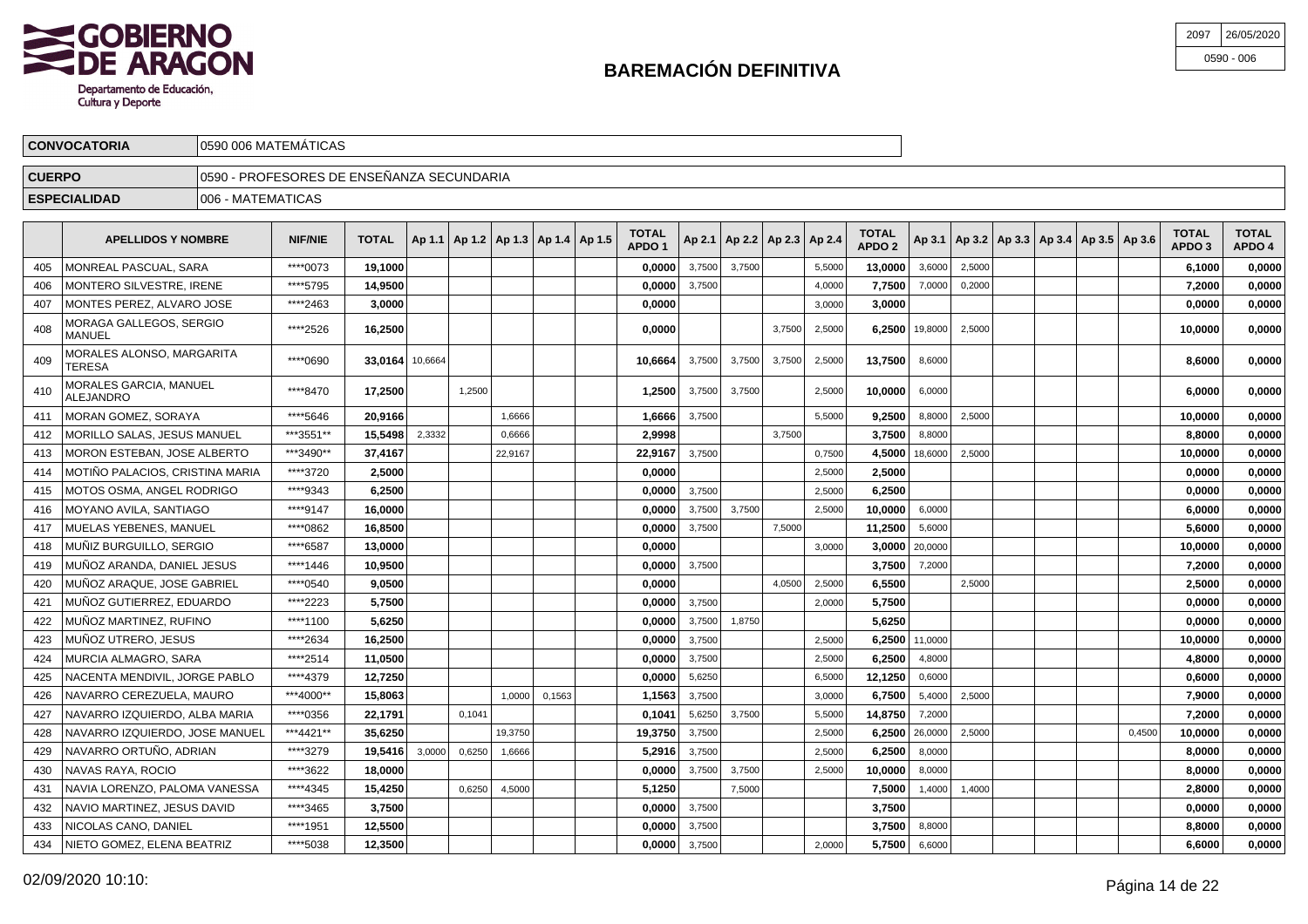

| 2097 | 26/05/2020   |
|------|--------------|
|      | $0590 - 006$ |

|               | <b>CONVOCATORIA</b>                                                                                                                                                                                                                                                                                                                                  | 10590 006 MATEMATICAS                     |           |         |  |  |        |  |  |        |        |        |  |        |         |        |        |  |        |         |        |
|---------------|------------------------------------------------------------------------------------------------------------------------------------------------------------------------------------------------------------------------------------------------------------------------------------------------------------------------------------------------------|-------------------------------------------|-----------|---------|--|--|--------|--|--|--------|--------|--------|--|--------|---------|--------|--------|--|--------|---------|--------|
| <b>CUERPO</b> |                                                                                                                                                                                                                                                                                                                                                      | 0590 - PROFESORES DE ENSEÑANZA SECUNDARIA |           |         |  |  |        |  |  |        |        |        |  |        |         |        |        |  |        |         |        |
|               | <b>ESPECIALIDAD</b>                                                                                                                                                                                                                                                                                                                                  | 1006 - MATEMATICAS                        |           |         |  |  |        |  |  |        |        |        |  |        |         |        |        |  |        |         |        |
|               | <b>TOTAL</b><br><b>TOTAL</b><br><b>TOTAL</b><br><b>TOTAL</b><br>$ $ Ap 3.1   Ap 3.2   Ap 3.3   Ap 3.4   Ap 3.5   Ap 3.6  <br>TOTAL $ $ Ap 1.1   Ap 1.2   Ap 1.3   Ap 1.4   Ap 1.5  <br>  Ap 2.1   Ap 2.2   Ap 2.3   Ap 2.4  <br><b>NIF/NIE</b><br><b>APELLIDOS Y NOMBRE</b><br>APDO <sub>2</sub><br>APDO <sup>1</sup><br>APDO <sub>3</sub><br>APDO 4 |                                           |           |         |  |  |        |  |  |        |        |        |  |        |         |        |        |  |        |         |        |
| 435           | NIVELA LOPEZ, GUILLERMO LORE                                                                                                                                                                                                                                                                                                                         |                                           | ***3885** | 20.9166 |  |  | 5,1666 |  |  | 5.1666 | 3,7500 |        |  | 2,0000 | 5,7500  | 9,8000 | 1,7000 |  | 0,2750 | 10,0000 | 0,0000 |
| 436           | NOTIVOL RUBIO, MARIA                                                                                                                                                                                                                                                                                                                                 |                                           | ****6093  | 10.7000 |  |  |        |  |  | 0.0000 | 3,7500 | 3,7500 |  | 3,0000 | 10,5000 | 0.2000 |        |  |        | 0.2000  | 0,0000 |
| 437           | INUÑEZ ARRANZ. DAVID                                                                                                                                                                                                                                                                                                                                 |                                           | ****9807  | 4,2000  |  |  |        |  |  | 0,0000 |        |        |  |        | 0.0000  | 4,2000 |        |  |        | 4,2000  | 0,0000 |

| NUÑEZ BENITEZ. SAMUEL<br>****6285<br>15.9000<br>0.0000<br>3,7500<br>3,7500<br>9.5000<br>6,4000<br>6.4000<br>438<br>2,0000<br>***1726**<br>OBIS ALFARO, CARLOS<br>14,0000<br>1.5000<br>1,5000<br>2,5000<br>2,5000<br>9,6000<br>2,5000<br>10,0000<br>439<br>OCA LAZARO. ANTONIO MIGUEL<br>***0652**<br>17,4166<br>6.2500<br>20,8000<br>1,1666<br>1.1666<br>3,7500<br>2,5000<br>10,0000<br>440<br>OCHOA BAÑARES, ALVARO<br>****2489<br>20,1250<br>10.1250<br>0.0000<br>5,6250<br>4,5000<br>13,2000<br>10.0000<br>441<br>****6665<br>2,0000<br>OLIVER CARRION, JOSE LUIS<br>0,0000<br>2,0000<br>0,0000<br>442<br>2,0000<br>OLLERO ALVAREZ, FRANCISCO<br>****6749<br>28,8749<br>11.3749<br>11.3749<br>3,7500<br>3,7500<br>7.5000 11,6000<br>10,0000<br>443<br><b>JAVIER</b><br>****2453<br>13,4832<br>4.3332<br>0,5250<br>OLMEDO ROMERO, JAVIER<br>4.3332<br>5,6250<br>3.0000<br>8.6250<br>0.5250<br>444<br>****5473<br><b>OLMOS BARRA, SILVIA</b><br>6,2500<br>0,0000<br>3,7500<br>2,5000<br>6,2500<br>0,0000<br>445<br>OLTRA RODRIGUEZ. MARIA NIEVES<br>****2686<br>8,3332<br>0.3332<br>0,3332<br>2.0000<br>2,0000<br>6,0000<br>6,0000<br>446<br>****9721<br>3,7500<br>3.7500<br>ORTEGA FERNANDEZ. DANIEL<br>0.0000<br>3.7500<br>0.0000<br>447<br>***8542**<br>22,6250<br>12,6250<br>14,0000<br>ORTEGA ZAPATA, AGUSTIN<br>0,0000<br>5,6250<br>2,5000<br>10,0000<br>7,0000<br>448<br>****6273<br>7,7500<br>0,0000<br>3,7500<br>4,0000<br>ORTOLA BUIGUES, JOSE JOAQUIN<br>3,7500<br>4,0000<br>449<br>****4799<br>0.0000<br>7,8000<br>7.8000<br>0.0000<br>7.8000<br>PAEZ MARCO, MANUEL VICENTE<br>450<br>PAJUELO PACIFICO, JUAN<br>****8527<br>12,5000<br>2,5000<br>0,0000<br>2,5000<br>10,0000<br>10,0000<br>451 | 0,0000 |
|-------------------------------------------------------------------------------------------------------------------------------------------------------------------------------------------------------------------------------------------------------------------------------------------------------------------------------------------------------------------------------------------------------------------------------------------------------------------------------------------------------------------------------------------------------------------------------------------------------------------------------------------------------------------------------------------------------------------------------------------------------------------------------------------------------------------------------------------------------------------------------------------------------------------------------------------------------------------------------------------------------------------------------------------------------------------------------------------------------------------------------------------------------------------------------------------------------------------------------------------------------------------------------------------------------------------------------------------------------------------------------------------------------------------------------------------------------------------------------------------------------------------------------------------------------------------------------------------------------------------------------------------------------------------------------------------------------------|--------|
|                                                                                                                                                                                                                                                                                                                                                                                                                                                                                                                                                                                                                                                                                                                                                                                                                                                                                                                                                                                                                                                                                                                                                                                                                                                                                                                                                                                                                                                                                                                                                                                                                                                                                                             | 0.0000 |
|                                                                                                                                                                                                                                                                                                                                                                                                                                                                                                                                                                                                                                                                                                                                                                                                                                                                                                                                                                                                                                                                                                                                                                                                                                                                                                                                                                                                                                                                                                                                                                                                                                                                                                             | 0,0000 |
|                                                                                                                                                                                                                                                                                                                                                                                                                                                                                                                                                                                                                                                                                                                                                                                                                                                                                                                                                                                                                                                                                                                                                                                                                                                                                                                                                                                                                                                                                                                                                                                                                                                                                                             | 0,0000 |
|                                                                                                                                                                                                                                                                                                                                                                                                                                                                                                                                                                                                                                                                                                                                                                                                                                                                                                                                                                                                                                                                                                                                                                                                                                                                                                                                                                                                                                                                                                                                                                                                                                                                                                             | 0,0000 |
|                                                                                                                                                                                                                                                                                                                                                                                                                                                                                                                                                                                                                                                                                                                                                                                                                                                                                                                                                                                                                                                                                                                                                                                                                                                                                                                                                                                                                                                                                                                                                                                                                                                                                                             | 0,0000 |
|                                                                                                                                                                                                                                                                                                                                                                                                                                                                                                                                                                                                                                                                                                                                                                                                                                                                                                                                                                                                                                                                                                                                                                                                                                                                                                                                                                                                                                                                                                                                                                                                                                                                                                             | 0,0000 |
|                                                                                                                                                                                                                                                                                                                                                                                                                                                                                                                                                                                                                                                                                                                                                                                                                                                                                                                                                                                                                                                                                                                                                                                                                                                                                                                                                                                                                                                                                                                                                                                                                                                                                                             | 0,0000 |
|                                                                                                                                                                                                                                                                                                                                                                                                                                                                                                                                                                                                                                                                                                                                                                                                                                                                                                                                                                                                                                                                                                                                                                                                                                                                                                                                                                                                                                                                                                                                                                                                                                                                                                             | 0,0000 |
|                                                                                                                                                                                                                                                                                                                                                                                                                                                                                                                                                                                                                                                                                                                                                                                                                                                                                                                                                                                                                                                                                                                                                                                                                                                                                                                                                                                                                                                                                                                                                                                                                                                                                                             | 0,0000 |
|                                                                                                                                                                                                                                                                                                                                                                                                                                                                                                                                                                                                                                                                                                                                                                                                                                                                                                                                                                                                                                                                                                                                                                                                                                                                                                                                                                                                                                                                                                                                                                                                                                                                                                             | 0,0000 |
|                                                                                                                                                                                                                                                                                                                                                                                                                                                                                                                                                                                                                                                                                                                                                                                                                                                                                                                                                                                                                                                                                                                                                                                                                                                                                                                                                                                                                                                                                                                                                                                                                                                                                                             | 0,0000 |
|                                                                                                                                                                                                                                                                                                                                                                                                                                                                                                                                                                                                                                                                                                                                                                                                                                                                                                                                                                                                                                                                                                                                                                                                                                                                                                                                                                                                                                                                                                                                                                                                                                                                                                             | 0,0000 |
|                                                                                                                                                                                                                                                                                                                                                                                                                                                                                                                                                                                                                                                                                                                                                                                                                                                                                                                                                                                                                                                                                                                                                                                                                                                                                                                                                                                                                                                                                                                                                                                                                                                                                                             | 0,0000 |
|                                                                                                                                                                                                                                                                                                                                                                                                                                                                                                                                                                                                                                                                                                                                                                                                                                                                                                                                                                                                                                                                                                                                                                                                                                                                                                                                                                                                                                                                                                                                                                                                                                                                                                             | 0,0000 |
| ****7325<br>PALACIOS JIMENEZ, VALVANERA<br>16.2500<br>3.7500<br>0,0000<br>2,5000<br>6,2500<br>11,0000<br>10,0000<br>452                                                                                                                                                                                                                                                                                                                                                                                                                                                                                                                                                                                                                                                                                                                                                                                                                                                                                                                                                                                                                                                                                                                                                                                                                                                                                                                                                                                                                                                                                                                                                                                     | 0.0000 |
| ****8379<br>38.2830 25,7498<br>29,5830<br>3.7500<br>4,9500<br>PALAU FLICH. RAMON<br>3,8332<br>3,7500<br>4,4000<br>453<br>0,5500                                                                                                                                                                                                                                                                                                                                                                                                                                                                                                                                                                                                                                                                                                                                                                                                                                                                                                                                                                                                                                                                                                                                                                                                                                                                                                                                                                                                                                                                                                                                                                             | 0,0000 |
| ****3742<br>15,7500<br>3,7500<br>5,7500<br>12,0000<br>0,5000<br>10,0000<br>PALMA MOLINA. DIEGO<br>0,0000<br>2,0000<br>454                                                                                                                                                                                                                                                                                                                                                                                                                                                                                                                                                                                                                                                                                                                                                                                                                                                                                                                                                                                                                                                                                                                                                                                                                                                                                                                                                                                                                                                                                                                                                                                   | 0,0000 |
| PALOMERA MEROÑO, LUCIA<br>****0918<br>6.2500<br>11.0500<br>0.0000<br>4,8000<br>4,8000<br>3,7500<br>2,5000<br>455                                                                                                                                                                                                                                                                                                                                                                                                                                                                                                                                                                                                                                                                                                                                                                                                                                                                                                                                                                                                                                                                                                                                                                                                                                                                                                                                                                                                                                                                                                                                                                                            | 0,0000 |
| PANADES MARCO, ANA CELIA<br>***5148**<br>12,7500<br>3,7500<br>0,0000<br>3,0000<br>6,7500<br>6,0000<br>6,0000<br>456                                                                                                                                                                                                                                                                                                                                                                                                                                                                                                                                                                                                                                                                                                                                                                                                                                                                                                                                                                                                                                                                                                                                                                                                                                                                                                                                                                                                                                                                                                                                                                                         | 0,0000 |
| ****9163<br>3,5000<br>3,5000<br>PARAISO LABORA, MARTIN<br>0.0000<br>3,5000<br>0.0000<br>457                                                                                                                                                                                                                                                                                                                                                                                                                                                                                                                                                                                                                                                                                                                                                                                                                                                                                                                                                                                                                                                                                                                                                                                                                                                                                                                                                                                                                                                                                                                                                                                                                 | 0,0000 |
| ***0874**<br>3.4000<br>PARDILLO SANZ, MARTA<br>0.0000<br>2,5000<br>2.5000<br>0,9000<br>0.9000<br>458                                                                                                                                                                                                                                                                                                                                                                                                                                                                                                                                                                                                                                                                                                                                                                                                                                                                                                                                                                                                                                                                                                                                                                                                                                                                                                                                                                                                                                                                                                                                                                                                        | 0.0000 |
| ****8457<br>15,8750<br>0,0000<br>11,8750<br>4,0000<br>4,0000<br>PARDO PEREZ, ARTURO<br>5,6250<br>3,7500<br>2,5000<br>459                                                                                                                                                                                                                                                                                                                                                                                                                                                                                                                                                                                                                                                                                                                                                                                                                                                                                                                                                                                                                                                                                                                                                                                                                                                                                                                                                                                                                                                                                                                                                                                    | 0,0000 |
| ****3774<br>12,2500<br>3,7500<br>6.2500<br>6,0000<br>6,0000<br>PAREJO MORALES. ISAAC<br>0,0000<br>2,5000<br>460                                                                                                                                                                                                                                                                                                                                                                                                                                                                                                                                                                                                                                                                                                                                                                                                                                                                                                                                                                                                                                                                                                                                                                                                                                                                                                                                                                                                                                                                                                                                                                                             | 0,0000 |
| ****5460<br>20.6041<br>1,8750<br>10.5000<br>PARRA CANCHO, CELIA<br>0.1041<br>5,6250<br>13,2000<br>10.0000<br>0,1041<br>3,0000<br>461                                                                                                                                                                                                                                                                                                                                                                                                                                                                                                                                                                                                                                                                                                                                                                                                                                                                                                                                                                                                                                                                                                                                                                                                                                                                                                                                                                                                                                                                                                                                                                        | 0,0000 |
| PARRAGA CASANUEVA. JOSE MARIA<br>****6105<br>16,0414<br>3,6664<br>3,6664<br>5,6250<br>3,7500<br>12,3750<br>3,0000<br>0,0000<br>462                                                                                                                                                                                                                                                                                                                                                                                                                                                                                                                                                                                                                                                                                                                                                                                                                                                                                                                                                                                                                                                                                                                                                                                                                                                                                                                                                                                                                                                                                                                                                                          | 0,0000 |
| ***4324**<br>15.0000<br>0.0000<br>5.6250<br>9.3750<br>0,0000<br>PASCUAL ALMENARA. AFRA<br>15,0000<br>463                                                                                                                                                                                                                                                                                                                                                                                                                                                                                                                                                                                                                                                                                                                                                                                                                                                                                                                                                                                                                                                                                                                                                                                                                                                                                                                                                                                                                                                                                                                                                                                                    | 0,0000 |
| ***1824**<br>PASCUAL ARRIBAS, DAVID<br>7,8521<br>0,0521<br>3,7500<br>4,5000<br>0,8000<br>464<br>0,0521<br>0,7500<br>2,5000<br>3,3000                                                                                                                                                                                                                                                                                                                                                                                                                                                                                                                                                                                                                                                                                                                                                                                                                                                                                                                                                                                                                                                                                                                                                                                                                                                                                                                                                                                                                                                                                                                                                                        | 0,0000 |
| PASCUAL LEZANA, LUIS<br>***5928**<br>5,3000<br>0,0000<br>2,0000<br>3,3000<br>0,8000<br>2,5000<br>465<br>2,0000                                                                                                                                                                                                                                                                                                                                                                                                                                                                                                                                                                                                                                                                                                                                                                                                                                                                                                                                                                                                                                                                                                                                                                                                                                                                                                                                                                                                                                                                                                                                                                                              | 0,0000 |
| PASCUAL LORENTE. JOSE IGNACIO<br>****1502<br>2.5000<br>0.0000<br>2,5000<br>0.0000<br>2,5000<br>466                                                                                                                                                                                                                                                                                                                                                                                                                                                                                                                                                                                                                                                                                                                                                                                                                                                                                                                                                                                                                                                                                                                                                                                                                                                                                                                                                                                                                                                                                                                                                                                                          | 0,0000 |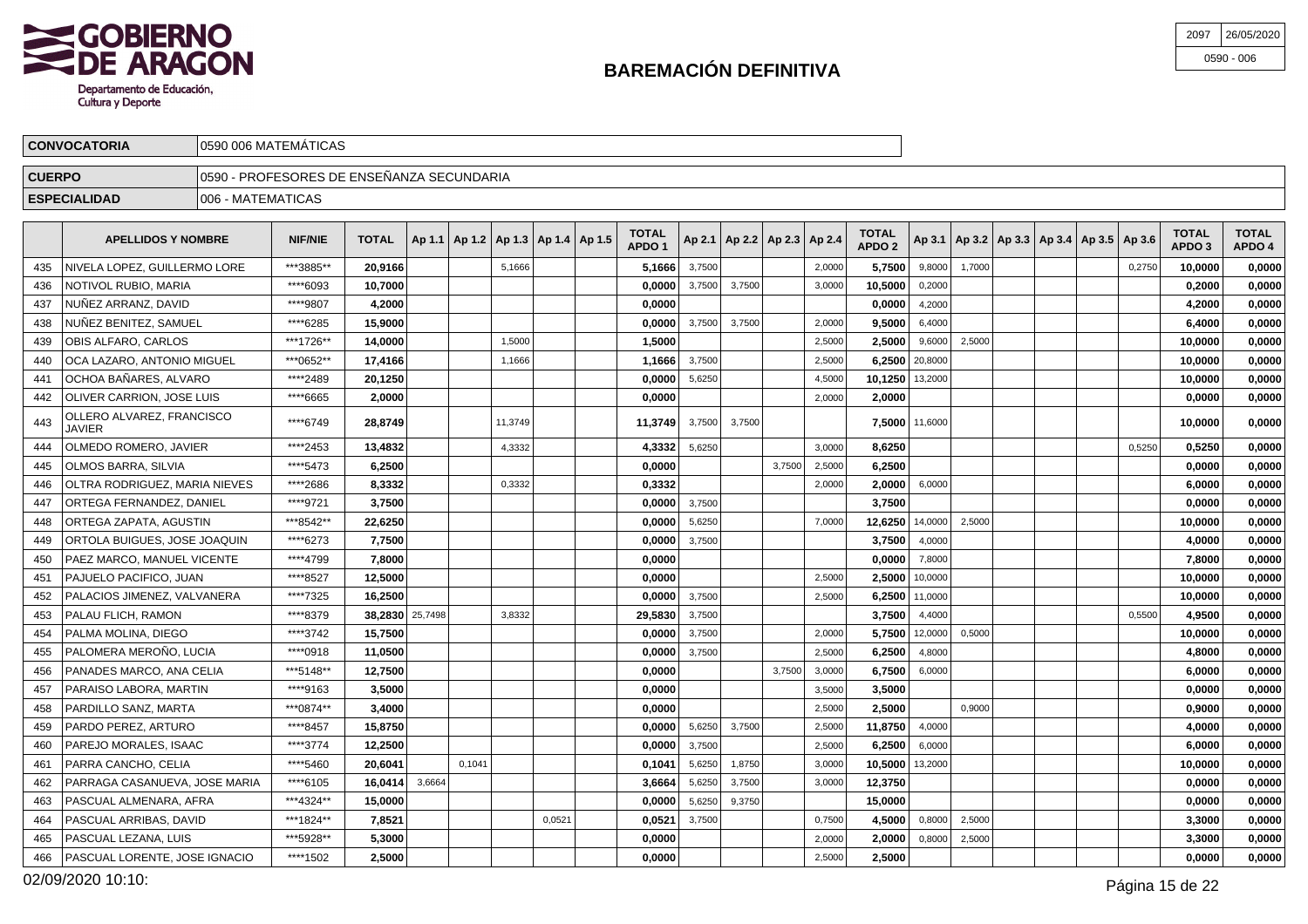

| 2097 | 26/05/2020   |
|------|--------------|
|      | $0590 - 006$ |

|               | <b>CONVOCATORIA</b>                 |                    | 0590 006 MATEMÁTICAS                        |              |        |        |        |        |                                            |                                   |                     |                                   |        |        |                                   |                    |        |  |                                                     |                                   |                        |
|---------------|-------------------------------------|--------------------|---------------------------------------------|--------------|--------|--------|--------|--------|--------------------------------------------|-----------------------------------|---------------------|-----------------------------------|--------|--------|-----------------------------------|--------------------|--------|--|-----------------------------------------------------|-----------------------------------|------------------------|
| <b>CUERPO</b> |                                     |                    | 10590 - PROFESORES DE ENSEÑANZA SECUNDARIA. |              |        |        |        |        |                                            |                                   |                     |                                   |        |        |                                   |                    |        |  |                                                     |                                   |                        |
|               | <b>ESPECIALIDAD</b>                 | 1006 - MATEMATICAS |                                             |              |        |        |        |        |                                            |                                   |                     |                                   |        |        |                                   |                    |        |  |                                                     |                                   |                        |
|               | <b>APELLIDOS Y NOMBRE</b>           |                    | <b>NIF/NIE</b>                              | <b>TOTAL</b> |        |        |        |        | Ap 1.1   Ap 1.2   Ap 1.3   Ap 1.4   Ap 1.5 | <b>TOTAL</b><br>APDO <sub>1</sub> |                     | Ap 2.1   Ap 2.2   Ap 2.3   Ap 2.4 |        |        | <b>TOTAL</b><br>APDO <sub>2</sub> |                    |        |  | Ap 3.1   Ap 3.2   Ap 3.3   Ap 3.4   Ap 3.5   Ap 3.6 | <b>TOTAL</b><br>APDO <sub>3</sub> | <b>TOTAL</b><br>APDO 4 |
| 467           | <b>PASTOR FERNANDEZ, DAVID</b>      |                    | ***4400**                                   | 27,3021      | 6,0000 | 1,1458 | 0,5000 | 0,1563 |                                            | 7,8021                            | 3,7500              | 3,7500                            |        | 2,0000 |                                   | $9,5000$   12,4000 |        |  |                                                     | 10,0000                           | 0,0000                 |
| 468           | <b>PASTOR LAINEZ, HECTOR DANIEL</b> |                    | ***4309**                                   | 26,3332      |        |        | 1,3332 |        |                                            | 1.3332                            | 3,7500              | 7,5000                            | 3,7500 | 3,5000 | $15,0000$   39,4000               |                    | 1,4000 |  |                                                     | 10,0000                           | 0,0000                 |
| 469           | <b>IPE LOPEZ, AMANDA</b>            |                    | ***5336**                                   | 24,8332      |        |        | 3,3332 |        |                                            | 3,3332                            | 3,7500              |                                   |        | 7,7500 | 11,5000 11,0000                   |                    |        |  |                                                     | 10,0000                           | 0,0000                 |
| 470           | PENELLA PERALTA, GONZALO            |                    | ****7729                                    | 3.3666       |        |        | 1,1666 |        |                                            | 1.1666 l                          |                     |                                   |        |        | 0,0000                            | 2,2000             |        |  |                                                     | 2,2000                            | 0,0000                 |
| 471           | PEÑA DENAMIEL, MARIA REMEDIOS       |                    | ***9765**                                   | 1,8330       | 1,6664 |        | 0,1666 |        |                                            | 1.8330                            |                     |                                   |        |        | 0.0000                            |                    |        |  |                                                     | 0,0000                            | 0,0000                 |
|               | 472 PEÑA GALLARDO MIGUEL            |                    | *****2437                                   | 12 1500      |        |        |        |        |                                            |                                   | $0.00001 - 3.75001$ |                                   |        | 20000  |                                   | $57500$ 64000      |        |  |                                                     | 64000                             | n nnnn l               |

| 469 | PE LOPEZ, AMANDA                          | ***5336** | 24.8332 |         |        | 3,3332 | 3.3332  | 3,7500 |        |        | 7.7500 | 11.5000 11,0000 |                |        |  |        | 10.0000 | 0.0000 |
|-----|-------------------------------------------|-----------|---------|---------|--------|--------|---------|--------|--------|--------|--------|-----------------|----------------|--------|--|--------|---------|--------|
| 470 | PENELLA PERALTA. GONZALO                  | ****7729  | 3,3666  |         |        | 1.1666 | 1,1666  |        |        |        |        | 0.0000          | 2,2000         |        |  |        | 2,2000  | 0,0000 |
| 471 | PEÑA DENAMIEL, MARIA REMEDIOS             | ***9765** | 1,8330  | 1,6664  |        | 0,1666 | 1,8330  |        |        |        |        | 0.0000          |                |        |  |        | 0,0000  | 0,0000 |
| 472 | PEÑA GALLARDO. MIGUEL                     | ****2437  | 12.1500 |         |        |        | 0.0000  | 3,7500 |        |        | 2,0000 | 5.7500          | 6,4000         |        |  |        | 6.4000  | 0,0000 |
| 473 | PEÑA MARTINEZ. BEATRIZ                    | ****0203  | 12,5000 |         |        |        | 0.0000  |        |        |        | 4,5000 | 4.5000          | 8,0000         |        |  |        | 8.0000  | 0,0000 |
| 474 | PEÑALVER RUIZ. ELENA                      | ****1894  | 16,2500 |         |        |        | 0,0000  | 3,7500 |        |        | 2,5000 | 6,2500          | 18,0000        |        |  |        | 10,0000 | 0,0000 |
| 475 | PERALVAREZ BERMUDEZ.<br><b>INMACULADA</b> | ***0003** | 22,0830 | 7,6664  |        | 0.6666 | 8,3330  |        | 3,7500 |        |        |                 | 3,7500 14,0000 |        |  | 0,2750 | 10,0000 | 0,0000 |
| 476 | PERDOMO OJEDA. EMMELIO                    | ***0245** | 18.7666 |         |        | 1,6666 | 1,6666  | 3,7500 |        | 3,7500 |        | 7.5000          | 9,6000         |        |  |        | 9.6000  | 0,0000 |
| 477 | PEREIRA BERNAL. INMACULADA                | ****8148  | 12,7500 |         |        |        | 0.0000  | 3.7500 |        |        | 2.0000 | 5.7500          | 7,0000         |        |  |        | 7.0000  | 0,0000 |
| 478 | PEREZ ALCALA, DIEGO                       | ****2997  | 0,0000  |         |        |        | 0,0000  |        |        |        |        | 0.0000          |                |        |  |        | 0,0000  | 0,0000 |
| 479 | PEREZ ARELLANO, DAVID                     | ***7000** | 15.0000 |         |        |        | 0.0000  |        |        |        | 5,0000 | 5.0000          | 20,8000        | 2,5000 |  |        | 10.0000 | 0.0000 |
| 480 | PEREZ BAGUENA, MARIA TERESA               | ****5495  | 12.8500 |         |        |        | 0.0000  | 3.7500 |        |        | 4.5000 | 8.2500          | 2,2000         | 2.4000 |  |        | 4.6000  | 0,0000 |
| 481 | PEREZ BENEDICTO, DAVID                    | ***4707** | 9,5000  |         |        |        | 0.0000  | 3,7500 | 3,7500 |        | 2,0000 | 9,5000          |                |        |  |        | 0.0000  | 0,0000 |
| 482 | PEREZ BOBADILLA, LUIS                     | ****8846  | 8,7832  | 0,3332  |        |        | 0,3332  |        |        | 3,7500 | 2,5000 | 6,2500          | 2,2000         |        |  |        | 2,2000  | 0,0000 |
| 483 | PEREZ CABRERA. FRANCISCO                  | ****4986  | 3.7500  |         |        |        | 0.0000  | 3.7500 |        |        |        | 3.7500          |                |        |  |        | 0.0000  | 0,0000 |
| 484 | PEREZ DIAZ, FRANCISCO JOSE                | ****3549  | 18.4750 |         |        |        | 0,0000  | 5,6250 | 3,7500 |        | 2,5000 | 11.8750         | 6,6000         |        |  |        | 6.6000  | 0,0000 |
| 485 | PEREZ EXPOSITO, MARIA DE LOS<br>ANGELES   | ****5458  | 3,7500  |         |        |        | 0,0000  | 3.7500 |        |        |        | 3,7500          |                |        |  |        | 0.0000  | 0,0000 |
| 486 | PEREZ FERNANDEZ. SANDRA                   | ****2575  | 7.0000  |         |        |        | 0.0000  | 3.7500 |        |        | 3.2500 | 7.0000          |                |        |  |        | 0.0000  | 0,0000 |
| 487 | PEREZ GARCIA, ANIANA MARIA                | ***9143** | 24,0832 | 6,0000  |        | 1,8332 | 7,8332  | 3,7500 |        |        | 2,5000 | 6.2500          | 10,4000        | 2,5000 |  |        | 10,0000 | 0,0000 |
| 488 | PEREZ GARCIA, JOSE LUIS                   | ****9543  | 14,1000 |         |        |        | 0,0000  | 3,7500 | 3,7500 |        |        | 7,5000          | 6,6000         |        |  |        | 6.6000  | 0,0000 |
| 489 | PEREZ MORALES, FRANCISCO<br>MANUEL        | ****3857  | 24,7500 |         |        | 3.5000 | 3.5000  | 3,7500 | 7,5000 |        |        | 11.2500 14,6000 |                |        |  |        | 10,0000 | 0,0000 |
| 490 | PEREZ MORENO, ANA                         | ****0519  | 12.0500 |         |        |        | 0,0000  | 3.7500 |        |        | 2.0000 | 5.7500          | 6,0000         | 0.3000 |  |        | 6.3000  | 0,0000 |
| 491 | PEREZ MORENO. JORGE                       | ***7907** | 42.8125 | 23,0000 | 1,5625 |        | 24,5625 | 3,7500 |        |        | 4,5000 | 8.2500          | 16,2000        |        |  | 0,3000 | 10.0000 | 0,0000 |
| 492 | <b>PEREZ NUEZ, CRISTINA</b>               | ****3465  | 6,2500  |         |        |        | 0,0000  | 3,7500 |        |        | 2,5000 | 6,2500          |                |        |  |        | 0,0000  | 0,0000 |
| 493 | PEREZ OSUNA. JOSE ALFONSO                 | ****8658  | 21.0000 |         |        |        | 0.0000  | 5,6250 | 7,5000 | 3,7500 |        | 15.0000         | 6,0000         |        |  |        | 6.0000  | 0,0000 |
| 494 | PEREZ PIZARRO. JULIO JOSE                 | ****6275  | 13,7500 |         |        |        | 0.0000  | 3,7500 |        |        |        | 3.7500          | 10,0000        |        |  |        | 10.0000 | 0,0000 |
| 495 | PEREZ RODRIGO, JUAN LUIS                  | ****0475  | 7,0000  |         |        |        | 0,0000  |        |        |        |        | 0.0000          | 7,0000         |        |  |        | 7,0000  | 0,0000 |
| 496 | PEREZ SANCHEZ, GEMA MARIA                 | ****0690  | 22.6664 | 2,6664  |        |        | 2.6664  |        | 3,7500 | 3,7500 | 2,5000 | 10.0000         | 17,6000        | 2,5000 |  |        | 10.0000 | 0.0000 |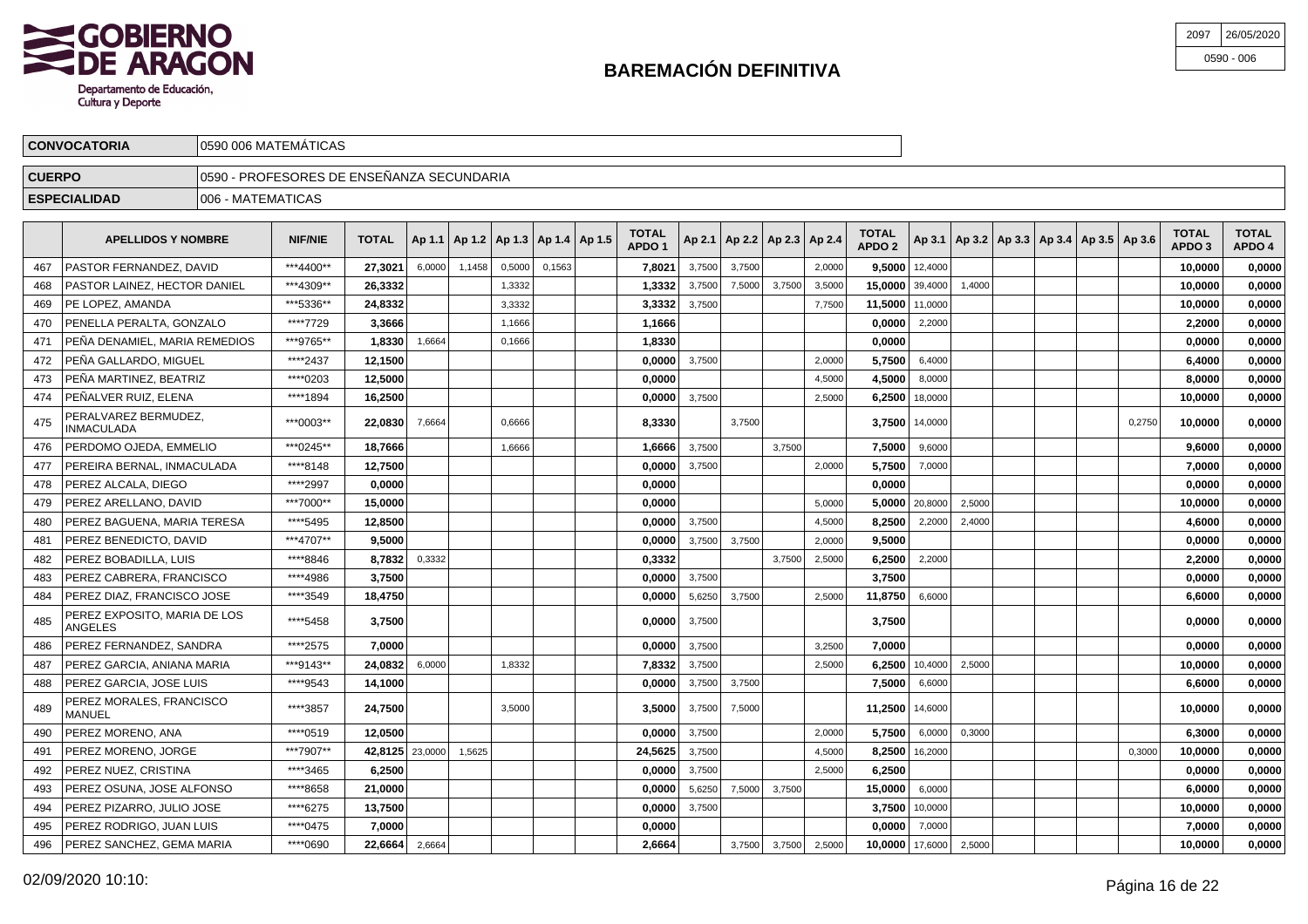

| 2097 | 26/05/2020   |
|------|--------------|
|      | $0590 - 006$ |

|               | <b>CONVOCATORIA</b>                                                                                                                                                                                                                | 10590 006 MATEMATICAS                      |           |                 |  |        |        |        |  |         |        |  |  |        |        |                    |                                                     |                                   |                        |         |        |
|---------------|------------------------------------------------------------------------------------------------------------------------------------------------------------------------------------------------------------------------------------|--------------------------------------------|-----------|-----------------|--|--------|--------|--------|--|---------|--------|--|--|--------|--------|--------------------|-----------------------------------------------------|-----------------------------------|------------------------|---------|--------|
| <b>CUERPO</b> |                                                                                                                                                                                                                                    | 10590 - PROFESORES DE ENSEÑANZA SECUNDARIA |           |                 |  |        |        |        |  |         |        |  |  |        |        |                    |                                                     |                                   |                        |         |        |
|               | <b>ESPECIALIDAD</b>                                                                                                                                                                                                                | 1006 - MATEMATICAS                         |           |                 |  |        |        |        |  |         |        |  |  |        |        |                    |                                                     |                                   |                        |         |        |
|               | <b>TOTAL</b><br><b>TOTAL</b><br>    Ap 1.1   Ap 1.2   Ap 1.3   Ap 1.4   Ap 1.5  <br>  Ap 2.1   Ap 2.2   Ap 2.3   Ap 2.4  <br><b>NIF/NIE</b><br><b>TOTAL</b><br><b>APELLIDOS Y NOMBRE</b><br>APDO <sub>2</sub><br>APDO <sub>1</sub> |                                            |           |                 |  |        |        |        |  |         |        |  |  |        |        |                    | Ap 3.1   Ap 3.2   Ap 3.3   Ap 3.4   Ap 3.5   Ap 3.6 | <b>TOTAL</b><br>APDO <sub>3</sub> | <b>TOTAL</b><br>APDO 4 |         |        |
| 497           | <b>PEREZ VILLADANGOS, CARLOS</b>                                                                                                                                                                                                   |                                            | ****9921  | 6.7000          |  |        |        |        |  | 0.0000  | 3,7500 |  |  | 0,7500 | 4.5000 | 2,2000             |                                                     |                                   |                        | 2.2000  | 0,0000 |
| 498           | PEREZ YAÑEZ, ANTONIO                                                                                                                                                                                                               |                                            | ***6547** | 14.7500         |  |        | 1,0000 |        |  | 1.0000  | 3,7500 |  |  |        |        | $3.7500$   11,0000 |                                                     |                                   |                        | 10.0000 | 0,0000 |
| 499           | <b>PEREZ DE BREA HERRERA, MANUEL</b>                                                                                                                                                                                               |                                            | ****1366  | 23,2332 10,3332 |  |        |        |        |  | 10,3332 |        |  |  | 3,5000 |        | $3,5000$   9,4000  |                                                     |                                   |                        | 9.4000  | 0,0000 |
| 500           | <b>PINAR MOROTE, ASUNCION</b>                                                                                                                                                                                                      |                                            | ****9887  | 10.4166         |  | 0,1041 |        | 0,3125 |  | 0,4166  |        |  |  |        |        | $0.0000$   10,4000 |                                                     |                                   |                        | 10.0000 | 0,0000 |
|               |                                                                                                                                                                                                                                    |                                            |           |                 |  |        |        |        |  |         |        |  |  |        |        |                    |                                                     |                                   |                        |         |        |

| 500 | PINAR MOROTE, ASUNCION                       | ****9887  | 10.4166 |        | 0.1041 |        | 0.3125 | 0.4166 |        |        |        |        | 0.0000             | 10.4000 |        |  |        | 10.0000 | 0,0000 |
|-----|----------------------------------------------|-----------|---------|--------|--------|--------|--------|--------|--------|--------|--------|--------|--------------------|---------|--------|--|--------|---------|--------|
| 501 | PINILLA MARQUEZ. MANUELA                     | ****5418  | 10,2500 |        |        | 0.5000 |        | 0.5000 | 3.7500 |        |        |        | 3.7500             | 6,0000  |        |  |        | 6.0000  | 0,0000 |
| 502 | PIREZ BUSTAMANTE, MIGUEL                     | ****8787  | 3,7500  |        |        |        |        | 0,0000 | 3,7500 |        |        |        | 3,7500             |         |        |  |        | 0,0000  | 0,0000 |
| 503 | PLANO GONZALEZ. JORGE<br><b>MARCELINO</b>    | ****8704  | 13,8500 |        |        |        |        | 0,0000 | 3,7500 |        |        | 5.5000 | 9.2500             | 4,0000  | 0.6000 |  |        | 4,6000  | 0,0000 |
| 504 | POLO TAMARIT, MIREIA                         | ****9183  | 15.7500 |        |        |        |        | 0,0000 | 3,7500 |        |        | 2,0000 | 5,7500 21,8000     |         |        |  |        | 10,0000 | 0,0000 |
| 505 | PONS CHIRIVELLA, MARIA<br><b>INMACULADA</b>  | ****3121  | 18,7500 |        | 2,5000 |        |        | 2,5000 | 3,7500 |        |        | 2,5000 | $6,2500$   12,4000 |         | 1,8000 |  |        | 10.0000 | 0,0000 |
| 506 | PONTES LOPEZ. FRANCISCO JOSE                 | ***6001** | 18,3166 |        |        | 5.6666 |        | 5.6666 | 3,7500 |        |        | 2,5000 | 6.2500             | 6,4000  |        |  |        | 6.4000  | 0,0000 |
| 507 | PORRAS LIQUETE, ALBERTO                      | ****8861  | 13,7500 |        |        |        |        | 0,0000 | 3,7500 |        |        |        | 3,7500             | 12,0000 |        |  |        | 10,0000 | 0,0000 |
| 508 | PORTOLES BARGALLO, SILVIA                    | ***9903** | 7.2500  |        |        |        |        | 0.0000 |        | 3,7500 |        | 3,5000 | 7.2500             |         |        |  |        | 0.0000  | 0,0000 |
| 509 | POUS BENITO, DAVID EUGENIO                   | ****0535  | 13.6250 |        |        |        |        | 0.0000 | 5.6250 |        | 6.0000 | 2,0000 | 13.6250            |         |        |  |        | 0.0000  | 0,0000 |
| 510 | POZUELO MUÑOZ. JORGE                         | ****4849  | 10.7000 |        |        |        |        | 0.0000 |        |        |        | 2,0000 | 2.0000             | 8,4000  | 0,3000 |  |        | 8,7000  | 0,0000 |
| 511 | PRIETO GARCIA, ANDREA                        | ****9797  | 18,6250 |        |        | 0,5000 |        | 0,5000 | 5,6250 |        |        | 2,5000 | 8,1250             | 10,4000 | 0,2000 |  |        | 10,0000 | 0,0000 |
| 512 | PUMAR LOSADA, DIEGO                          | ****1314  | 8.1500  |        |        |        |        | 0.0000 | 3,7500 |        |        |        | 3.7500             | 4,4000  |        |  |        | 4.4000  | 0,0000 |
| 513 | PUYALTO MARTINEZ. MIGUEL                     | ****4008  | 11.7500 |        |        |        |        | 0.0000 | 3,7500 |        |        |        | 3.7500             | 8,0000  |        |  |        | 8.0000  | 0,0000 |
| 514 | QUINTANILLA CASADO. PALOMA                   | ****2007  | 12.5000 |        |        |        |        | 0,0000 |        |        |        | 2.5000 | 2.5000             | 10,0000 | 1.0000 |  |        | 10.0000 | 0,0000 |
| 515 | QUIRANTE VALVERDE, MARINA                    | ****2885  | 8.7500  |        |        |        |        | 0.0000 |        | 3.7500 |        | 5,0000 | 8.7500             |         |        |  |        | 0.0000  | 0,0000 |
| 516 | RABADAN HERNANDEZ, CESAR                     | ****3933  | 11,5500 |        |        |        |        | 0,0000 | 3,7500 |        |        | 6,0000 | 9.7500             | 1,8000  |        |  |        | 1,8000  | 0,0000 |
| 517 | RAMIREZ CAMBRA. IVAN                         | ****5997  | 17.2500 |        |        |        |        | 0.0000 | 3,7500 |        |        | 5,5000 | 9.2500             | 8,0000  |        |  |        | 8.0000  | 0.0000 |
| 518 | RAMIREZ SANZ, SILVIA                         | ****3947  | 7.5000  |        |        |        |        | 0.0000 | 3.7500 | 3,7500 |        |        | 7.5000             |         |        |  |        | 0.0000  | 0,0000 |
| 519 | RAMON MARCO, LAURA                           | ****0014  | 11.6000 |        |        |        |        | 0,0000 | 3.7500 | 3,7500 |        | 2.5000 | 10.0000            | 1.6000  |        |  |        | 1.6000  | 0,0000 |
| 520 | RAMOS GONZALEZ, RUBEN                        | ****3325  | 11.8500 |        |        | 1.5000 |        | 1,5000 | 3,7500 |        |        |        | 3.7500             | 6,6000  |        |  |        | 6.6000  | 0,0000 |
| 521 | REOYO TAPIA, NURIA                           | ****5209  | 16,2500 |        |        |        |        | 0,0000 | 3,7500 |        |        | 2,5000 | 6.2500             | 14,0000 |        |  |        | 10,0000 | 0,0000 |
| 522 | <b>REY DIEZ. MIGUEL ANGEL</b>                | ****7833  | 16.2500 |        |        |        |        | 0,0000 | 3,7500 |        |        | 2,5000 | 6.2500             | 11,0000 |        |  |        | 10.0000 | 0,0000 |
| 523 | REY GALLEGO. ANGEL                           | ***5827** | 23.1832 | 8,3332 |        |        |        | 8,3332 | 3,7500 |        |        | 2,5000 | 6.2500             | 8,6000  |        |  |        | 8.6000  | 0,0000 |
| 524 | REY MOYANO, JOSE MARIA                       | ***4546** | 16.2166 |        |        | 3.6666 |        | 3,6666 |        | 3,7500 |        |        | 3.7500             | 8,8000  |        |  |        | 8.8000  | 0,0000 |
| 525 | RICO DOMINGUEZ, ESPERANZA<br><b>MACARENA</b> | ****1092  | 11,7500 |        |        |        |        | 0,0000 | 3.7500 |        |        | 2,0000 | 5.7500             | 6,0000  |        |  |        | 6.0000  | 0,0000 |
| 526 | RIEGAS TORRE, ALVARO                         | ****0280  | 12.6791 |        | 0.1041 | 1.0000 | 0,6250 | 1.7291 |        |        |        | 2.0000 | 2.0000             | 8,8000  |        |  | 0.1500 | 8.9500  | 0,0000 |
|     |                                              |           |         |        |        |        |        |        |        |        |        |        |                    |         |        |  |        |         |        |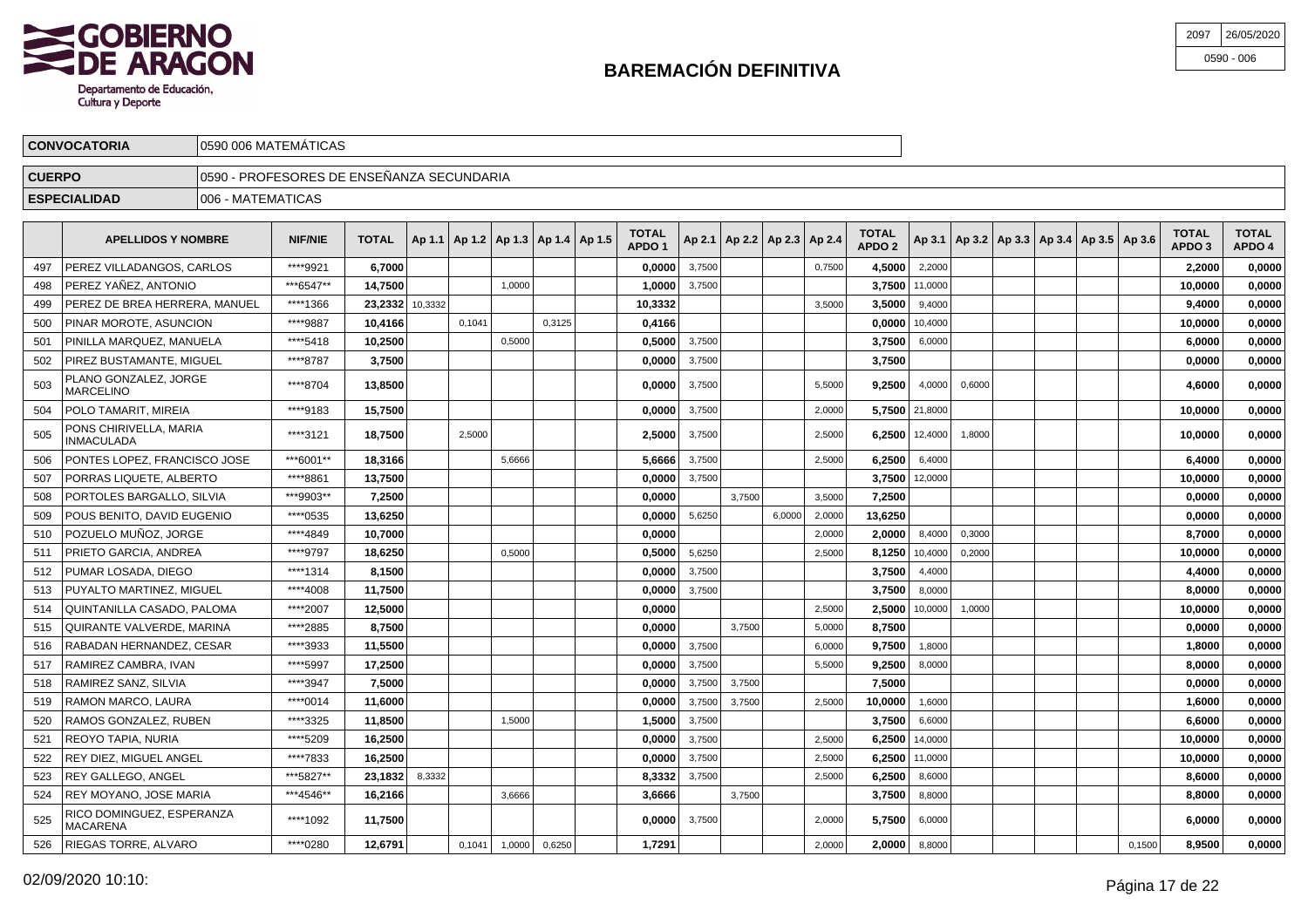

ROBLES CORDON, MARIA PILAR

ROCA BORDONADO, EUGENIO

RODAS EXPOSITO, YOLANDA

RODENAS COTILLAS, JULIAN

RODRIGUEZ ALONSO, SUSANA

RODRIGUEZ BRAGADO, RUBEN

RODRIGUEZ ROPERO, ALBA FATIMA

ROMAN PLAZA, EVA FUENSANTA

ROMERO ROMERO, HECTOR

ROMERO VEGA, BELLA MARIA

ROMO BLASCO, LEANDRO

ROS FERNANDEZ, ANA

ROS PUEYO, ROSA

ROMERO ALBURQUERQUE, ALBERTO

ROMERO TORCAL, EDUARDO RAMON

ROIG FORMENT, DAVID

ROLLON BONIS, DIANA

ROMEO LACOMA, EVA

RODRIGO PEROSANZ, EVA

\*\*\*\*1494 **1,7666** 0,6666 **0,6666 0,0000** 1,0000 0,1000 **1,1000 0,0000**

\*\*\*\*4126 **0,0000 0,0000 0,0000 0,0000 0,0000**

\*\*\*8552\*\* **23,2500** 9,5000 **9,5000** 3,7500 **3,7500** 21,2000 2,5000 **10,0000 0,0000**

\*\*\*\*8429 **6,2500 0,0000** 3,7500 2,5000 **6,2500 0,0000 0,0000**

\*\*\*\*3009 **21,7000 0,0000** 3,7500 3,7500 4,5000 **12,0000** 7,2000 2,5000 **9,7000 0,0000**

\*\*\*\*8913 **20,0000 0,0000** 3,7500 3,7500 2,5000 **10,0000** 12,0000 **10,0000 0,0000**

\*\*\*\*0313 **6,2500 0,0000** 3,7500 2,5000 **6,2500 0,0000 0,0000**

\*\*\*\*8470 **9,6500 0,0000** 3,7500 3,7500 2,1500 **9,6500 0,0000 0,0000**

\*\*\*4493\*\* **22,6666** 2,6666 **2,6666** 3,7500 3,7500 2,5000 **10,0000** 10,6000 **10,0000 0,0000**

\*\*\*1471\*\* **28,0832** 4,8332 **4,8332** 3,7500 7,5000 2,0000 **13,2500** 10,0000 2,0000 0,2500 **10,0000 0,0000**

\*\*\*\*7755 **9,5000 0,0000** 3,7500 3,7500 2,0000 **9,5000 0,0000 0,0000**

\*\*\*\*7211 **14,1500 0,0000** 3,7500 3,0000 **6,7500** 7,4000 **7,4000 0,0000**

\*\*\*0570\*\* **18,7500** 2,5000 **2,5000** 3,7500 2,5000 **6,2500** 10,2000 2,5000 0,0750 **10,0000 0,0000**

\*\*\*\*9717 **14,3250 0,0000** 5,6250 2,5000 **8,1250** 6,2000 **6,2000 0,0000**

\*\*\*8331\*\* **22,7500** 7,0000 **7,0000** 3,7500 2,5000 **6,2500** 7,0000 2,5000 **9,5000 0,0000**

\*\*\*8096\*\* **15,1563** 2,6563 **2,6563** 2,5000 **2,5000** 17,8000 2,5000 **10,0000 0,0000**

\*\*\*\*2795 **12,9500 0,0000** 0,4500 2,5000 **2,9500** 12,0000 **10,0000 0,0000**

\*\*\*4047\*\* **14,4166** 0,6666 **0,6666** 3,7500 **3,7500** 12,0000 2,5000 **10,0000 0,0000**

\*\*\*\*3355 **13,7500 0,0000** 3,7500 **3,7500** 11,8000 2,5000 **10,0000 0,0000**

| 2097 | 26/05/2020   |
|------|--------------|
|      | $0590 - 006$ |

|               | <b>CONVOCATORIA</b>         | 0590 006 MATEMÁTICAS                      |           |              |  |                                            |  |                                   |        |                                   |        |        |                                   |         |        |                                                     |  |                                   |                        |
|---------------|-----------------------------|-------------------------------------------|-----------|--------------|--|--------------------------------------------|--|-----------------------------------|--------|-----------------------------------|--------|--------|-----------------------------------|---------|--------|-----------------------------------------------------|--|-----------------------------------|------------------------|
| <b>CUERPO</b> |                             | 0590 - PROFESORES DE ENSEÑANZA SECUNDARIA |           |              |  |                                            |  |                                   |        |                                   |        |        |                                   |         |        |                                                     |  |                                   |                        |
|               | <b>ESPECIALIDAD</b>         | 1006 - MATEMATICAS                        |           |              |  |                                            |  |                                   |        |                                   |        |        |                                   |         |        |                                                     |  |                                   |                        |
|               | <b>APELLIDOS Y NOMBRE</b>   |                                           | NIF/NIE   | <b>TOTAL</b> |  | Ap 1.1   Ap 1.2   Ap 1.3   Ap 1.4   Ap 1.5 |  | <b>TOTAL</b><br>APDO <sub>1</sub> |        | Ap 2.1   Ap 2.2   Ap 2.3   Ap 2.4 |        |        | <b>TOTAL</b><br>APDO <sub>2</sub> |         |        | Ap 3.1   Ap 3.2   Ap 3.3   Ap 3.4   Ap 3.5   Ap 3.6 |  | <b>TOTAL</b><br>APDO <sub>3</sub> | <b>TOTAL</b><br>APDO 4 |
| 527           | RILOVA AYUSO, LUCIA         |                                           | ****9635  | 19,2500      |  |                                            |  | 0,0000                            | 3,7500 |                                   |        | 5,5000 | 9,2500                            | 10,0000 |        |                                                     |  | 10,0000                           | 0,0000                 |
| 528           | RINCON ANADON, ALVARO       |                                           | ****8898  | 19,8332      |  | 0,3332                                     |  | 0,3332                            | 3,7500 | 3,7500                            |        | 2,0000 | 9,5000                            | 8,0000  | 2,5000 |                                                     |  | 10,0000                           | 0,0000                 |
| 529           | RINCON ESTRADA, CRISTOBAL   |                                           | ***1330** | 17,5666      |  | 1,6666                                     |  | 1,6666                            | 3,7500 |                                   |        | 2,7500 | 6,5000                            | 9,4000  |        |                                                     |  | 9,4000                            | 0,0000                 |
| 530           | RIOJA FUENTELSAZ, SERGIO    |                                           | ***9368** | 22,7000      |  | 4,0000                                     |  | 4.0000                            | 3,7500 | 3,7500                            |        | 3,0000 | 10,5000                           | 8,2000  |        |                                                     |  | 8,2000                            | 0,0000                 |
| 531           | RIQUELME GARCIA, DAVID      |                                           | ****7249  | 6,2500       |  |                                            |  | 0,0000                            | 3,7500 |                                   |        | 2,5000 | 6,2500                            |         |        |                                                     |  | 0,0000                            | 0,0000                 |
| 532           | RIVAS SOLA, JAIME           |                                           | ****8579  | 6,2500       |  |                                            |  | 0,0000                            |        |                                   | 3,7500 | 2,5000 | 6,2500                            |         |        |                                                     |  | 0,0000                            | 0,0000                 |
| 533           | RIVERO GONZALEZ, ANA ISABEL |                                           | ***1113** | 6,0000       |  |                                            |  | 0,0000                            |        |                                   |        |        | 0,0000                            | 6,0000  |        |                                                     |  | 6,0000                            | 0,0000                 |
| 534           | RIVERO RODRIGUEZ, JAVIER    |                                           | ****3018  | 25,0000      |  |                                            |  | 0.0000                            | 3,7500 | 11,2500                           |        | 2,5000 | 15,0000                           | 10,4000 |        |                                                     |  | 10,0000                           | 0,0000                 |
|               |                             |                                           |           |              |  |                                            |  |                                   |        |                                   |        |        |                                   |         |        |                                                     |  |                                   |                        |

RODRIGUEZ ABAD, ISABEL \*\*\*\*5230 **23,5000 0,0000** 7,5000 6,0000 **13,5000** 11,2000 **10,0000 0,0000**

\*\*\*7960\*\* **16,2332** 5,3332 **5,3332** 2,5000 2,5000 **5,0000** 3,4000 2,5000 **5,9000 0,0000** RODRIGUEZ ARRUGA, MARIA ASUNCION

RODRIGUEZ GARCIA, ISABEL \*\*\*\*0381 **8,7500 0,0000** 3,7500 **3,7500** 5,0000 **5,0000 0,0000**

\*\*\*\*4871 **30,0832** 14,3332 **14,3332** 3,7500 2,0000 **5,7500** 10,0000 **10,0000 0,0000** RODRIGUEZ HERGUETA, MARIA DE LA PALOMA

02/09/2020 10:10:

535

536

537

538

539

540

541

542

543

544

545

546

547

548

549

550

551

552

553

554

555

556

557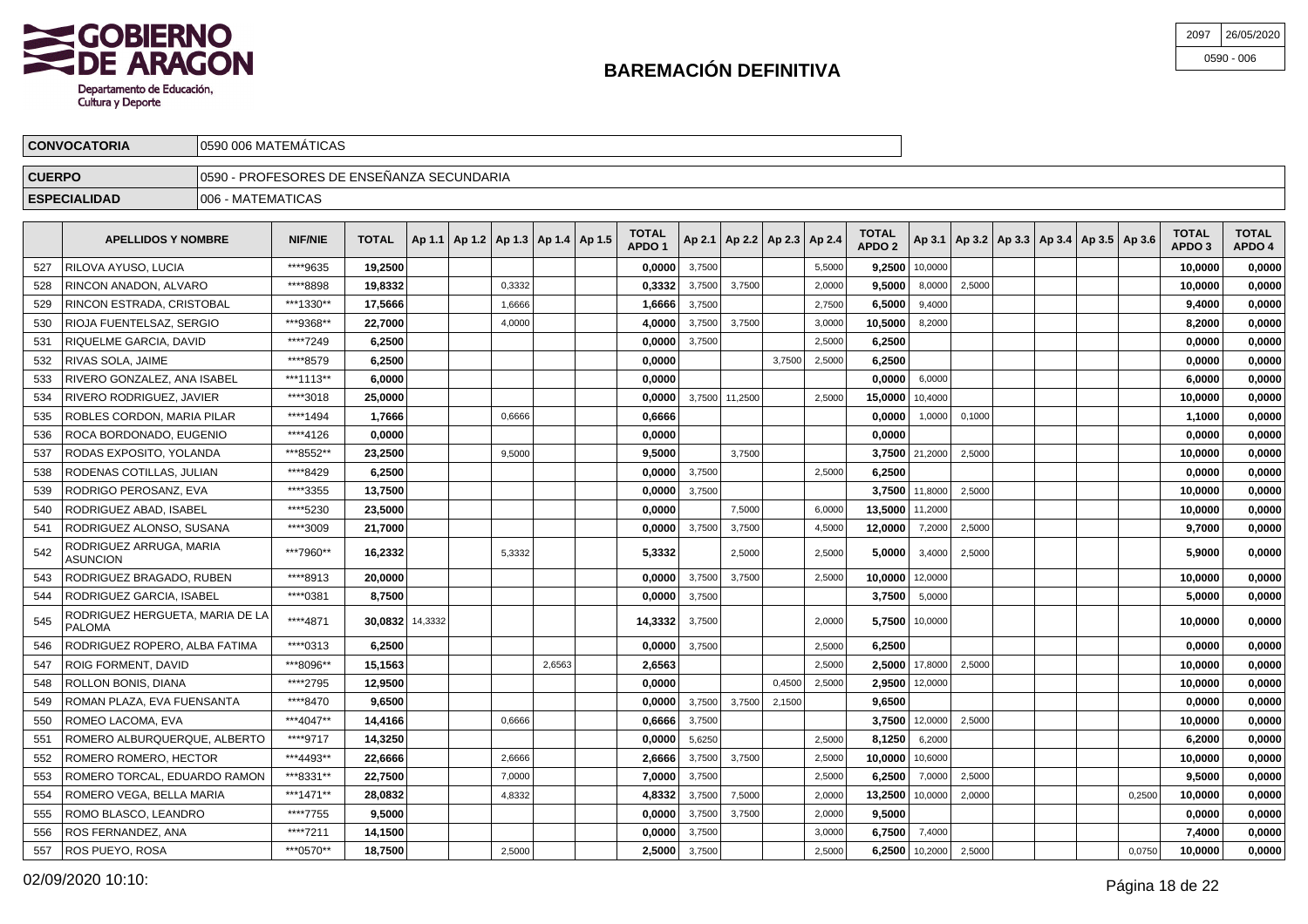

| 2097 | 26/05/2020   |
|------|--------------|
|      | $0590 - 006$ |

| <b>CONVOCATORIA</b>                                                                                                                                                                        |  |                               |                    |                      |                                       |  |                                            |                  |  |                  |                  |                                   |        |  |        |                                      |        |                                   |                        |                                                         |        |
|--------------------------------------------------------------------------------------------------------------------------------------------------------------------------------------------|--|-------------------------------|--------------------|----------------------|---------------------------------------|--|--------------------------------------------|------------------|--|------------------|------------------|-----------------------------------|--------|--|--------|--------------------------------------|--------|-----------------------------------|------------------------|---------------------------------------------------------|--------|
| <b>CUERPO</b>                                                                                                                                                                              |  |                               |                    |                      |                                       |  |                                            |                  |  |                  |                  |                                   |        |  |        |                                      |        |                                   |                        |                                                         |        |
| <b>ESPECIALIDAD</b>                                                                                                                                                                        |  |                               |                    |                      |                                       |  |                                            |                  |  |                  |                  |                                   |        |  |        |                                      |        |                                   |                        |                                                         |        |
| <b>TOTAL</b><br>Ap 2.1   Ap 2.2   Ap 2.3   Ap 2.4  <br>   Ap 1.1   Ap 1.2   Ap 1.3   Ap 1.4   Ap 1.5  <br><b>TOTAL</b><br><b>NIF/NIE</b><br><b>APELLIDOS Y NOMBRE</b><br>APDO <sub>1</sub> |  |                               |                    |                      |                                       |  |                                            |                  |  |                  |                  | <b>TOTAL</b><br>APDO <sub>2</sub> |        |  |        |                                      |        | <b>TOTAL</b><br>APDO <sub>3</sub> | <b>TOTAL</b><br>APDO 4 |                                                         |        |
| ROYO BURRIEL, SANTOS                                                                                                                                                                       |  | ***7436**                     |                    |                      |                                       |  |                                            |                  |  |                  |                  |                                   |        |  | 0,2000 |                                      |        |                                   |                        | 2.7000                                                  | 0,0000 |
| <b>RUA SANTANA, MIRIAM</b>                                                                                                                                                                 |  | ****1444                      |                    |                      |                                       |  |                                            |                  |  |                  |                  |                                   |        |  | 6,0000 |                                      |        |                                   |                        | 6.0000                                                  | 0,0000 |
| <b>RUBIO GOMEZ, JESUS</b>                                                                                                                                                                  |  | ***9491**                     |                    |                      |                                       |  |                                            |                  |  |                  |                  |                                   | 2,5000 |  |        |                                      |        |                                   |                        | 10.0000                                                 | 0,0000 |
|                                                                                                                                                                                            |  | ****3766                      |                    |                      |                                       |  |                                            |                  |  |                  |                  |                                   | 3,5000 |  | 6,0000 |                                      |        |                                   |                        | 6,0000                                                  | 0,0000 |
|                                                                                                                                                                                            |  | RUEDA AVILA, FRANCISCO JAVIER | 1006 - MATEMATICAS | 0590 006 MATEMATICAS | 6.5332<br>9.7500<br>19,3332<br>9,5000 |  | 10590 - PROFESORES DE ENSEÑANZA SECUNDARIA | 3,8332<br>6.8332 |  | 3.8332<br>6,8332 | 0.0000<br>0,0000 | 3,7500                            |        |  |        | 0.0000<br>3.7500<br>2.5000<br>3.5000 | 9,4000 | 2,5000<br>1,0000                  |                        | $ $ Ap 3.1   Ap 3.2   Ap 3.3   Ap 3.4   Ap 3.5   Ap 3.6 |        |

| 560 | RUBIO GOMEZ, JESUS             | ***9491** | 19,3332         |        |        | 6,8332  |        | 6,8332  |        |        |        | 2,5000 | 2.5000           | 9,4000           | 1,0000 |  |        |        | 10,0000 | 0,0000 |
|-----|--------------------------------|-----------|-----------------|--------|--------|---------|--------|---------|--------|--------|--------|--------|------------------|------------------|--------|--|--------|--------|---------|--------|
| 561 | RUEDA AVILA, FRANCISCO JAVIER  | ****3766  | 9.5000          |        |        |         |        | 0.0000  |        |        |        | 3,5000 | 3.5000           | 6,0000           |        |  |        |        | 6.0000  | 0,0000 |
| 562 | RUEDA LOSADA, FRANCISCO        | ****9553  | 4,0000          |        |        |         |        | 0.0000  |        |        |        |        | 0.0000           | 4.0000           |        |  |        |        | 4.0000  | 0,0000 |
| 563 | RUEDA MONAGO, MARIA ELENA      | ****0989  | 25.0000         |        |        |         |        | 0.0000  | 3,7500 | 3,7500 |        | 8.0000 | 15.0000          | 14,4000          | 0,1000 |  |        |        | 10.0000 | 0,0000 |
| 564 | RUIZ CARRETERO, LUDMILA        | ****0242  | 21,4000         |        |        | 9.0000  |        | 9,0000  | 3,7500 | 3,7500 |        | 2,5000 | 10,0000          | 2,4000           |        |  |        |        | 2,4000  | 0,0000 |
| 565 | RUIZ DE LA TORRE. JOSE         | ****5575  | 3,7500          |        |        |         |        | 0.0000  | 3.7500 |        |        |        | 3,7500           |                  |        |  |        |        | 0.0000  | 0,0000 |
| 566 | RUIZ IBAÑEZ, RAFAEL            | ****2274  | 12.6000         | 5,0000 |        |         |        | 5.0000  |        |        |        | 3,0000 | 3.0000           | 4.6000           |        |  |        |        | 4.6000  | 0,0000 |
| 567 | RUIZ ORTE. MARIA PILAR         | ***0090** | 16.9000         |        |        | 4,0000  |        | 4,0000  |        | 2,5000 |        | 2,5000 | 5.0000           | 5,4000           | 2,5000 |  |        |        | 7.9000  | 0,0000 |
| 568 | RUIZ RODRIGUEZ, NOELIA         | ****6306  | 6,2500          |        |        |         |        | 0,0000  | 3,7500 |        |        | 2,5000 | 6.2500           |                  |        |  |        |        | 0,0000  | 0,0000 |
| 569 | RUIZ ZUÑIGA, MARTA             | ****3021  | 9.0000          |        |        |         |        | 0.0000  |        |        |        | 3.0000 | 3,0000           | 6,0000           |        |  |        |        | 6.0000  | 0,0000 |
| 570 | SAEZ BENITO, DAVID             | ****6184  | 9,3332          |        |        | 1.3332  |        | 1,3332  |        |        |        | 2.0000 | 2,0000           | 6,0000           |        |  |        |        | 6.0000  | 0,0000 |
| 571 | SAN GIL CASTRO, JUAN MARTIN    | ***2737** | 30.0000         |        |        | 20,0000 |        | 20.0000 |        |        |        |        | 0.0000           | 23,4000          | 2,5000 |  | 1,4167 |        | 10.0000 | 0,0000 |
| 572 | SAN JUAN CELORRIO, JESUS       | ****6481  | 24,1664         | 0,6664 |        |         |        | 0,6664  | 5,6250 | 1,8750 | 6,0000 |        | 13,5000          | 14,6000          |        |  |        |        | 10,0000 | 0,0000 |
| 573 | SAN ROMAN PROY, JAIME          | ****2723  | 10,0000         |        |        |         |        | 0.0000  |        |        |        |        | $0.0000$ 10,0000 |                  |        |  |        |        | 10.0000 | 0,0000 |
| 574 | SANCHEZ ALONSO, ENRIQUE        | ****5442  | 13,7500         |        |        |         |        | 0,0000  |        |        | 3.7500 |        | 3.7500           | 13,0000          |        |  |        |        | 10.0000 | 0,0000 |
| 575 | SANCHEZ FABIAN, LORENZO        | ****5268  | 16,2500         |        |        |         |        | 0.0000  | 3,7500 |        |        | 2,5000 | $6.2500$ 12,2000 |                  | 0,3000 |  |        |        | 10.0000 | 0,0000 |
| 576 | SANCHEZ GARCIA, DARIO          | ***2162** | 22,4164         | 5,6664 |        |         |        | 5,6664  | 3,7500 |        |        | 3,0000 | 6,7500           | 11,6000          | 0,1000 |  |        |        | 10,0000 | 0,0000 |
| 577 | SANCHEZ GIMENEZ, MARIA DOLORES | ****9045  | 16,0000         |        |        |         |        | 0,0000  | 3,7500 | 3,7500 |        | 2.5000 | 10,0000          | 6,0000           |        |  |        |        | 6.0000  | 0,0000 |
| 578 | SANCHEZ GINER, MARTA           | ****4413  | 6,2500          |        |        |         |        | 0.0000  | 3,7500 |        |        | 2,5000 | 6.2500           |                  |        |  |        |        | 0.0000  | 0,0000 |
| 579 | SANCHEZ GONZALEZ, CRISTINA     | ****9234  | 19.3955         | 3,6664 | 1,9791 |         |        | 5.6455  | 3,7500 |        |        |        |                  | 3.7500 10,4000   |        |  |        |        | 10.0000 | 0,0000 |
| 580 | SANCHEZ HERRERO, FERNANDO      | ****3631  | 25,1456         |        |        | 4,3332  | 4,0624 | 8,3956  | 3,7500 |        |        | 3,0000 | 6.7500           | 10,8000          |        |  |        |        | 10,0000 | 0,0000 |
| 581 | SANCHEZ IGLESIAS, M. ELENA     | ***6170** | 23,0963 11,0000 |        |        | 2,0000  |        | 13,0000 |        |        |        |        |                  | $0,0000$ 18,8000 | 2,5000 |  |        |        | 10.0000 | 0,0963 |
| 582 | SANCHEZ LOPEZ, LUIS            | ****6318  | 23,7500         | 8,0000 |        |         |        | 8.0000  | 3,7500 |        |        | 2.0000 | 5.7500           | 14,2000          | 2,5000 |  |        |        | 10,0000 | 0,0000 |
| 583 | SANCHEZ MARTINEZ. JOSE FELIX   | ****6213  | 18.2664         | 0,6664 |        |         |        | 0.6664  | 3,7500 | 3,7500 |        | 2,5000 | 10,0000          | 7,2000           | 0,4000 |  |        |        | 7.6000  | 0.0000 |
| 584 | SANCHEZ MARTINEZ, TANIA        | ****9223  | 12,5582         | 0,3332 |        |         |        | 0,3332  | 5,6250 |        |        |        | 5,6250           | 6,6000           |        |  |        |        | 6,6000  | 0,0000 |
| 585 | SANCHEZ MELERO. ANGEL          | ****0489  | 17,1000         |        |        | 1,0000  |        | 1,0000  | 3,7500 | 3,7500 |        | 2,0000 | 9,5000           | 6,6000           |        |  |        |        | 6,6000  | 0,0000 |
| 586 | SANCHEZ REBOLLO, RAQUEL        | ****5624  | 8,8000          |        |        |         |        | 0.0000  |        |        |        | 2,5000 | 2,5000           | 3,8000           | 2,5000 |  |        |        | 6,3000  | 0,0000 |
| 587 | SANCHEZ ROY, ROSA MARIA        | ***9134** | 15,7500         |        |        |         |        | 0.0000  | 3,7500 |        |        | 2,0000 | 5.7500           | 9,6000           | 2,5000 |  |        |        | 10.0000 | 0,0000 |
| 588 | SANCHEZ SARASA, MARIA PILAR    | ***4896** | 28,0000         |        |        | 8,0000  |        | 8,0000  | 3,7500 | 3,7500 |        | 2,5000 | 10.0000          | 18,2000          | 1,1000 |  |        | 0,3000 | 10,0000 | 0,0000 |
| 589 | SANCHO MANZANO, DAVID          | ****8513  | 12,5500         |        |        |         |        | 0,0000  | 3,7500 |        |        |        | 3,7500 8,8000    |                  |        |  |        |        | 8.8000  | 0,0000 |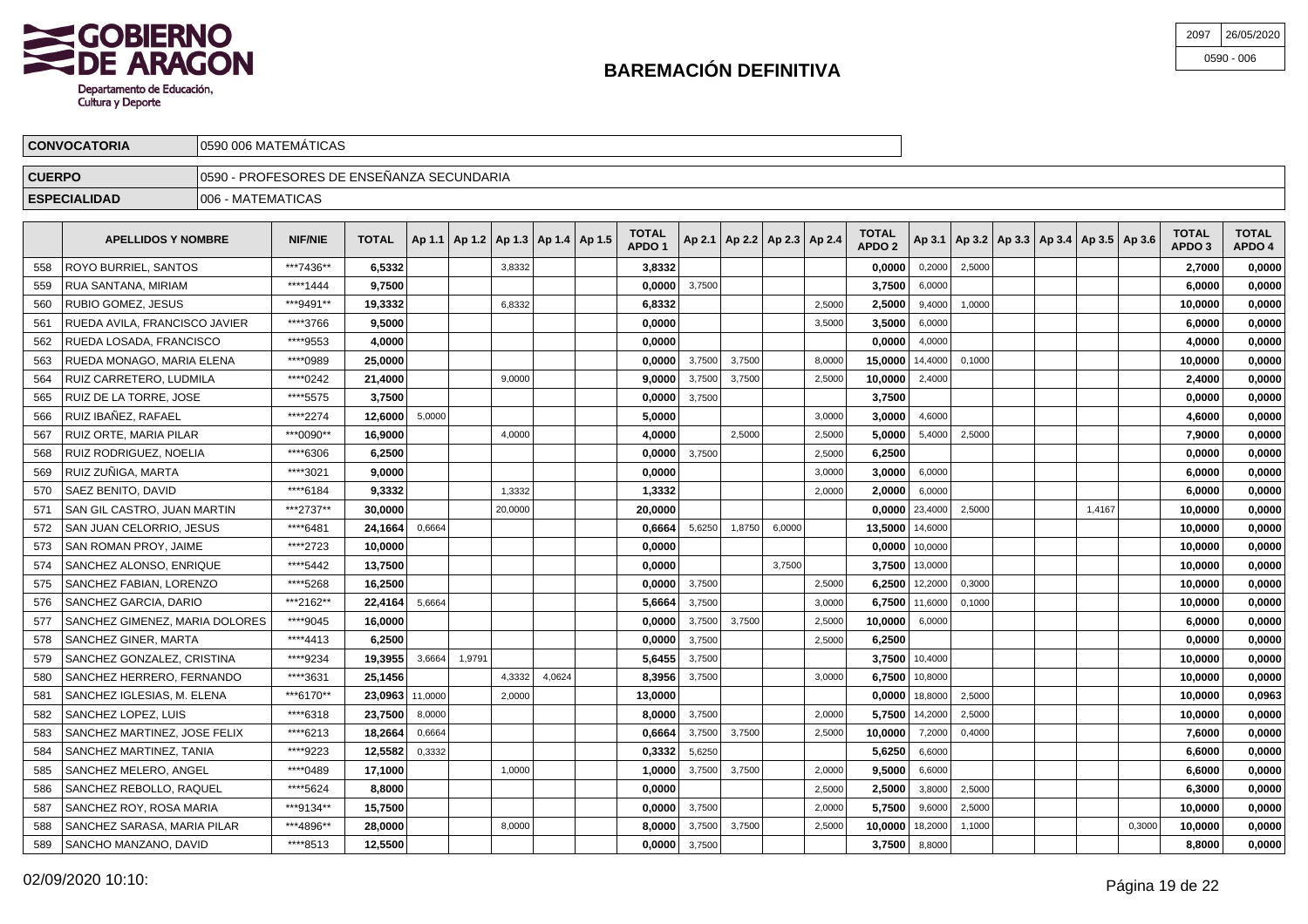

| 2097 | 26/05/2020   |
|------|--------------|
|      | $0590 - 006$ |

|               | <b>CONVOCATORIA</b>                       | 10590 006 MATEMATICAS                      |                |                                                      |  |  |  |  |  |                                   |                                       |  |  |  |                                   |                                                         |  |  |                                   |                        |
|---------------|-------------------------------------------|--------------------------------------------|----------------|------------------------------------------------------|--|--|--|--|--|-----------------------------------|---------------------------------------|--|--|--|-----------------------------------|---------------------------------------------------------|--|--|-----------------------------------|------------------------|
| <b>CUERPO</b> |                                           | ∏0590 - PROFESORES DE ENSEÑANZA SECUNDARIA |                |                                                      |  |  |  |  |  |                                   |                                       |  |  |  |                                   |                                                         |  |  |                                   |                        |
|               | <b>ESPECIALIDAD</b><br>1006 - MATEMATICAS |                                            |                |                                                      |  |  |  |  |  |                                   |                                       |  |  |  |                                   |                                                         |  |  |                                   |                        |
|               | <b>APELLIDOS Y NOMBRE</b>                 |                                            | <b>NIF/NIE</b> | TOTAL $ $ Ap 1.1   Ap 1.2   Ap 1.3   Ap 1.4   Ap 1.5 |  |  |  |  |  | <b>TOTAL</b><br>APDO <sub>1</sub> | $ $ Ap 2.1   Ap 2.2   Ap 2.3   Ap 2.4 |  |  |  | <b>TOTAL</b><br>APDO <sub>2</sub> | $ $ Ap 3.1   Ap 3.2   Ap 3.3   Ap 3.4   Ap 3.5   Ap 3.6 |  |  | <b>TOTAL</b><br>APDO <sub>3</sub> | <b>TOTAL</b><br>APDO 4 |

| 590 | SANGÜESA ESCORIHUELA, JULIO<br><b>ALBERTO</b> | ***4753** | 21,1666         |        |        | 0.6666  |        | 0.6666  | 3,7500 | 11,2500 |                | 2,5000 | 15.0000 | 3,0000         | 2,5000 |  |  | 5.5000  | 0,0000 |
|-----|-----------------------------------------------|-----------|-----------------|--------|--------|---------|--------|---------|--------|---------|----------------|--------|---------|----------------|--------|--|--|---------|--------|
| 591 | SANGÜESA ZANUY, JUAN                          | ****6742  | 16,4791         |        | 0,7291 |         |        | 0,729'  | 3,7500 |         |                | 2,0000 | 5,7500  | 11,2000        | 0,8000 |  |  | 10,0000 | 0,0000 |
| 592 | SANZ DE LA TAJADA. VICTOR                     | ***8468** | 6,2500          |        |        |         |        | 0,0000  | 3,7500 |         |                | 2,5000 | 6,2500  |                |        |  |  | 0,0000  | 0,0000 |
| 593 | SANZ ENGUITA, GERARDO                         | ***5996** | 16.5000         |        |        |         |        | 0,0000  | 3,7500 | 11,2500 |                |        | 15,0000 |                | 1,5000 |  |  | 1,5000  | 0,0000 |
| 594 | SANZ IZQUIERDO, PATRICIA                      | ***8126** | 0.0000          |        |        |         |        | 0,0000  |        |         |                |        | 0.0000  |                |        |  |  | 0,0000  | 0,0000 |
| 595 | SANZ LOPATEGUI, GORKA                         | ***2160** | 15,3125         |        |        |         | 1.5625 | 1,5625  | 3,7500 |         |                |        | 3,7500  | 16,4000        |        |  |  | 10,0000 | 0,0000 |
| 596 | SANZ ROYO, RAFAEL                             | ***5947** | 20,4698         |        |        |         |        | 0,0000  | 3,7500 |         | 3,7500         | 2,5000 | 10.0000 | 17,6000        |        |  |  | 10,0000 | 0,4698 |
| 597 | <b>SANZ TORRES, ANDRES</b>                    | ****5063  | 23,2500         |        |        |         |        | 0.0000  | 5,6250 | 5,6250  |                | 2,0000 | 13,2500 | 12,0000        |        |  |  | 10,0000 | 0,0000 |
| 598 | SARDOY AÑAÑOS, ANTONIO                        | ***2233** | 39,4167         |        |        | 19.4167 |        | 19,4167 | 3,7500 | 3,7500  |                | 2,5000 | 10.0000 | 22,6000        | 2,5000 |  |  | 10,0000 | 0,0000 |
| 599 | <b>SASTRE PRIETO, MIGUEL</b>                  | ****6566  | 15.0500         |        |        |         |        | 0,0000  | 3,7500 |         |                | 2,5000 | 6,2500  | 8,8000         |        |  |  | 8,8000  | 0,0000 |
| 600 | SEBASTIAN RICO, JORGE                         | ****3040  | 6,7500          |        |        |         |        | 0,0000  | 3,7500 |         |                | 3,0000 | 6,7500  |                |        |  |  | 0,0000  | 0,0000 |
| 601 | SEGURA SANCHEZ. ANA ISABEL                    | ***6164** | 16,3541         |        |        |         | 0.1041 | 0.1041  |        |         | 3.7500         | 2,5000 | 6.2500  | 8,8000         | 2,5000 |  |  | 10,0000 | 0,0000 |
| 602 | SEÑORANS VARELA. OLALLA                       | ****8296  | 22.8330         | 0.6664 |        | 1.6666  |        | 2,3330  | 3.7500 | 3,7500  |                | 3,0000 | 10.5000 | 10,2000        |        |  |  | 10,0000 | 0,0000 |
| 603 | SERNA ALARCON. PILAR                          | ****2169  | 6.4164          | 0.6664 |        |         |        | 0.6664  | 3.7500 |         |                | 2,0000 | 5,7500  |                |        |  |  | 0,0000  | 0,0000 |
| 604 | SERNA CEREZA, JOSE JAVIER                     | ***4509** | 9,2131          |        |        | 2.1666  |        | 2,1666  | 3.7500 |         |                | 3,0000 | 6,7500  |                |        |  |  | 0,0000  | 0,2965 |
| 605 | SERRANO GALLARDO. ALEJANDRO                   | ****2133  | 9.5000          |        |        |         |        | 0.0000  | 3.7500 | 3,7500  |                | 2.0000 | 9.5000  |                |        |  |  | 0.0000  | 0.0000 |
| 606 | SERRANO GALVEZ, BEATRIZ                       | ****1506  | 16.4166         |        |        | 0.1666  |        | 0.1666  | 3.7500 |         |                | 2.5000 | 6.2500  | 29,8000        | 0.4000 |  |  | 10,0000 | 0,0000 |
| 607 | SERRANO GARCIA. LUIS FELIPE                   | ****8171  | 14.7500         |        |        | 1.0000  |        | 1.0000  |        |         | 3.7500         |        | 3.7500  | 10,4000        |        |  |  | 10.0000 | 0,0000 |
| 608 | SERRANO MARTINEZ. PATRICIA                    | ****3348  | 17.3000         |        |        |         |        | 0.0000  | 3.7500 |         | 3.7500         | 2,0000 | 9.5000  | 7,0000         | 0.8000 |  |  | 7.8000  | 0,0000 |
| 609 | SIERRA LOPEZ. JAVIER                          | ****6549  | 25.0000         |        |        |         |        | 0.0000  | 3.7500 | 7,5000  |                | 4.0000 | 15.0000 | 15,0000        | 2,5000 |  |  | 10.0000 | 0.0000 |
| 610 | SOLANA GIMENO. BEATRIZ                        | ****3163  | 14.5000         |        |        |         |        | 0.0000  |        |         |                | 4.5000 | 4.5000  | 17,4000        |        |  |  | 10.0000 | 0,0000 |
| 611 | SOLIS MATEOS. M. GUADALUPE                    | ***4333** | 42.1248 22,7498 |        |        |         |        | 22.7498 |        | 9,3750  |                |        | 9.3750  | 34,4000        | 2,5000 |  |  | 10.0000 | 0.0000 |
| 612 | SORIANO PARRA, MONICA                         | ****1744  | 18.1500 10,0000 |        |        |         |        | 10.0000 |        |         | 3,7500         | 3,0000 | 6.7500  | 1,4000         |        |  |  | 1,4000  | 0.0000 |
| 613 | SORIANO PEREZ. ANTONIO                        | ***5659** | 7.2500          |        |        |         |        | 0.0000  |        |         |                | 0,7500 | 0.7500  | 4,0000         | 2,5000 |  |  | 6.5000  | 0.0000 |
| 614 | SORRIBES MONSERRAT, MARINA                    | ***3118** | 15,1666         |        |        | 0,1666  |        | 0,1666  | 5,6250 |         | 3,7500 11,2500 | 2,0000 | 15,0000 |                |        |  |  | 0,0000  | 0,0000 |
| 615 | TABOADA IGLESIAS. MARIA MAR                   | ****9951  | 7,7500          |        |        |         |        | 0,0000  | 3,7500 |         |                |        | 3.7500  | 4,0000         |        |  |  | 4,0000  | 0,0000 |
| 616 | TAJADA CORZAN, GERARDO                        | ***5320** | 10,0000         |        |        |         |        | 0,0000  |        |         |                |        | 0,0000  | 12,8000        | 2,5000 |  |  | 10,0000 | 0,0000 |
| 617 | TARIFA TRINIDAD, JOSE DOMINGO                 | ****1436  | 2.5000          |        |        |         |        | 0.0000  |        |         |                | 2,5000 | 2,5000  |                |        |  |  | 0,0000  | 0,0000 |
| 618 | TELLER BEL, FRANCISCO JAVIER                  | ***9245** | 18,1250         |        |        |         |        | 0,0000  | 5,6250 |         |                | 2,5000 | 8,1250  | 22,6000        | 1,9000 |  |  | 10,0000 | 0,0000 |
| 619 | <b>TELLO BERNAD. MARTA</b>                    | ***2041** | 6,7188          |        |        |         | 0,4688 | 0,4688  | 3,7500 |         |                | 2,5000 | 6.2500  |                |        |  |  | 0,0000  | 0,0000 |
| 620 | TENA AÑON. ELENA                              | ****7758  | 22,1250         |        |        |         |        | 0,0000  | 3,7500 | 1,8750  | 3,7500         | 2,7500 | 12,1250 | 10,4000        | 0,8000 |  |  | 10,0000 | 0,0000 |
| 621 | TENA HUERTAS. MANUEL                          | ****1955  | 13.7500         |        |        |         |        | 0.0000  |        | 3,7500  |                |        |         | 3,7500 17,2000 |        |  |  | 10.0000 | 0.0000 |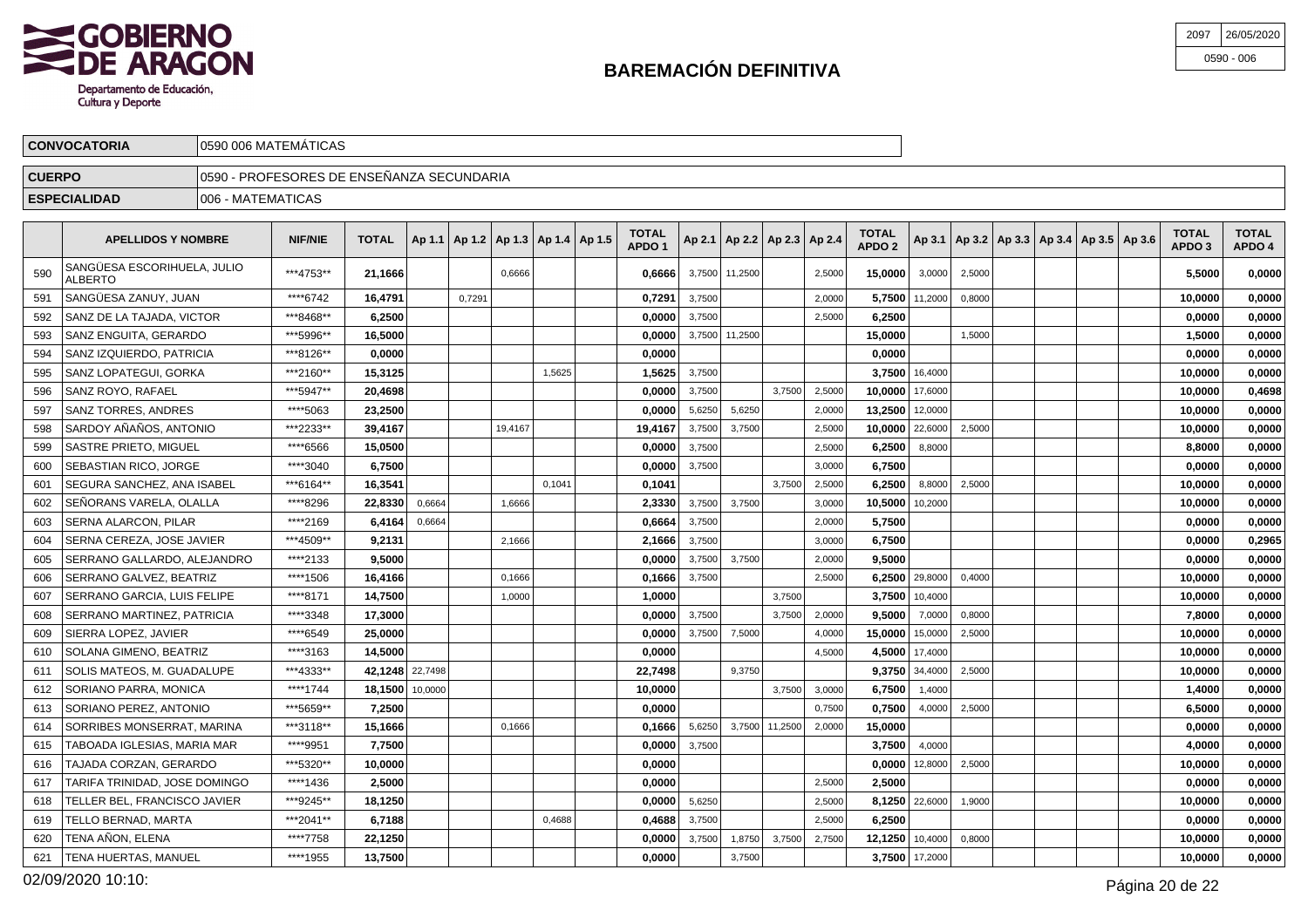

| 2097 | 26/05/2020   |
|------|--------------|
|      | $0590 - 006$ |

|               | <b>CONVOCATORIA</b>           |                   | 0590 006 MATEMATICAS                      |                  |         |  |         |  |                                            |                                   |        |                |                                   |        |                                   |                  |                                                     |  |        |                        |                        |
|---------------|-------------------------------|-------------------|-------------------------------------------|------------------|---------|--|---------|--|--------------------------------------------|-----------------------------------|--------|----------------|-----------------------------------|--------|-----------------------------------|------------------|-----------------------------------------------------|--|--------|------------------------|------------------------|
| <b>CUERPO</b> |                               |                   | 0590 - PROFESORES DE ENSEÑANZA SECUNDARIA |                  |         |  |         |  |                                            |                                   |        |                |                                   |        |                                   |                  |                                                     |  |        |                        |                        |
|               | <b>ESPECIALIDAD</b>           | 006 - MATEMATICAS |                                           |                  |         |  |         |  |                                            |                                   |        |                |                                   |        |                                   |                  |                                                     |  |        |                        |                        |
|               | <b>APELLIDOS Y NOMBRE</b>     |                   | <b>NIF/NIE</b>                            | <b>TOTAL</b>     |         |  |         |  | Ap 1.1   Ap 1.2   Ap 1.3   Ap 1.4   Ap 1.5 | <b>TOTAL</b><br>APDO <sub>1</sub> |        |                | Ap 2.1   Ap 2.2   Ap 2.3   Ap 2.4 |        | <b>TOTAL</b><br>APDO <sub>2</sub> |                  | Ap 3.1   Ap 3.2   Ap 3.3   Ap 3.4   Ap 3.5   Ap 3.6 |  |        | <b>TOTAL</b><br>APDO 3 | <b>TOTAL</b><br>APDO 4 |
| 622           | TOFE LATORRE, JAVIER          |                   | ****1719                                  | 9,2500           |         |  |         |  |                                            | 0,0000                            | 3,7500 |                |                                   | 2,0000 | 5,7500                            | 2,4000           | 1.1000                                              |  |        | 3,5000                 | 0,0000                 |
| 623           | TOLOSA ROJO, MANUEL CARLOS    |                   | ****7141                                  | 12,5000          |         |  |         |  |                                            | 0,0000                            |        |                |                                   | 2,5000 |                                   | $2,5000$ 11,8000 |                                                     |  |        | 10,0000                | 0,0000                 |
| 624           | TOMAS TOMAS, JORGE            |                   | ***8584**                                 | 0,0000           |         |  |         |  |                                            | 0,0000                            |        |                |                                   |        | 0,0000                            |                  |                                                     |  |        | 0,0000                 | 0,0000                 |
| 625           | TORRADO BENITEZ, EMILIO       |                   | ****2760                                  | 13,7500          |         |  |         |  |                                            | 0,0000                            | 3,7500 |                |                                   |        |                                   | 3,7500 14,0000   | 2,5000                                              |  |        | 10,0000                | 0,0000                 |
| 626           | TORRALBA GRACIA, MARTA        |                   | ***4281**                                 | 38,9249          |         |  | 15,1249 |  |                                            | 15,1249                           |        | 5,6250 13,1250 |                                   | 4,5000 | 15,0000                           | 8,0000           | 0,8000                                              |  |        | 8,8000                 | 0,0000                 |
| 627           | TORRES MORA, EMILIO JESUS     |                   | ****0659                                  | 12,7000          |         |  |         |  |                                            | 0,0000                            | 3,7500 | 3,7500         |                                   |        | 7,5000                            | 5,2000           |                                                     |  |        | 5,2000                 | 0,0000                 |
| 628           | TORRES MUNUERA, FRANCISCO     |                   | ***4186**                                 | 20,1666          |         |  | 0,1666  |  |                                            | 0,1666                            | 5,6250 | 1,8750         |                                   | 2,5000 | $10,0000$   21,0000               |                  | 2,5000                                              |  | 0,2000 | 10,0000                | 0,0000                 |
| 629           | TORRES RAMIREZ, DANIEL        |                   | ****6421                                  | 5,7500           |         |  |         |  |                                            | 0,0000                            | 3,7500 |                |                                   | 2,0000 | 5,7500                            |                  |                                                     |  |        | 0,0000                 | 0,0000                 |
| 630           | TORRES SANCHEZ, MARIA DEL MAR |                   | ****4351                                  | 22,2000          |         |  |         |  |                                            | 0,0000                            | 3,7500 | 3,7500         |                                   | 5,0000 | 12,5000                           | 7,2000           | 2,5000                                              |  |        | 9,7000                 | 0,0000                 |
| 631           | TORTAJADA GONZALEZ, ENRIQUE   |                   | ****1121                                  | 6,2500           |         |  |         |  |                                            | 0,0000                            | 3,7500 |                |                                   | 2,5000 | 6,2500                            |                  |                                                     |  |        | 0,0000                 | 0,0000                 |
| 632           | UCHA DIAZ, MANOEL             |                   | ****9174                                  | 16,2832          | 12,3332 |  |         |  |                                            | 12,3332                           | 3,7500 |                |                                   |        | 3,7500                            | 0,2000           |                                                     |  |        | 0,2000                 | 0,0000                 |
| 633           | URBINA GARCIA, ANA            |                   | ***8864**                                 | 21,5000   9,0000 |         |  |         |  |                                            | 9,0000                            |        |                |                                   | 2,5000 |                                   | 2,5000 24,8000   |                                                     |  |        | 10.0000                | 0,0000                 |

| 631 | TORTAJADA GONZALEZ, ENRIQUE             | ****1121  | 6.2500          |         |        |         | 0.0000  | 3,7500 |        | 2,5000 | 6.2500         |                  |        |  |  | 0.0000  | 0,0000 |
|-----|-----------------------------------------|-----------|-----------------|---------|--------|---------|---------|--------|--------|--------|----------------|------------------|--------|--|--|---------|--------|
| 632 | UCHA DIAZ, MANOEL                       | ****9174  | 16,2832         | 12,3332 |        |         | 12,3332 | 3,7500 |        |        | 3,7500         | 0,2000           |        |  |  | 0,2000  | 0,0000 |
| 633 | URBINA GARCIA, ANA                      | ***8864** | 21,5000         | 9,0000  |        |         | 9.0000  |        |        | 2,5000 | 2.5000 24,8000 |                  |        |  |  | 10,0000 | 0,0000 |
| 634 | URSUA LEON, ANA                         | ***3271** | 17.7500         | 1,0000  |        |         | 1.0000  | 3.7500 |        | 3,0000 |                | 6,7500 24,0000   | 2,5000 |  |  | 10.0000 | 0,0000 |
| 635 | <b>USAN SANZ, VIOLETA</b>               | ****7315  | 3.5000          |         |        |         | 0.0000  |        |        | 2,0000 | 2.0000         | 0,6000           | 0,9000 |  |  | 1,5000  | 0,0000 |
| 636 | VACA GRANADO. RAFAEL                    | ****1010  | 7.9000          |         |        |         | 0.0000  |        |        |        | 0.0000         | 6,2000           | 1,7000 |  |  | 7,9000  | 0,0000 |
| 637 | VAELLO BELLVER. ANGELA                  | ****0210  | 7,5000          |         |        |         | 0,0000  | 3,7500 | 3,7500 |        | 7,5000         |                  |        |  |  | 0,0000  | 0,0000 |
| 638 | VALDERRAMA MOLPECERES.<br><b>HECTOR</b> | ****9001  | 9.3500          |         |        |         | 0.0000  | 3,7500 |        | 3,0000 | 6.7500         | 2,6000           |        |  |  | 2.6000  | 0,0000 |
| 639 | VALDES ADAN. FRANCISCO JOSE             | ****2653  | 2.5000          |         |        |         | 0.0000  |        |        | 2,5000 | 2,5000         |                  |        |  |  | 0,0000  | 0,0000 |
| 640 | VALENCIA MUÑOZ. LAURA                   | ****5329  | 9.7500          |         |        |         | 0.0000  | 3.7500 |        |        | 3,7500         | 6,0000           |        |  |  | 6.0000  | 0,0000 |
| 641 | VALGAÑON PRADO. EDUARDO                 | ***8845** | 17.2500         |         |        | 1.0000  | 1,0000  | 3,7500 |        | 2,5000 | 6,2500         | 19,8000          |        |  |  | 10,0000 | 0,0000 |
| 642 | VALLINAS CASTRO, ANDREA                 | ***5871** | 15,1664         | 2,6664  |        |         | 2,6664  |        |        | 2,5000 | 2.5000         | 19,0000          | 1.0000 |  |  | 10,0000 | 0,0000 |
| 643 | VAQUERO DOMINGUEZ. CRISTINA             | ****7487  | 16.0832         | 4,3332  |        |         | 4,3332  | 3,7500 |        |        | 3.7500         | 8,0000           |        |  |  | 8.0000  | 0,0000 |
| 644 | VAQUERO REVUELTA, BEATRIZ               | ***2035** | 3.3332          |         |        | 0,8332  | 0.8332  |        |        |        | 0.0000         |                  | 2,5000 |  |  | 2.5000  | 0,0000 |
| 645 | VELASCO MUÑOZ. ISMAEL                   | ****6208  | 11,2500         |         |        |         | 0,0000  | 3.7500 |        | 2.0000 | 5,7500         | 5.0000           | 0.5000 |  |  | 5,5000  | 0,0000 |
| 646 | VELASCO SANCHEZ, SANTIAGO               | ***7225** | 27.4999         |         |        | 15,4999 | 15,4999 |        |        | 2,0000 |                | 2,0000 26,0000   | 2,5000 |  |  | 10,0000 | 0,0000 |
| 647 | VELILLA SAENZ. RODRIGO MANUEL           | ****8370  | 31.0832 17,3332 |         |        |         | 17,3332 | 3,7500 |        |        | 3.7500 10,4000 |                  |        |  |  | 10.0000 | 0,0000 |
| 648 | VELO ARDIONS. SANDRA                    | ****2250  | 16.0000         |         |        |         | 0.0000  | 3,7500 | 3,7500 | 2,5000 | 10,0000        | 6,0000           |        |  |  | 6,0000  | 0,0000 |
| 649 | VIDAL HORTAL, ANDRES                    | ****7732  | 19.2500         |         |        |         | 0,0000  | 3,7500 |        | 5,5000 |                | $9.2500$ 16,0000 |        |  |  | 10.0000 | 0,0000 |
| 650 | VIDAL LOPEZ. CARLOS JUAN                | ***7631** | 10.7707         |         | 0,1041 | 0.6666  | 0.7707  | 3,7500 | 3,7500 |        | 7.5000         |                  | 2,5000 |  |  | 2,5000  | 0,0000 |
| 651 | VILLAFAÑEZ RAMOS. ALBERTO               | ****8735  | 10.7083         |         | 0,2083 |         | 0.2083  |        |        | 5,5000 | 5,5000         | 5,0000           |        |  |  | 5.0000  | 0,0000 |
| 652 | YUBERO DE PABLO, CRISTINA               | ****1088  | 15.7500         |         |        |         | 0,0000  | 3.7500 |        | 2,0000 |                | 5,7500 13,0000   |        |  |  | 10,0000 | 0,0000 |
| 653 | YUS PEIROTE, MARIA                      | ***7103** | 19.2500         |         |        | 3,0000  | 3,0000  | 3,7500 |        | 2,5000 | 6,2500         | 8,8000           | 2,5000 |  |  | 10,0000 | 0,0000 |
|     |                                         |           |                 |         |        |         |         |        |        |        |                |                  |        |  |  |         |        |